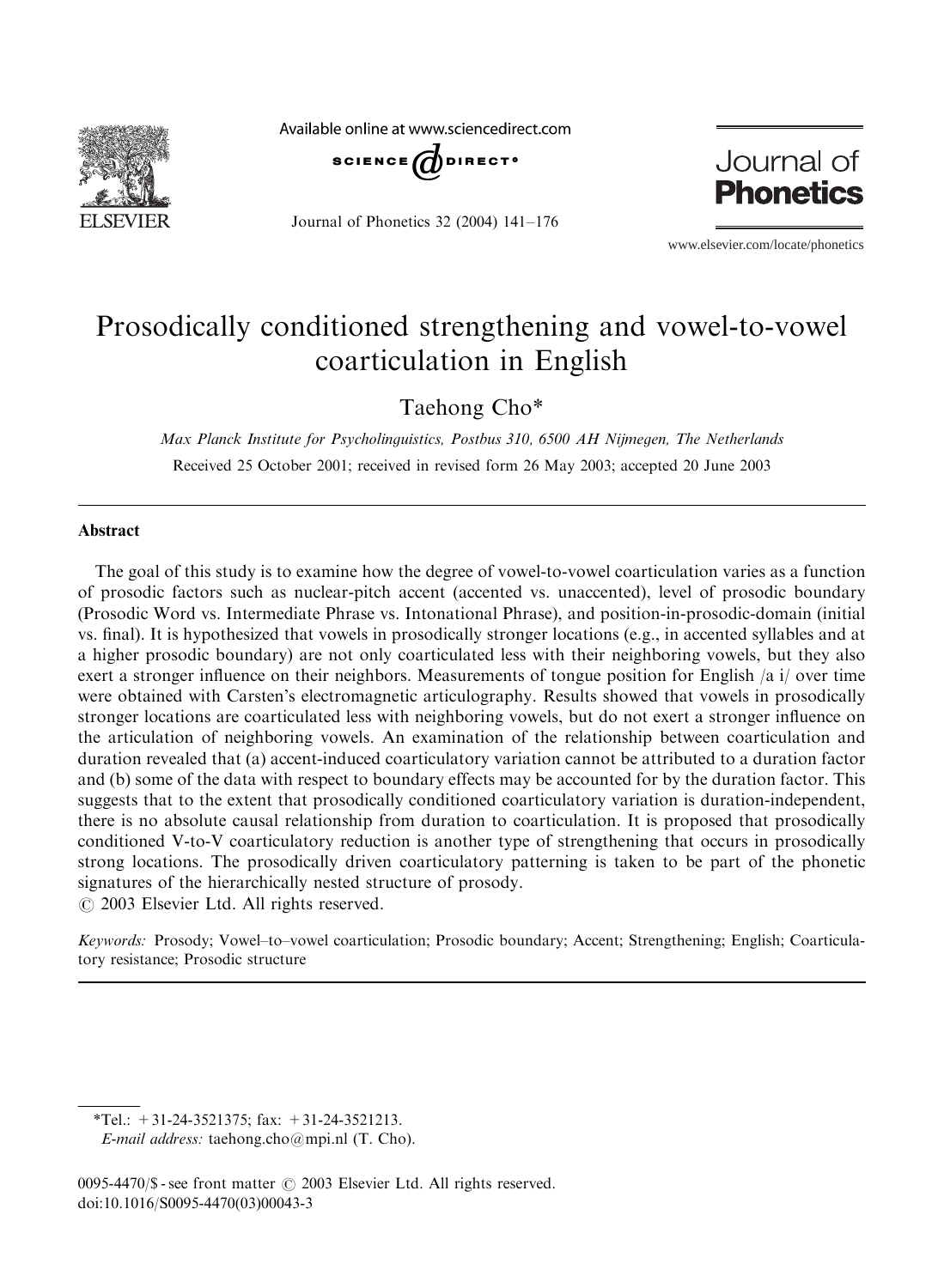# 1. Introducti[on](#page-32-0)

When sounds are produced in connected speech, their physical [realizations are co](#page-32-0)[nditioned by](#page-33-0) [segmental](#page-33-0) c[ontext, a phenom](#page-33-0)enon known as coarticulation (e.g., Öhman, 1966; Fowler, 1980; for [a review see](#page-32-0) Farnetani, 1997; Kühnert [& Nolan, 19](#page-33-0)99[\). Recent](#page-33-0) s[tudies have also](#page-33-0) [shown that the](#page-33-0) [phonetic rea](#page-33-0)l[ization of segm](#page-33-0)ents varies depending on the prosodic position in which the segments occur—e.g., in pitch-accented vs. non-accented syllables (e.g., de Jong, 1995a; Harrington, Fletcher, & Roberts, 1995) and at the edges of prosodic constituents vs. inside them (e.g., Edwards, Beckman, & Fletcher, 1991; Jun, 1993; Fougeron & [Keating, 1](#page-32-0)997; [Keating, Cho,](#page-32-0) [Fougeron, &](#page-32-0) [Hsu, in pr](#page-33-0)e[ss\). The present](#page-33-0) [study investigate](#page-33-0)s [these](#page-32-0) t[wo major sourc](#page-32-0)e[s of speech](#page-32-0) [variation \(segmental and](#page-32-0) [prosodic conte](#page-35-0)xts), by examining vowel-to-vowel (henceforth V-to-V) coarticulation. Given that segments are strengthened in prosodically strong locations such as in pitch-accented syllables and at the edges of prosodic domains (e.g., Beckman & Edwards, 1994; de Jong, 1995a; Fougeron & Keating, 1997; Fougeron, 2001; Cho & Keating, 2001; Cho, 2002, submitted for publication; Tabain, 2003), this paper investigates (1) whether the vowels  $\pi$  in prosodically strong locations resist coarticulation with neighboring vowels and (2) how V-to-V coarticulatory variations are related to, or influenced by, strengths of articulation that vary with prosodic position.

# 1.1. Background

[Coarticulatio](#page-33-0)n is a phenomenon in whic[h the art](#page-32-0)i[culatory move](#page-32-0)[ments require](#page-33-0)[d for one gesture](#page-34-0) [are often anticip](#page-32-0)ated ([anticip](#page-32-0)a[tory coarticulation](#page-32-0)) or carried over (carryover coarticulation) during the production of an adjacent gesture. The term *coarticulatory resistance* refers to the degree to which a given segment resists potential interfe[rence of neighboring seg](#page-32-0)ments (see Farnetani  $\&$ Recasens, 1999). Various researchers (e.g., [Bladon](#page-33-0) [& Nolan, 1977;](#page-33-0) Fowler, 1981; Recasens, 1987; Farnetani, 1990; Farnetani & Recasens, 1993) have observed that sounds with coarticulatory resistance also exert stronger influence on their neighboring [vowels—''they exhib](#page-34-0)it the least contextual variation and induce the greatest'' (Farnetani, 1990, p. 106). This characteristic has been termed "coarticulatory aggression" (Fowler & Saltzman, 1993).

Coarticulatory resistance can be found in several contexts. One type [can be seen when](#page-34-0) [coarti](#page-34-0)culat[ion would result](#page-32-0) in the blurring of phonetic contrasts (Manuel, 1990, 1999). Second, it can be found with inherently strong segments. Here 'strong' can be defined on the basis of sonority. For example, Lindblom (1983) [propose](#page-33-0)[d that the degree of](#page-32-0) c[oarticulatory res](#page-32-0)i[stance is](#page-32-0) [rough](#page-32-0)ly inversely proportional to a segment's degree of sonority. Similarly, Recasens (1984a, b, 1985) and Farnetani (1990) showed an inverse relationship between the degrees of coarticulation and linguopalatal contact associated with lingual consonants.

Third, a number of studies (e.g., Fowler, 1981; De Jong, Beckman, & Edwards, 1993; de Jong, 1995a) have recently alluded to the possibility that prosodically induced or pragmatically induced articulatory strengthening may also bring about coarticulatory resistance. Here the term strengthening can be defined as an increase in the spatio-temporal magnitude of gestures such that, for example, consonants are articulated with extreme and longer constrictions, and vowels are articulated with their assumed targets fully realized and for a longer period of time. However, only a few studies have investigated coarticulatory effects in combination with high-level prosodic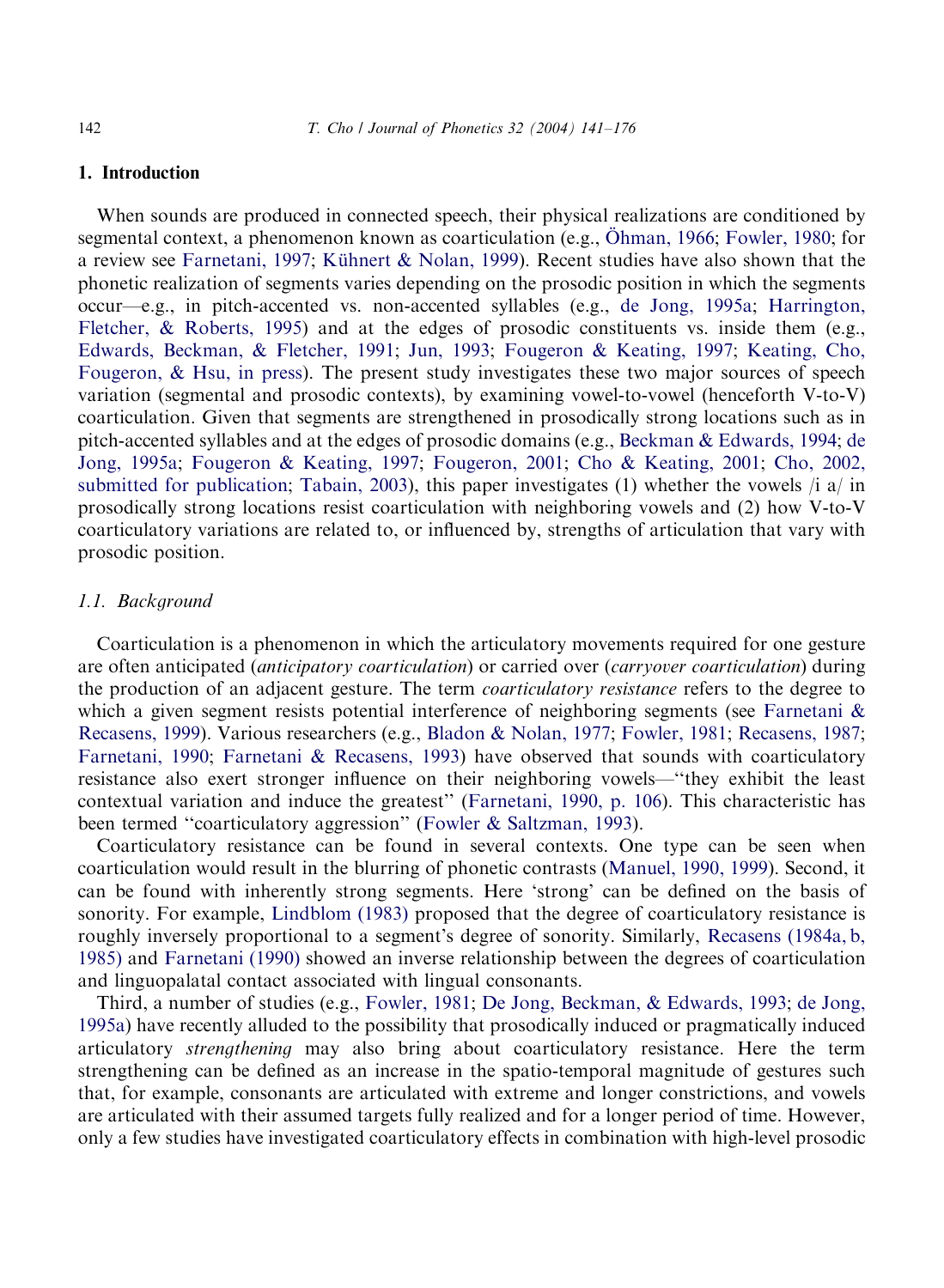conditions (e.g., de Jong, et al., 1993; de Jong, 1995a). For example, de Jong (1995a) showed that the coarticulation of /t/ into a following / $\theta$ / is reduced when /t/ occurs in sententially stressed syllables (i.e., in nuclear pitch-accented syllables). Based o[n this, de Jong](#page-33-0) argued that the result finding less coarticulation was due to hyperarticulation under accent, which as a result, enhances the distinctiveness of segments. This study, however, was limited to the accent effects on C-to-C coarticulation, without considering prosodic boundary factors. Another [study lookin](#page-34-0)g at coarticulation and prosodic conditions can been found in Fowler's (1981) examination [of word](#page-32-0) [level \(or lexica](#page-32-0)l[\) stress effects on V-](#page-32-0)to-V coarticulation. Results showed that stressed vowels are less coarticulated with neighboring vowels than unstressed vowels are—i.e., neighboring vowels have less coarticulatory impact on stressed vowels than on unstressed vowels. Magen (1997) also showed long distance stress effects on V-to-V coarticulation on a word level. (See Beddor, Harnsberger, & Lindermann, 2002 for language-specific effects of stress on V-to-V coarticulation.) Again, these studies were limited to word level stress effects without considering higher level prosodic factors. Thus we have a very limited understanding of V-to-V coarticulatory effects under high-level prosodic conditions such as sentential stress (or accent) and prosodic phrasal boundaries (domain initial and domain final). These three factors are examined in this study.

# 1.1.1. Prosodically strong locations and strengthening

T[he first strengthening effect comes from nuclear pitch-](#page-32-0)a[ccent \(henceforth accent\), which](#page-32-0) refers to the degree of distinctiveness or prominence of a given linguistic unit relative to the rest of the phrase or sentence. Distinctiveness can be achieved through a variety of acoustic and articulatory parameters showing extreme articulation (e.g., larger articulatory magnitude and longer duration; e.g., [Beckman &](#page-33-0) [Edwards, 1994;](#page-32-0) de Jong, 1991, 1995a, b; [Cho, submitted for publ](#page-35-0)i[cation\).](#page-35-0)

[The second well-known p](#page-32-0)rosodically conditioned positional effect is seen with domain-final or preboundary lengthening. Here, more extreme lengthening occurs at the end of higher prosodic domains (e.g., the Intonational Phrase) as compared to lower prosodic domains (e.g., the syllable) (e.g., Klatt, 1975; Edwards et al., 1991; Wightman, Shattuck-Hufnagel, Ostendorf, [& Price, 1992](#page-33-0); see [Byrd & Sa](#page-33-0)ltzman, 2003 for c[omputational simulatio](#page-32-0)ns of the dynamics of boundary-adjacent lengthening). In addition to the lengthening effect, it has been suggested that domain-final vowels may also be produced with gre[ater articulatory magnitude. Th](#page-32-0)is results in a greater V-to-C displacement between a domain-final vowel and a domain-initial consonant (Fougeron & Keating, 1997). Data reported in Edwards et al. (1991) also suggest that domain-final vowels can be more extreme (e.g., with greater jaw lowering), as compared to domain-medial ones, especially when vowels are unaccented (see Cho, submitted for publication, for similar results based on lip aperture data). Thus, the preboundary phonetic phenomenon can be thought of as strengthening, rather than simply as lengthening.

Finally, the third strengthening effect occurs [domain-ini](#page-33-0)ti[ally \(in postboundary positions\)](#page-33-0). [For](#page-32-0) e[xample, a recent series of EPG stu](#page-32-0)die[s have shown that conso](#page-33-0)nants are generally produced with greater articulatory magnitude (as measured by linguopalatal contact) in domain-initial positions at each prosodic level (e.g., Word, Intermediate Phrase  $(=ip)$ , Intonational Phase  $(=IP)$ ) than in domain-medial positions at the same level (e.g., Fougeron & Keating, 1997; Fougeron, 2001; Cho & Jun, 2000; Cho & Keating, 2001; see Keating et al., in press, for a cross-linguistic comparison). Some studies have also suggested that vowels may be more strongly articulated domain-initially than domain-medially, as reflected in larger lip aperture in a #CV context in English (Cho, 2002,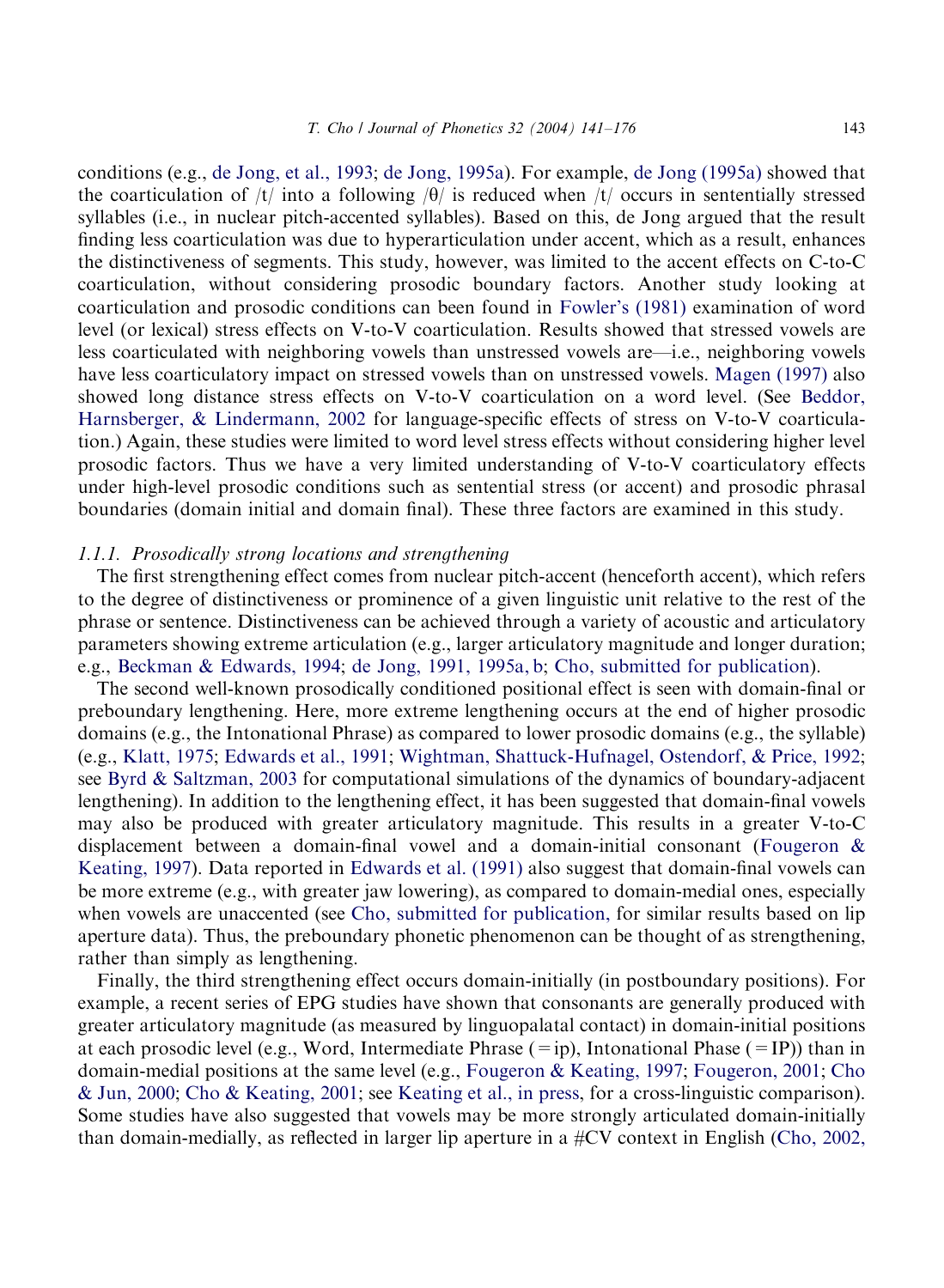# 144 T. Cho / Journal of Phonetics 32 (2004) 141–176

submitted for publication) or a greater degree of constriction for French  $|i\rangle$  in a  $|p# p\rangle$  context (Fougeron, 2001).

In short, previous studies point to three kinds of prosodically determined locations where segments may be strongly articulated. One is in accented syllables, another is in domain-final positions, and the third is in domain-initial positions. It is in these three prosodically strong positions that V-to-V coarticulation is examined in this paper.<sup>1</sup>

# 1.2. Hypotheses

As discussed above, previous studies have suggested that vowels in lexically stressed syllables may resist coarticulation with neighboring vowels. The present study extends this to sentential level stress or accent and tests the following hypothesis:

H1 (Accent-induced coarticulatory reduction). Accented vowels are coarticulated less with neighboring vowels than unaccented vowels are.

Further, this study examines whether vowels at the edges of prosodic domains also resist coarticulation by testing the following hypothesis:

H2 (Boundary-induced coarticulatory reduction). Vowels undergo less coarticulation at domainedges than dom[ain-medially, such](#page-33-0) that there is less V-to-V coarticulation across a higher prosodic boundary than across a lower prosodic boundary.

This study also tests whether any observed coarticulatory reduction can be [accounted](#page-34-0) [fo](#page-34-0)r by the V-to-V interval. Lindblom (1963) suggested that vowel reduction is a coarticulatory process that largely depends on duration. Here shorter durations result in target undershoot and shift vowel articulations toward the articulation of the neighboring segments. Relatedly, Shin (1997) showed that V-to-V coarticulation in VCV sequences in Korean may vary as a function of the intervening consonant's duration: the longer the consonant duration, the less V-to-V coarticulation. Since our coarticulatory data are also based on VCV sequences, it is reasonable to expect that shorter intervals between transconsonantal target vowels would also induce a greater degree of coarticulation. Thus, we also test the following hypothesis:

H3 (Duration-dependent coarticulatory reduction). Degree of V-to-V coarticulation is correlated with the V-to-V interval, such that the smaller the interval, the greater the degree of coarticulation.

<sup>&</sup>lt;sup>1</sup>CV coarticulation (rather than V-to-V coarticulation) may be more sensitive to strengthening effects because of two opposite articulatory forces, involved with consecutive consonant and vowel gestures, the vocal tract narrowing for C vs. the vocal tract widening for V. However, in this study, V-to-V coarticulation was chosen because it allows us to examine multiple prosodic factors at the same time: we can simultaneously observe the effects of accent from both encroaching (neighboring) and encroached (target) segments: It also allows us to manipulate the type of prosodic boundary falling between target segments (rather than before or after target segments in the case of CV).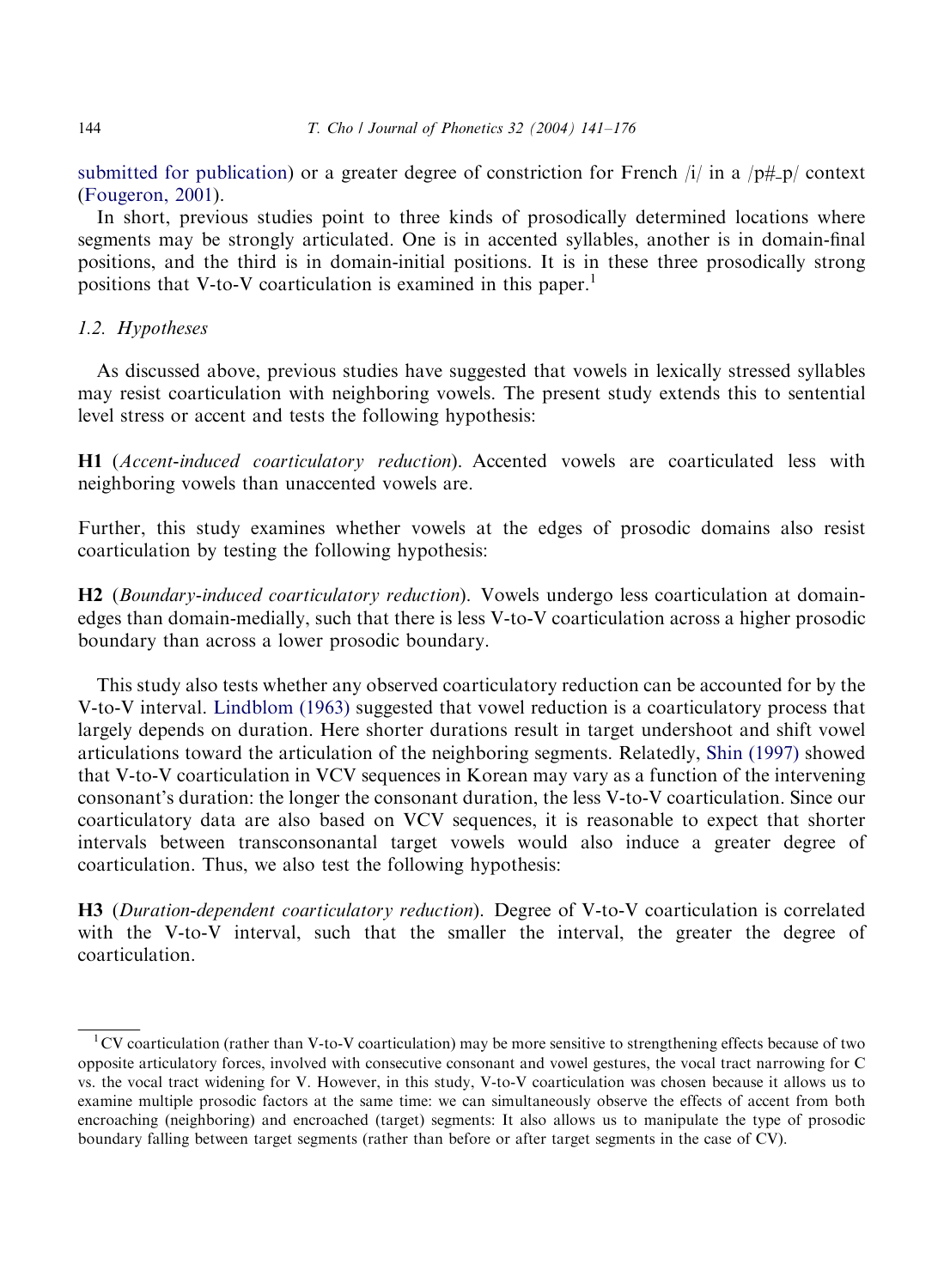

Fig. 1. Prosodic structure of English (after Beckman & Pierrehumbert, 1986).

Note that for the rest of this paper the term coarticulatory *reduction* is used to refer to a decrease in V-to-V coarticulation, whereas the term coarticulatory *resistance* refers specifically to coarticulatory reduction that is at least partially duration-independent.

Another question to be addressed is whether segments in prosodically strong locations also induce strong coarticulatory effects on neighboring segments. If segments in prosodically strong locations show coarticulatory resistance, we can further predict that they will also have a stronger coarticulatory influence (or aggression) on neighboring segments than those in prosodically weak positions. This leads to an additional hypothesis as follows:

H4 (Accent-induced coar[ticulatory](#page-34-0) aggression). Accented vowels have a greater coarticulatory [influen](#page-34-0)ce on neighboring vowels than unaccented vowels do. $2$ 

In [addition](#page-33-0) [to](#page-33-0) [testing](#page-33-0) [th](#page-33-0)ese hypotheses, this study will provide an opportunity to examine V-to-V coarticulation in terms of its variation as a function of inherent segmental properties. Recasens (1989) noted that coarticulatory effects are generally greater on  $|a|$  than on  $|i|$ . This is consistent with Lindblom's (1983) observation that the degree of coarticulatory resistance is roughly inversely proportional to the degree of sonority with which segments are intrinsically associated. Given that the open vowel  $|a|$  is inherently more [sonorous than](#page-33-0) the closed vowel  $|i|$ , the examination of two opposite vowels  $(|a| \text{ vs. } |i\rangle)$  allows us to make note of the relationship between V-to-V coarticulation and the inherent segmental properties of vowels.

Finally, this study explores how prosodically conditioned coarti[culatory variation can be](#page-33-0) [explained under the rubric](#page-33-0) of the window model (Keating, 1990). This model accounts for coarticulatory phenomena by making phonetic targets vary within a specified range rather than simply having fixed values. Building on the idea that the window is flexible enough to accommodate influences of various linguistic or extralinguistic factors (Guenther, 1995; Guenther, Hampson, & Johnson, 1998), it will be discussed how the window model can be modified to reflect prosodically conditioned articulatory variation.

# [1.3. Prosodic](#page-34-0) organi[zation](#page-33-0)

This paper adopts the model of prosodic structure proposed by Beckman and Pierrehumbert (1986) from which the current English tone and break index (ToBI) system has emerged. (See Selkirk, 1984 and Jun, 1998 for discussion on syntax-based vs. intonation-based prosodic organization.) The prosodic structure is shown in Fig. 1. This figure illustrates a prosodic

<sup>&</sup>lt;sup>2</sup>Note that it was not possible to test the coarticulatory aggression hypothesis with respect to boundary strengths because both encroaching and encroached vowels always occur across a prosodic boundary of the same strength.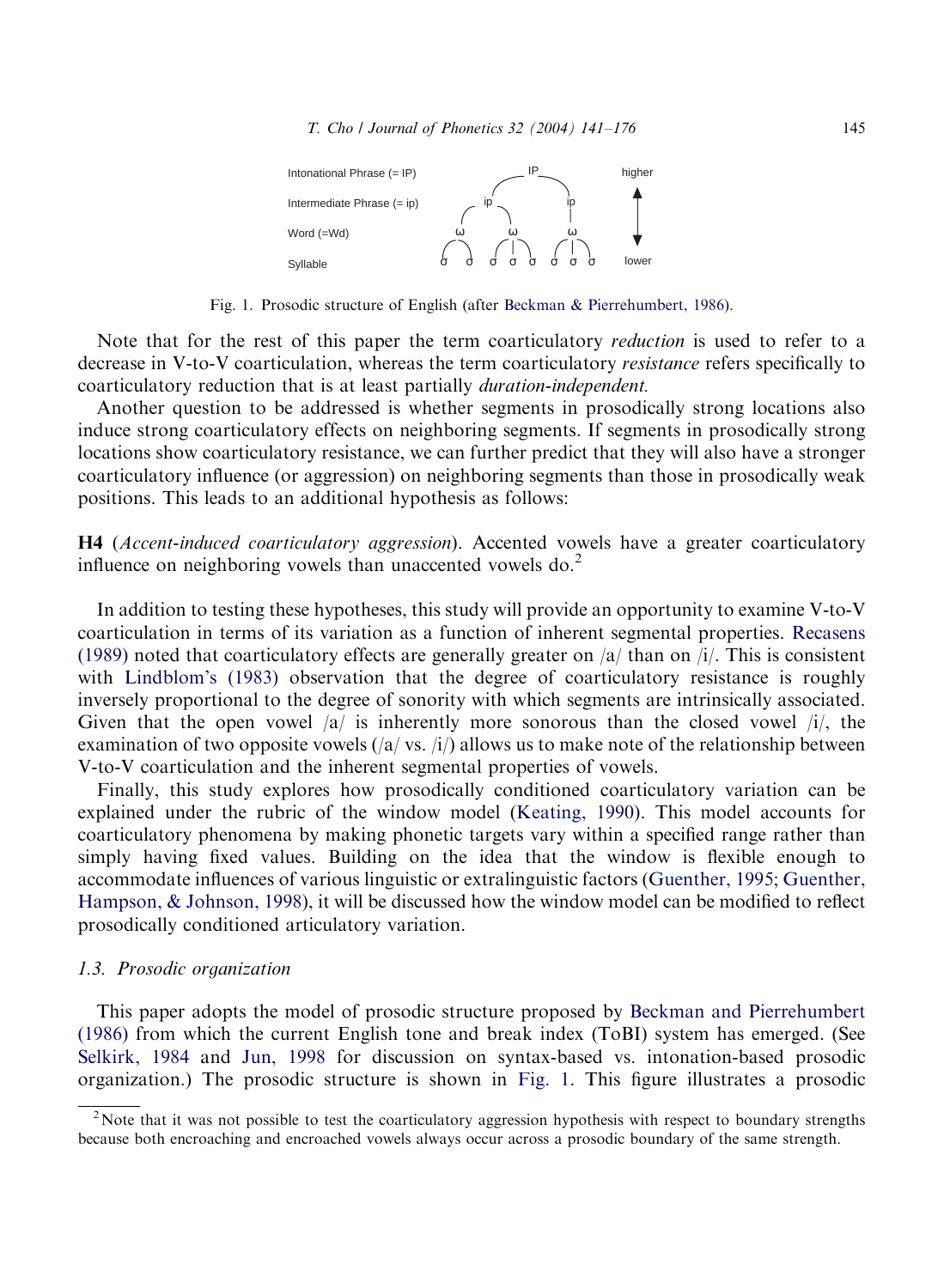#### 146 T. Cho / Journal of Phonetics 32 (2004) 141–176

hierarchy where lower domains (e.g., syllables) are grouped into immediately higher levels (e.g., words). (Note that the foot, which is generally considered a minimal bracketing unit in assigning [stress above the domain Sy](#page-33-0)l[lable, is not show](#page-32-0)[n in the figur](#page-33-0)e.)

[The prosodi](#page-32-0)c structure of speech is also conditioned [to](#page-32-0) [some](#page-32-0) [extent](#page-32-0) [by](#page-32-0) [a](#page-32-0) [hi](#page-32-0)[gher level](#page-34-0) [prominenc](#page-34-0)e [or stress h](#page-34-0)ierarchy. Stress in a broad sense has been considered the linguistic manifestation of rhythmic structure, varying in degree of prominence across prosodic levels (e.g., Liberman & Prince, 1977; Beckman, 1986; Hayes, 1989; de Jong et al., 1993; Beckman & Edwards, 1994). In English, stress can be divided into at least three degrees (see Shattuck-Hufnagel & Turk, 1996): no stress or stresses below primary, primary word stress (lexical stress) and sentence stress (nucle[ar pitch-accent\). The degree](#page-32-0) of stress increases from lexical stress to nuclear pitch-accent. This stress or prominence-based prosodic hierarchy is to some extent linked to the constituent-based prosodic hierarchy, such that the lexically stressed syllable is defined as the head of the word, and the nuclear pitch-accented syllable as the head of the Intermediate Phrase boundary (ip) (see Beckman & Edwards, 1994).

# 2. Method

#### 2.1. Speech material and speakers

An important criterion for building the corpus of this study was to include both prosodic and segmental variables. Each item in the corpus included two test syllables (pre and postboundary), yielding a  $C_1V_1\#C_2V_2$  sequence (where  $\#$  = some prosodic boundary) across two plausible English words. The first and second consonants  $(C_1, C_2)$  were always /b/, whose articulation is known to interfere minimally with the vocalic lingual articulation. The first and the second vowels  $(V_1, V_2)$ were either /i/ or /a/, resulting in four pairs: /i#bi/, /a#ba/, /i#ba/, and /a#bi/. Identical vowel sequences  $(i#bi, \{a#ba\})$  allowed us to examine vowel articulation with no contextual influence. On the other hand, the sequences with opposite vowels allowed us to examine coarticulatory effects.

Turning to prosodic variables, the boundary between the test syllables was varied from the Intonational Phrase boundary (IP), to the ip boundary, to the Word boundary (Wd). At the same time, accentuation was manipulated in preboundary and postboundary syllables, resulting in four pairs of accent combinations: ACC#ACC, ACC#UNACC, UNACC#ACC, UNACC#UNACC. Such a manipulation of prosodic factors yielded three prosodic variables: (a) prosodic boundary between test syllables; (b) accentuation of syllables adjacent to the boundary (accented, unaccented); (c) position-in-domain of test syllables (initial, final).

Six native speakers of American English participated in the experiment. Four speakers were linguistics Ph.D. students at UCLA; one speaker was a postdoctoral researcher; and one was an undergraduate linguistics student at UCLA. To control for variation in rounding in the low vowel, speakers whose dialect lacked the phoneme  $\sqrt{2}$  were chosen. They were all trained in producing English sentences according to transcriptions prior to the experiment. Before the actual recording date, each speaker participated in an approximately 2 h long practice session during which s/he practiced the sentences in a mini discourse situation to produce the intended renditions as naturally as possible.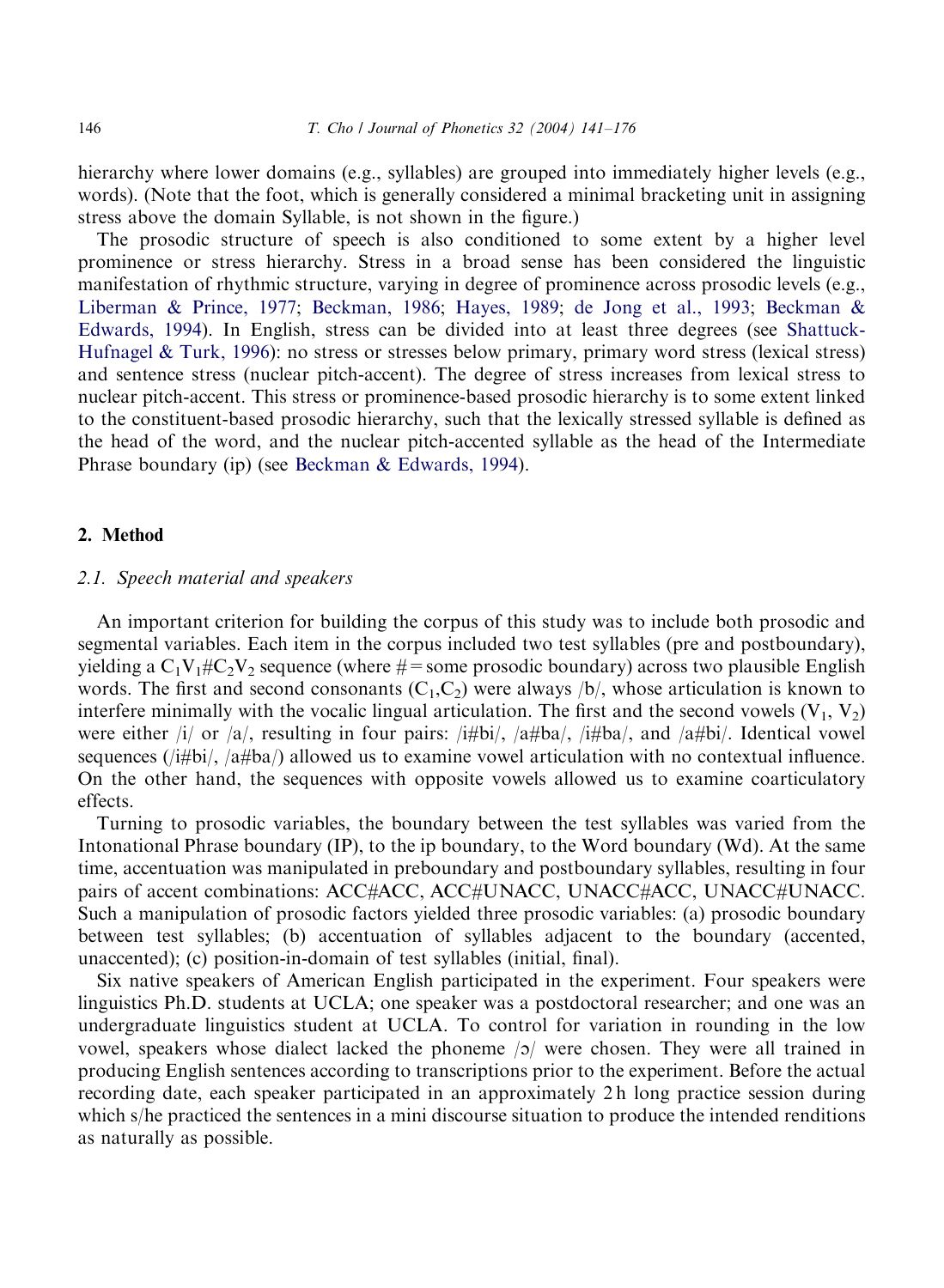<span id="page-6-0"></span>Table 1

A subset of the corpus containing /ba#ba/ sequence with different prosodic boundaries (IP, ip, Wd) and accentual patterns

# *# = Word boundary*

(a) *ACC*.*-UNACC.* Prompt: Did you just say "Little **Boo** bopped the girl last night"? Target: No, "Little **Bah** # bopped the girl" *rendition :* (L+) H<sup>\*</sup> L− L% (b) *UNACC .-ACC.* Prompt: Did you just say "Little Bah **popped** the girl last night"? Target: No, "Little Bah # **bopped** the girl" *rendition :* (L+)H<sup>\*</sup> L− L% (c) *ACC.-ACC.* Target: You know what? Little **Bah** # **bopped** the girl. *rendition :*  $(L+)H^*$  H<sup>\*</sup> L− L% (d)*UNACC.-UNACC.* Prompt: Did you just say "**Big** Bah bopped the girl last night"? Target: No, "**Little** Bah # bopped the girl"  $rendition:$   $(L+)H^*$   $L-L\%$ *# = Intermediate or Intonational Phrase boundaries (ip or IP)*  (e) *ACC.-UNACC*. Prompt: Did you say "Little **Boo** bopped the **boy** last night"? Target: No, " Little **Bah** # bopped the **girl**." *rendition 1:* (L+)H<sup>\*</sup>L (L+)H<sup>\*</sup> L− L% *rendition 2:* (L+)H<sup>\*</sup>L− L% (L+)H<sup>\*</sup> L− L% (f) *UNACC.-ACC.*  Prompt: Did you say "**Big** Bah **popped** the girl last night"? Target: No, " **Little** Bah # **bopped** the girl. *rendition 1:* (L+)H<sup>\*</sup> L− (L+)H<sup>\*</sup> L− L% *rendition 2:* (L+)H<sup>\*</sup> L−L% (L+)H<sup>\*</sup> L−L% (g) *ACC.-ACC.* Prompt: Did you say "Little **Boo popped** the girl"? Target: No, " Little **Bah** # **bopped** the girl. *rendition 1:* (L+)H<sup>\*</sup>L− (L+)H<sup>\*</sup> L− L% *rendition 2:* (L+)H<sup>\*</sup>L−L% (L+)H<sup>\*</sup> L−L%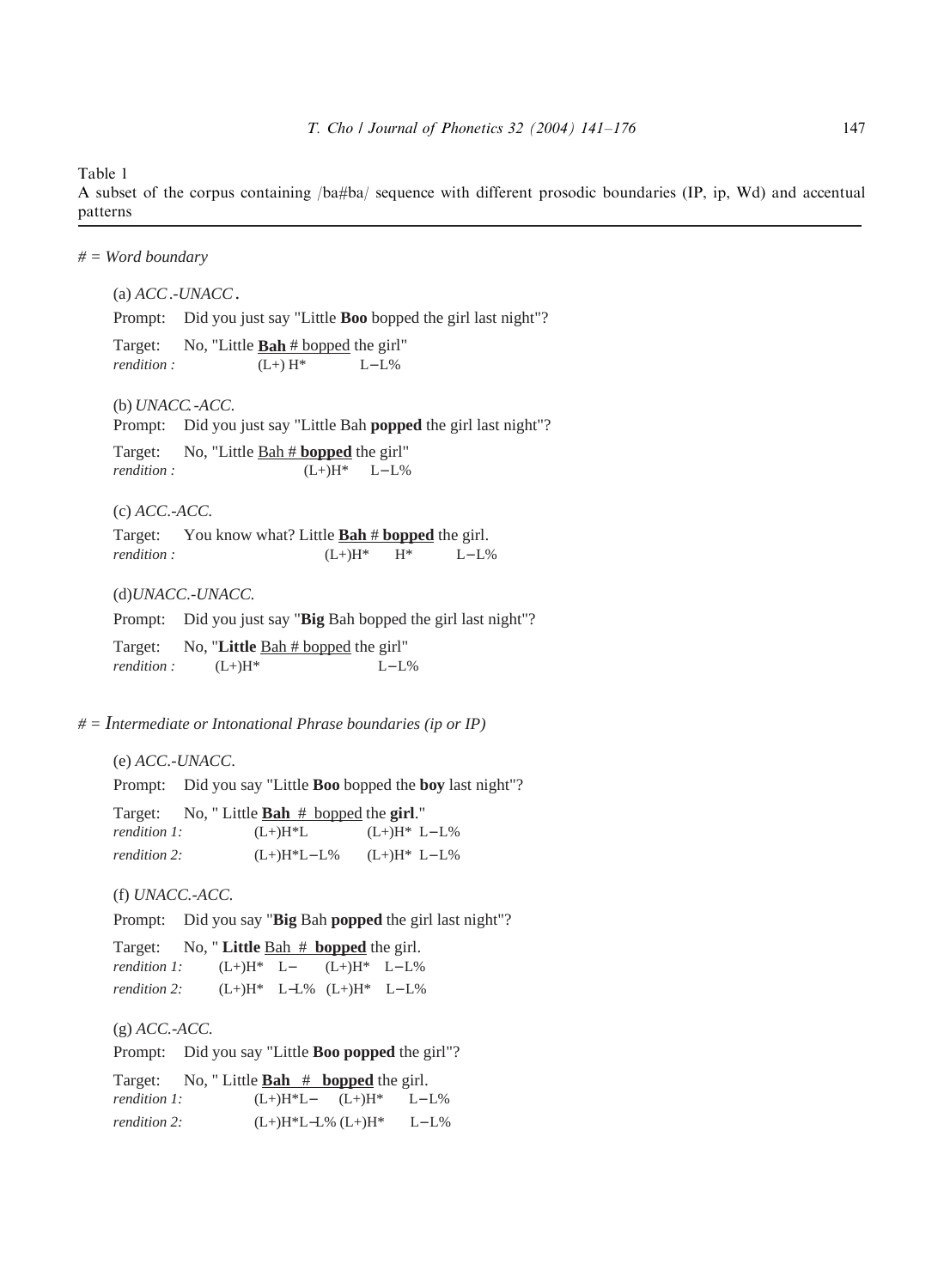Table 1 (continued)

| $(h)$ UNACC.-UNACC.         |                                                                 | Prompt: Did you say "Big Bah bopped the boy last night"? |
|-----------------------------|-----------------------------------------------------------------|----------------------------------------------------------|
|                             | Target: No, "Little $\underline{\text{Bah}}$ # bopped the girl" |                                                          |
| rendition 1: $(L+)H^*$ L-   |                                                                 | $(L+)H^*L-L%$                                            |
| rendition 2: $(L+)H^*$ L-L% |                                                                 | $(L+)H^*L-L%$                                            |

Note that  $L\%$  refers to the IP boundary which is marked by a low (L) boundary tone; L– refers to a phrasal (low) tone that marks the end of the intermediate phrase;  $L-$  before a boundary tone ( $L\%$ ) means that the intonational pattern is maintained low before the boundary tone; and  $H^*$  refers to a nuclear-pitch accent marked by a high (H) pitch on an accented word.

# 2.2. Procedures

The target sequences were obtained from real sentences in a mini discourse situation intended to induce the desired variety of accent-placement patterns and prosodic groupings. A sample sentence set is given in Table 1. (See Appendix A for the remaining sentence sets.) In each target sentence, the words highlighted in bold receive pitch accent. The prompt was then read silently by [the spea](#page-6-0)ker to help cue the intended renditions, which were also provided using partial ToBI transcriptions in the script (see Section 2.3 for more information about ToBI transcriptions). The speakers were asked to produce sentences at their comfortable rate of speech. In order to have a balanced number of tokens for ip and IP, for each sentence listed in the second half  $((e)-(h))$  of Table 1, speakers were asked to produce two different renditions: one with ip (*rendition 1*) and one with IP (*rendition 2*). (Given the practice session, speakers were competent in producing both the ip and IP versions for each sentence.)

Thus, each speaker produced 48 different types of sentence tokens (3 prosodic boundaries (Wd, ip, IP)  $\times$  2 preboundary accentual patterns (acc vs. unacc)  $\times$  2 postboundary accentual patterns (acc vs. unacc)  $\times$  4 vowel pairs (/a#a/, /i#i/, /a#i/, and /i#a/)). Each sentence was read twice in succession, and the ent[ire list was read twice, for a total](#page-34-0) o[f four repetit](#page-34-0)i[ons per sentence. This](#page-35-0) [yield](#page-35-0)e[d a total o](#page-33-0)[f 1152 sen](#page-32-0)tence tokens for analysis (48 sentence types  $\times$  6 spea[kers](#page-34-0)  $\times$  4 [repetitions\)](#page-34-0).

An EMA system (Carstens Articulograph AG 100) was used to track articulatory movements of the articulators. (See Schoenle, 1988; Schoenle, Mueller, & Wenig, 1989; Tuller, Shao, & Kelso, 1990; Hoole, 1996; Cho, 2002 for more technical information on the Carstens system; cf. Perkell et al., 1992.)

Eight transducer coils were used in the experiment. Reference transducers were placed on the nose and upper gumline, or maxilla, in order to correct for head movement inside the helmet. The remaining six transducers were located on articulators, but for the purpose of the coarticulatory study, only the tongue dorsum and midtransducers were considered for analysis. These transducers were placed on the tongue midsagittally: one at the tongue dorsum and one at the tongue mid-section, about 5 and 2.5 cm from the tongue tip, respectively.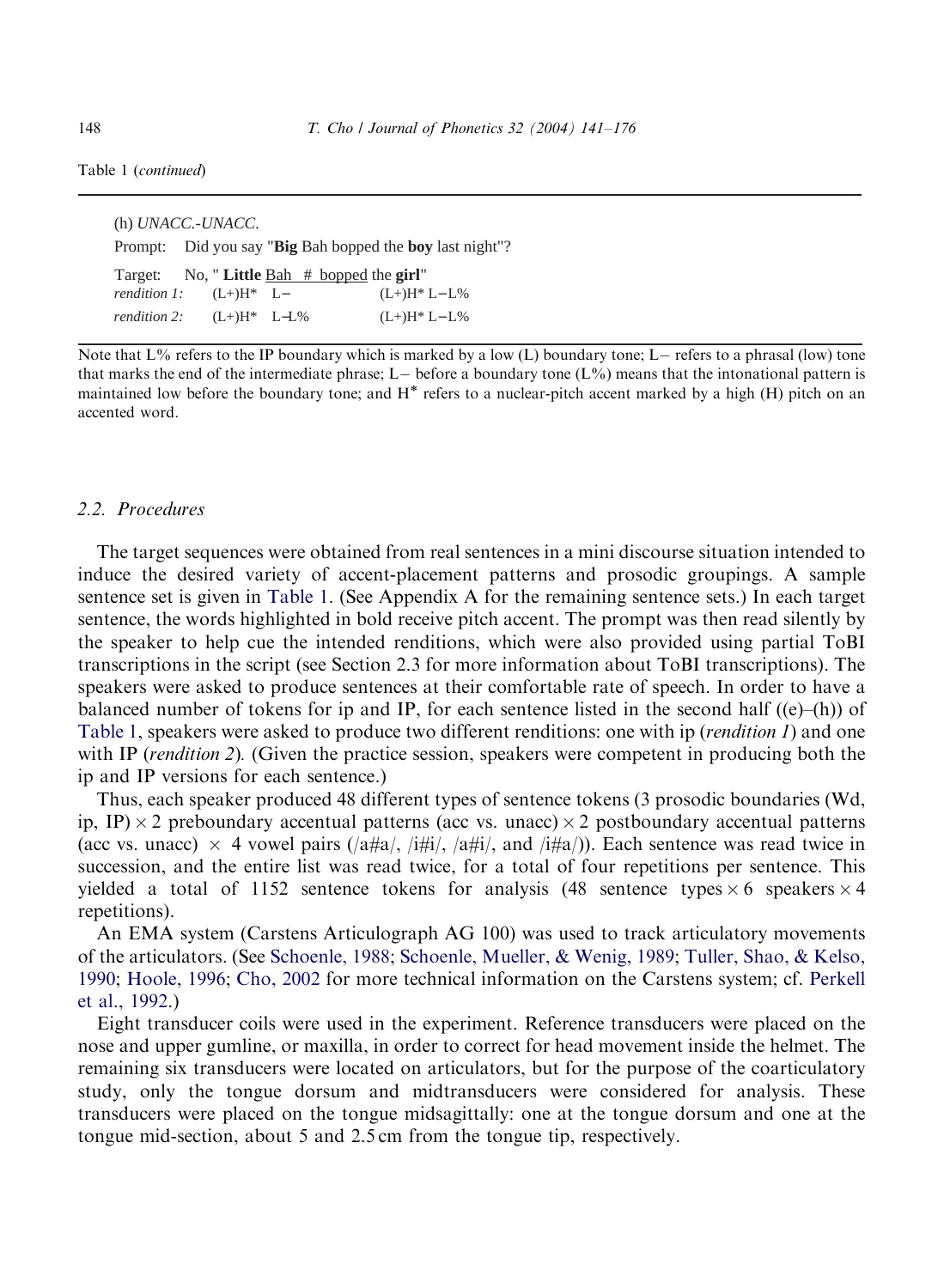Next, in order to align the articulatory space to the occlusal plane (based on a line from the lower edge of the upper central incisors to the lower edge of the upper molars), a bite-plate with two additional transducers was used (see Westbury, 1994 for a further discussion of the efficacy of the occlusal plane). The articulatory space was rotated so that the x-axis was the occlusal plane. This rotation provided the corrected horizontal  $(x)$  axis in the coordinate system, so that the xaxis was parallel to the bite (i.e., occlusal) plane with the y-axis being perpendicular to that. This was consistent across speakers. [The EMA data were sampled at 500 Hz. Acoustic recordings were](http://www.humnet.ucla.edu/humnet/linguistics/faciliti/facilities/physiology/ema.html) [made for linin](http://www.humnet.ucla.edu/humnet/linguistics/faciliti/facilities/physiology/ema.html)g up the kinematic signals with the acoustic signals and for the detection of acoustic landmarks such as beginnings and ends of vowels. The obtained kinematic signals were then submitted to low-pass filtering with a filter cutoff of 50 Hz. (For detailed procedures, see the UCLA Phonetic Lab website (www.humnet.ucla.edu/humnet/linguistics/faciliti/facilities/physiology/ema.html).)

#### 2.3. Prosodic transcription

The relevant  $C_1V_1\#C_2V_2$  portion of the audio recording was transcribed with the aid of an acoustic display by two trained ToBI transcribers (one the author) following the criteria set forth in the ToBI transcription system (Silverman et al., 1992; Beckman & Elam, 1997). In g[eneral,](#page-9-0) pitch accents received either  $H^*$  or  $L+H^*$ , and three prosodic boundaries were identified: the IP boundary (marked by a boundary tone and a break index 4); the ip boundary (marked by a break index 3, a phrasal tone and no boundary tone); the Wd (marked by a break index 1, in the middle of an ip). The phrase tone was always  $\overline{L}$ , and the boundary tone was either L% or H%. Fig. 2 shows sample tokens of /ba#ba/ with ACC-UNACC sequences for three prosodic boundaries.

The two transcribers identified the same pitch accent locations in every token of the entire data set. The only difference between the transcribers came from their choice between the IP boundary and the ip boundary. Because the difference between IP and ip boundaries is an important experimental variable in this study, only tokens whose renditions were agreed on by the two transcribers were used for analysis. Out of 1152 sentence tokens, the transcribers reached agreement on transcriptions of 1109 tokens (96.3%).

#### 2.4. Measurements

Positional values for x and y for the tongue mid and tongue dorsum were measured at a variety of acoustic timepoints: the third quarter  $(\frac{3}{4}V_1)$  and end of V<sub>1</sub>; the first quarter  $(\frac{1}{4}B)$ , and third quarter  $(\frac{3}{4}B)$  of the intervening /b/; the onset and first quarter  $(\frac{1}{4}V_2)$  of  $V_2$ .

It was necessary to normalize speaker differences, specifically for the size of their vocal tracts and tongues, and the position of the EMA helmet. For example, tongue fronting by 10 mm should be interpreted as a larger effect for a speaker with a smaller front-back tongue movement space (say, 100 mm) than for a speaker with a larger front-back tongue movement space (say, 300 mm). Thus, to get compatible data across speakers, the minimum and maximum of x and y values were obtained for each speaker, such that, for a given speaker, the minimum x value was the extreme case of  $\frac{1}{l}$  (the most fronted tongue position for  $\frac{1}{l}$ ) and the maximum x value was the extreme case of  $|a|$  (the most retracted tongue position for  $|a|$ ). Likewise, the minimum y value was the extreme case of /a/ (the lowest tongue position for /a/) and the maximum y value was the extreme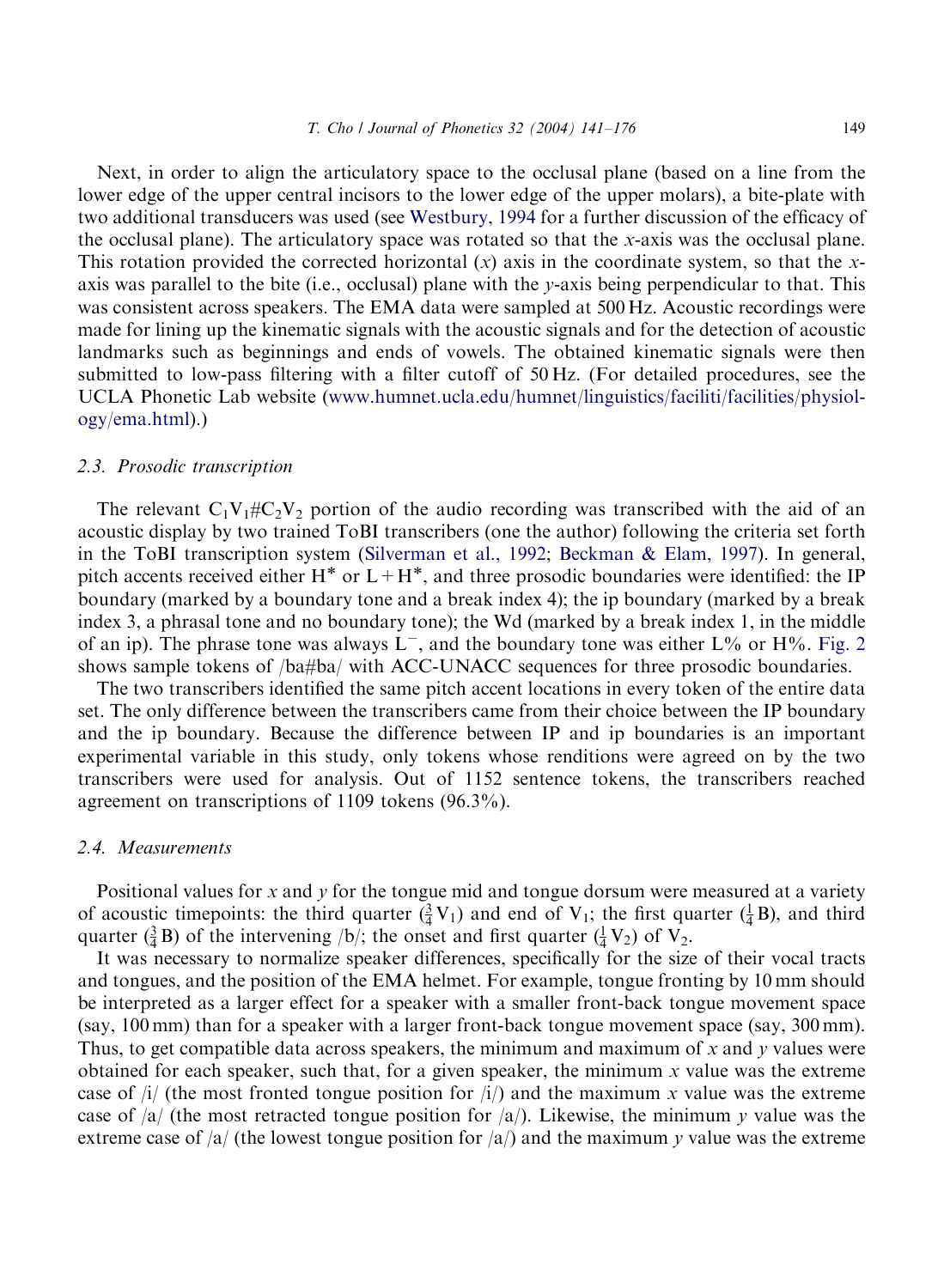<span id="page-9-0"></span>



Fig. 2. Samples of ToBI transcriptions for /ba#ba/, ACC-UNACC with varying prosodic boundaries: (a) the word boundary (marked by neither a phrasal tone nor a boundary tone and the break index of 1), (b) the intermediate phrase boundary (marked by a phrasal tone (L-) and the break index of 3), and (c) the intonational phrase boundary (marked by a boundary tone (H%) and the break index of 4). Note also that  $L+H^*$  indicates the pitch pattern associated with nuclear-pitch accent. The vertical line indicates the acoustic endpoint of the preboundary vowel.

ms 350 700 1050 1400 1750

90 110

Hz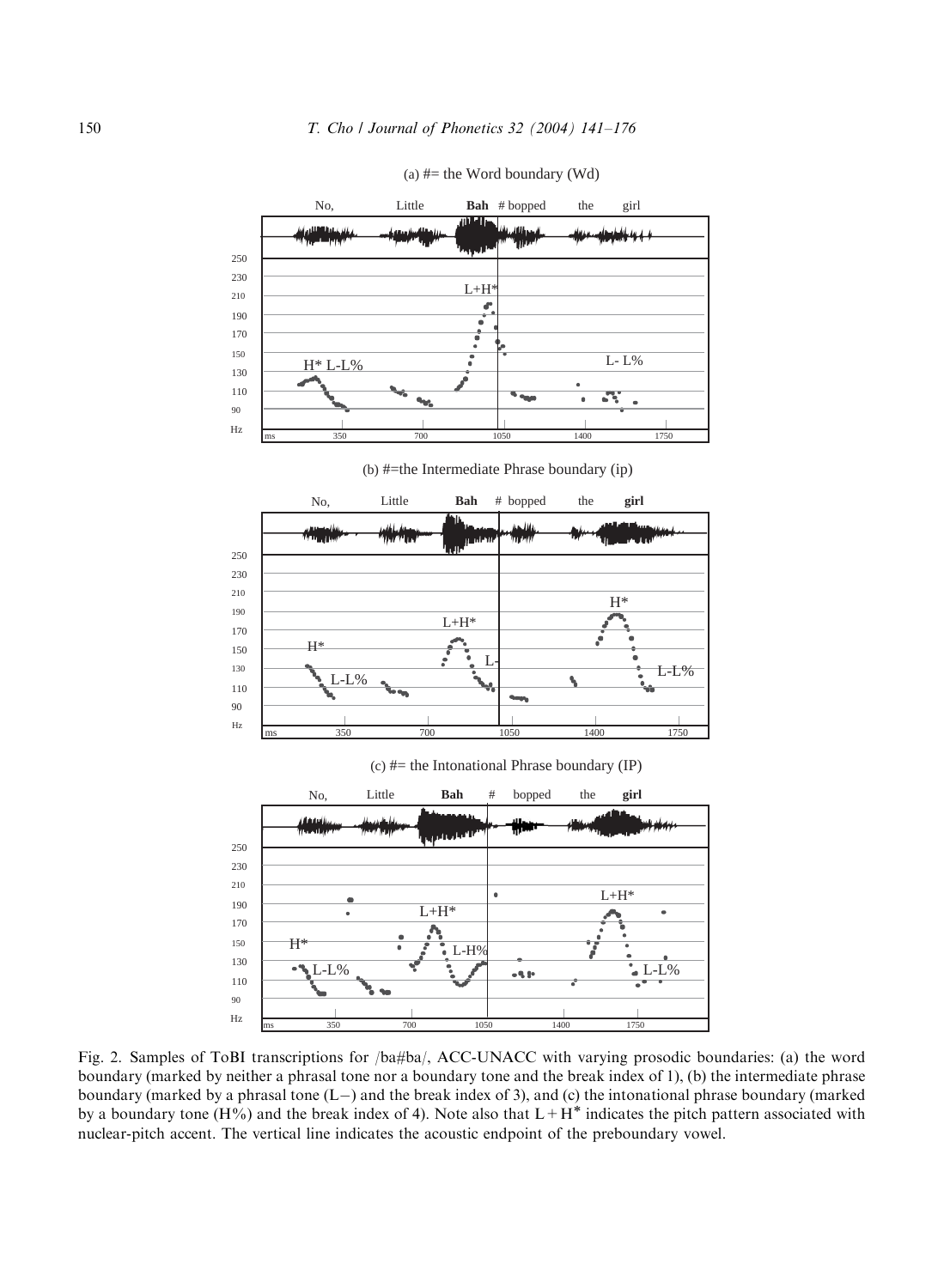case of  $\frac{1}{l}$  (the highest tongue position for  $\frac{1}{l}$ ). Absolute x and y values were then converted to percentage-point values relative to the minimum and maximum x and y values. For example, if a speaker had a minimum x value of 100 mm and a maximum x value of 300 mm, then an x value of 200 mm was normalized as 50%. Thus, an obtained percentage value 50 for any given speaker indicates that the tongue is positioned half way between the two extremes regardless of whether the speaker's movement space is larger or smaller.<sup>3</sup>

In this experiment, the main interest lies in V-to-V coarticulatory patterns observed in the overall tongue body configuration, rather than a single point on the tongue. Thus, normalized values were averaged over the tongue mid and the tongue dorsum, and the analysis and discussion will be based on this averaged data.<sup>4</sup>

Two kinds of comparisons were made in assessing the degree of coarticulation. The first examined paradigmatic coarticulatory effects, by comparing spatial values (in the  $x$  and  $y$ dimensions) for the test vowels ( $V_1 \neq V_2$ ) with those for the control vowels ( $V_1 = V_2$ ), as prosodic boundary and accentuation varies. Note that accentuation in the target (encroached) vow[el will be](#page-11-0) referred to simply as accent and the accentuation in the (encroaching) vowel across a boundary, as neighboring accent.

The terms X- and Y-distance are used to indicate the distance between the test and control vowels in x (the tongue backness) and y (the tongue height) dimensions, as illustrated in Fig. 3a. The greater the distance, the greater the coarticulatory effect, because the test vowel has been pulled away more from the control vowel and pushed towards the encroaching vowel.

The second type of measurement was of the spatial difference between the positional values of the two consecutive opposite vowels (e.g.,  $\langle a\#i\rangle$ ). This was used to assess the overall [degree o](#page-11-0)f syntagmatic coarticulation regardless of its directionality (the reciprocal coarticulatory effect). In this case there is no comparison between control and test vowels. The two data points were extracted from two different timepoints of a single sentence token: one was a preboundary point (e.g.,  $V_1$  end), and the other was a postboundary point (e.g.,  $V_2$  onset), as illustrated in Fig. 3b. X- and Y-distances between the two data points were calculated for three intervals to examine coarticulatory patterns not only at vowel edges but also further into the vowels and the intervening consonant: (1)  $\frac{3}{4}V_1 - \frac{1}{4}V_2$ , (2)  $V_1$  end-V<sub>2</sub> onset, and (3)  $\frac{1}{4}B - \frac{3}{4}B$ . These measurements do not tell how much the observed degree of coarticulation was due to a carryover effect vs. an anticipatory effect, but rather they indicate the overall degree of coarticulation, combining the two directional effects. These measures will be referred to as *cross-boundary* distances. In this case, a l[arger distance ind](#page-35-0)icates a lesser degree of coarticulation, in that the consecutive vowels are more differentiated.

 $3$  Stevens' (1972, 1989) quantal theory suggests that a small amount of tongue movement in a critical area of the vocal tract may yield a greater acoustic consequence than a large amount of tongue movement in a less critical area. Further, it has been reported that high variability is observed for movements of articulators that are not critical in the formation of constriction (Papcun, Hochberg, Thomas, Laroche, Zacks, & Levy, 1992). While this possibility requires caution in interpreting any production data, it is beyond the scope of this study to investigate the relationship between articulatory movements and their direct acoustic consequences.<br><sup>4</sup>The x and y values for the tongue mid and tongue dorsum transducers were highly correlated, as suggested by R-

values (ranging from 0.74 to 0.915,  $p < 0.001$ ): For x values,  $\frac{3}{4}V_1$ ,  $R = 0.74$ ;  $V_1$  end,  $R = 0.745$ ;  $V_2$  onset,  $R = 0.831$ ;<br> $\frac{1}{2}V_2$ ,  $R = 0.847$ ; for y values,  $\frac{3}{2}V_1$ ,  $R = 0.754$ ; V, end,  $R = 0.824$ ;  $\frac{1}{4}V_2$ ,  $R = 0.847$ ; for y values,  $\frac{3}{4}V_1$ ,  $R = 0.754$ ;  $V_1$  end,  $R = 0.824$ ;  $V_2$  onset,  $R = 0.914$ ;  $\frac{1}{4}V_2$ ,  $R = 0.915$ .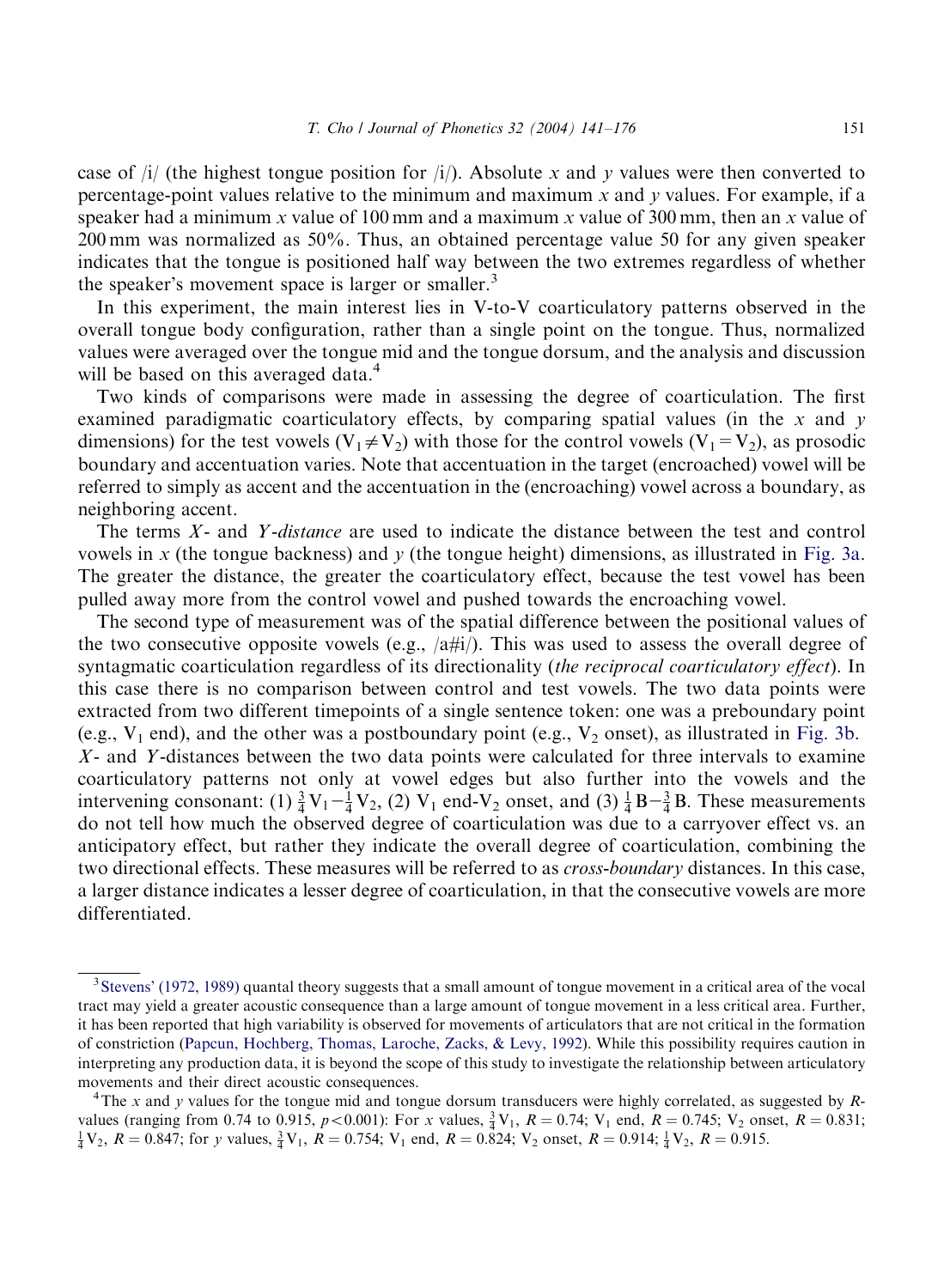<span id="page-11-0"></span>

(a) Distances between test and control vowels





Fig. 3. (a) X-, and Y-distances between test and control vowels; the *shorter* the distance, the *less* coarticulation. (b) Cross-boundary distances between consecutive vowels spanning a prosodic boundary; the shorter the distance, the more coarticulation.

Finally, V-to-V temporal (durational) differences were measured for the same three intervals used to examine the reciprocal coarticulatory effect. This was done to explore the relationship between reciprocal coarticulation and duration. The interval between  $V_1$  end and  $V_2$  onset was measured as the acoustic duration of the intervening /b/ plus a potential pause.

To report the results, target (encroached) vowels are underlined as in  $/if#a/$  or  $/if#a/$ —e.g.,  $/if#a/$ <br>reaps that the target is  $/if$  and coarticulation is examined in the anticipatory direction; similarly means that the target is /i/ and coarticulation is examined in the anticipatory direction; similarly, /i# $a$ / means that the target vowel is /a/ in the carryover direction.

# 2.5. Statistics

Evaluation of the systematic influence of prosodic factors was primarily based on repeated measures analyses of variance (ANOVAs). The individual subjects were the experimental units. In other words, each data point was an averaged value over three or four repetitions of each prosodic and vowel context. (For a small number of data points (43 out of 288 data points submitted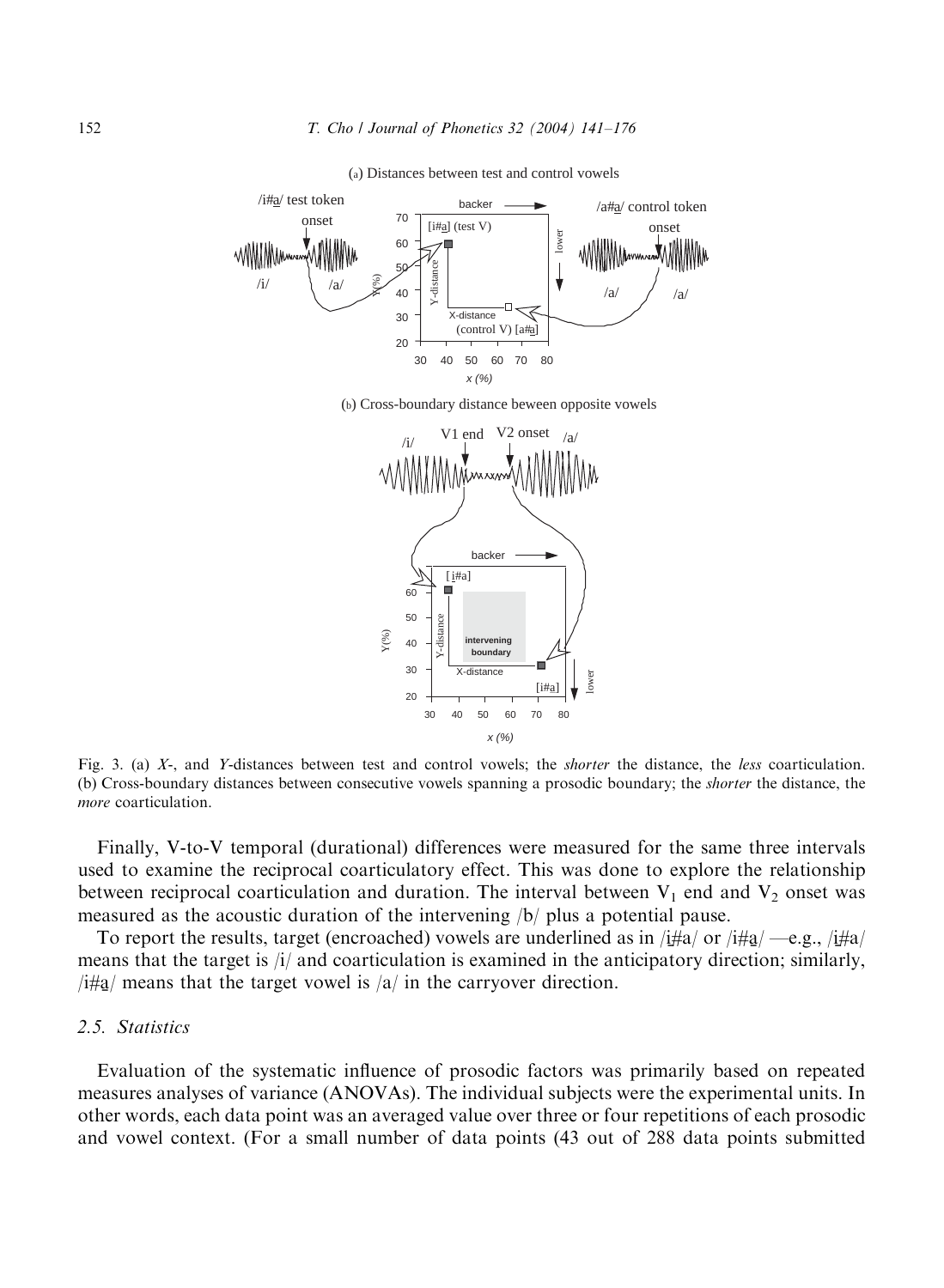to ANOVAs), only three repetitions were available because the tokens with inter-transcriber disagreement on IP vs. ip were excluded. In this case, data points were averaged values over three repetitions.) There were no between-subjects experimental factors. The within-subject factors considered for the analysis of carryover and anticipatory effects were bounda[ry \(IP, i](#page-33-0)p[, Wd\),](#page-33-0) [accen](#page-33-0)t (ACC, UNACC), and neighboring accent (ACC, UNACC). The results for the analysis of the carryover and anticipatory effects are based on repeated meas[ures three-way ANOV](#page-34-0)As performed separately for  $\frac{\alpha}{\alpha}$  and  $\frac{\dot{\beta}}{\gamma}$ . In order to avoid violating the sphericity assumption, Huynh-Feldt corrected degrees of freedom were used in generating F ratio and p values (Huynh & Feldt, 1970). As a result, degrees of freedom and error terms in integer were often reduced to fractional values, as reported in the present study (e.g.,  $F[2, 10] \rightarrow F[1.6, 9.6]$ ). (See Max & Onghena, 1999 for a tutorial on various statistical issues.) Less than  $0.05$  *p*-values are considered significant.

In order to observe patterns within a factor, posthoc tests were performed when there is a significant effect. A Bonferroni correction was employed using the Bonferroni/Dunn model, to compensate for potential heterogeneous variances and correlations among the observations, especially in cases of repeated observations and of multiple pair-wise comparisons. As a safeguard, a conservative criterion for confidence level was used with the alpha level of 3% (equivalent to  $p < 0.01$  when there are three levels to compare in a factor).

For the analysis of reciprocal coarticulatory effects, data were submitted to repeated measures four-way ANOVAs with vowel sequence  $\left(\frac{\partial H}{\partial t}\right)$  vs.  $\left(\frac{H}{d}a\right)$  as an additional within-subject factor. This procedure was done separately for each timepoint tested. Finally, to examine whether the variation in duration affects the degree of coarticulation, the analysis of covariance (ANCOVA) was employed with the duration factor as a covariate (regressor).

#### 3. Results

# 3.1. Carryover effect (domain-initial target vowels)

In this section, carryover coarticulatory effects are examined—i.e., how much a domain-initial target vowel is coarticulated with the preceding vowel as a function of prosodic factors (accent, neighboring accent, prosodic boundary). In what follows, the effect of each factor will be reported first, followed by the interactions between factors, and finally with a summary of main effects. F-values and significance levels are given in Appendix B.

# 3.1.1. Effect of accent

There are main effects of accent on carryover coarticulation on Y-distance (the ton[gue hei](#page-13-0)ght dimension), regardless of vowel type. As shown in the right panels of Fig. 4, Y-distance is significantly shorter when the target vowel is accented (as indicated by the white bars) than when it is unaccented (for  $/#a/$  at  $\frac{3}{4}B$  and at the V<sub>2</sub> onset and for  $/#i/$  at  $\frac{1}{4}V_2$ ). (Recall that shorter X- and Y-distances indicate less coarticulation.) However, as shown in the left panels of Fig. 4, no significant main effect is found for either vowel type at any of the timepoints on the tongue backness  $(x)$  dimension, though there are some cases with trends. These results show that accented vowels are coarticulated less with preceding vowels than unaccented vowels are, at least along the tongue height  $(y)$  dimension.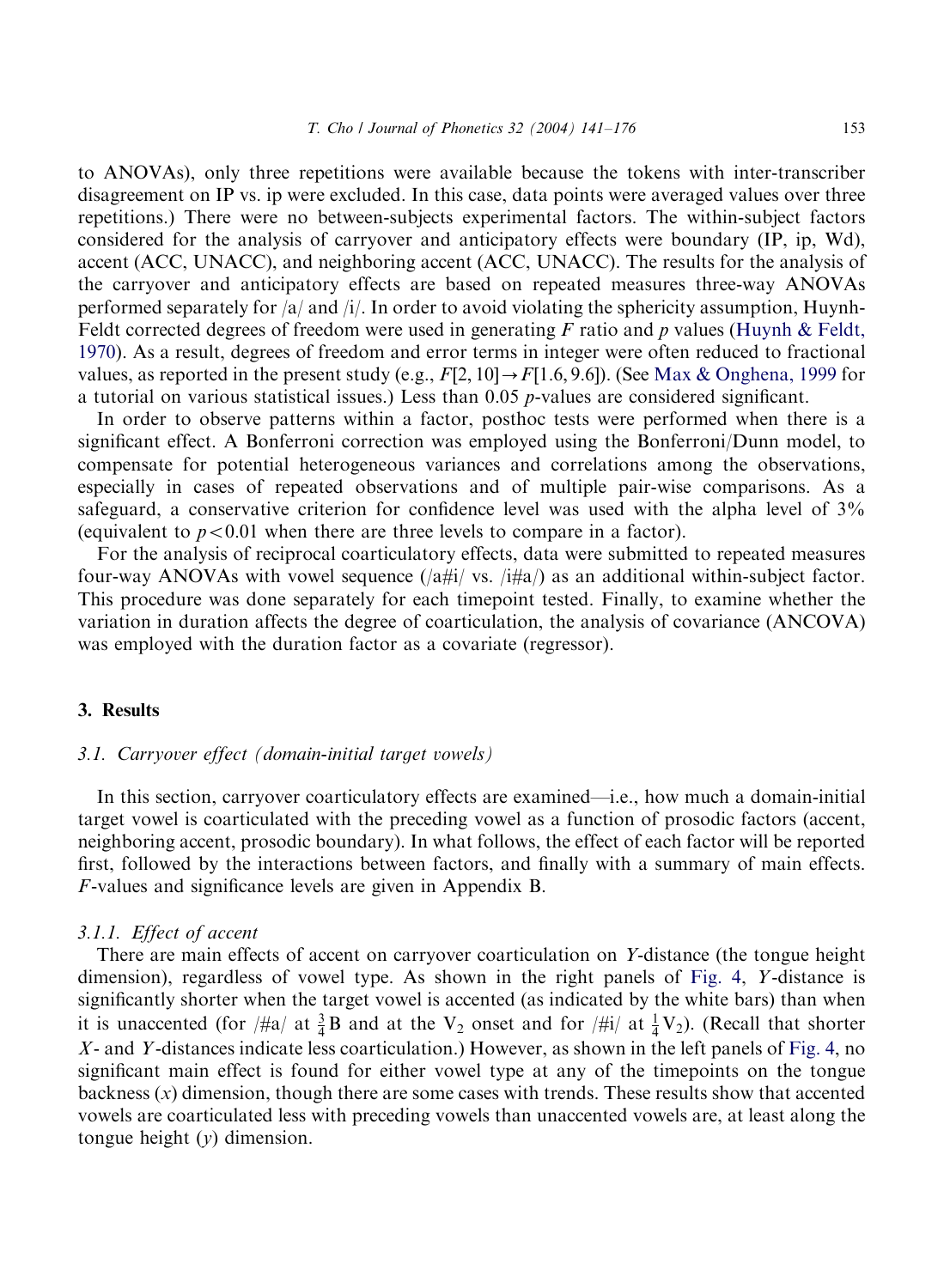<span id="page-13-0"></span>

Fig. 4. The effect of accent on carry-over coarticulation: (a)  $/$ i# $\mathbf{a}/$  and (b)  $/$ a# $\mathbf{i}/$ . White bars mean that the position of  $V$  and  $V$  distances are plotted separated for each time point. postboundary target vowels are accented. Mean values of X- and Y-distances are plotted separated for each time point.  $({}^{*}p<0.05;$   ${}^{tr}0.05 < p<0.07;$  n.s.,  $p > 0.07$  from repeated measures ANOVAs; see Table 2 for *F*-values.)

#### 3.1.2. Effect of boundary

There is a significant main effect of prosodic boundary on  $/\text{H}a$  for both X- and Y-distances at two timepoints  $(\frac{3}{4}B,$  and  $V_2$  onset). As shown in Fig. 5a, there are significantly smaller X- and Y-distances after higher boundaries as compared to lower boundaries. There is a two-way distinction (IP $\langle$ (ip=Wd), p $\langle$ 0.01) in both X- and Y-distances for all three timepoints, except for X-distance at  $\frac{3}{4}$ B, which has a three-way [distinct](#page-14-0)ion (IP<ip<Wd, p<0.01). This shows that the prosodic boundary influences both X- and Y-distances such that  $/\frac{1}{4}a$  is coarticulated less with the preceding vowel  $\left| i \right|$  after a higher than lower boundary in both x and y dimensions.

Turning to  $/\frac{1}{2}i$ , there is a significant effect of boundary, but only for Y-distance (at two timepoints: at  $\frac{3}{4}$ B and V<sub>2</sub> onset), as shown in Fig. 5b. Y-distance is significantly smaller for the IP boundary than for lower boundaries (IP $\lt (ip=Wd)$ , p $\lt 0.01$ ), showing boundary-induced coarticulatory reduction in the tongue height  $(y)$  dimension.

Overall, the results reveal that postboundary (domain-initial) vowels are coarticulated less with preceding vowels across a higher prosodic boundary (IP) than across a lower prosodic boundary (ip, Wd). For  $/\frac{H}{4}a$ , this is true for both the tongue height (y) and backness (x) dimensions, but for  $/\#i/$  only in the tongue height  $(y)$  dimension.

#### 3.1.3. Accent effect of the neighboring vowel

There is no significant main effect of neighboring accent on any of the dependent variables; therefore, there is no support for the coarticulatory aggression hypothesis which hypothesized that an accented vowel encroaches on a target vowel more than an unaccented vowel does.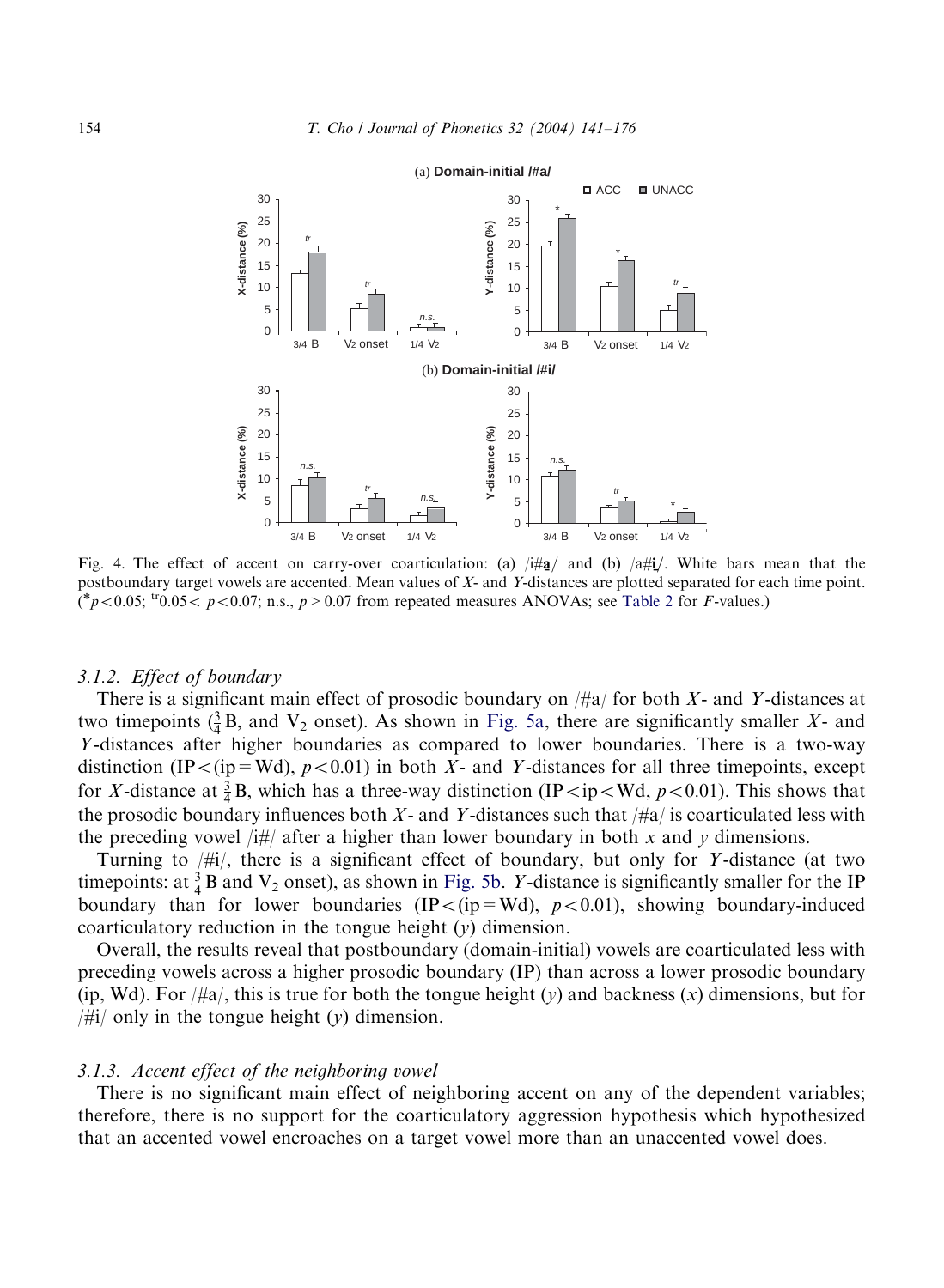<span id="page-14-0"></span>

Fig. 5. The effect of boundary on carry-over coarticulation: (a)  $/4\pi/$  and (b)  $/4\pi/$ . Mean values of X- and Y-distances are plotted separated for each time point. (\*\*p < 0.01; \*p < 0.05; <sup>tr</sup>0.05 < p < 0.07; n.s., p > 0.07 from repeated measures ANOVAs; " $\lt$ " refers to p $\lt$ 0.01 obtained by Bonferroni/Dunn posthoc comparisons; see Table 2 for F-values.)

#### 3.1.4. Interactions

There are no interactions between prosodic factors in the carryover effect on either vowel type. In particular, the lack of interaction between accent and neighboring accent confirms that accent on the neighboring vowel does not influence the articulation of the target vowel, whether the target vowel is accented or not.

## 3.1.5. Summary of carryover effects

First, accented vowels are coarticulated less with preceding vowels than unaccented vowels are, primarily in the tongue height  $(y)$  dimension, and postboundary vowels are coarticulated less with preceding vowels across higher prosodic boundaries than across lower prosodic ones. This supports the coarticulatory reduction hypotheses with respect to both accent and boundary factors. Second, neither a main effect of the accent of the neighboring vowel nor a significant interaction between factors was found, suggesting that the accentuation of a neighboring vowel does not influence how much the target vowel is coarticulated with it, weakening the coarticulatory aggression hypothesis.

# 3.2. Anticipatory effect (domain-final target vowels)

This section reports results with respect to how much the articulation of a preboundary (domain-final) vowel is influenced by a different postboundary vowel.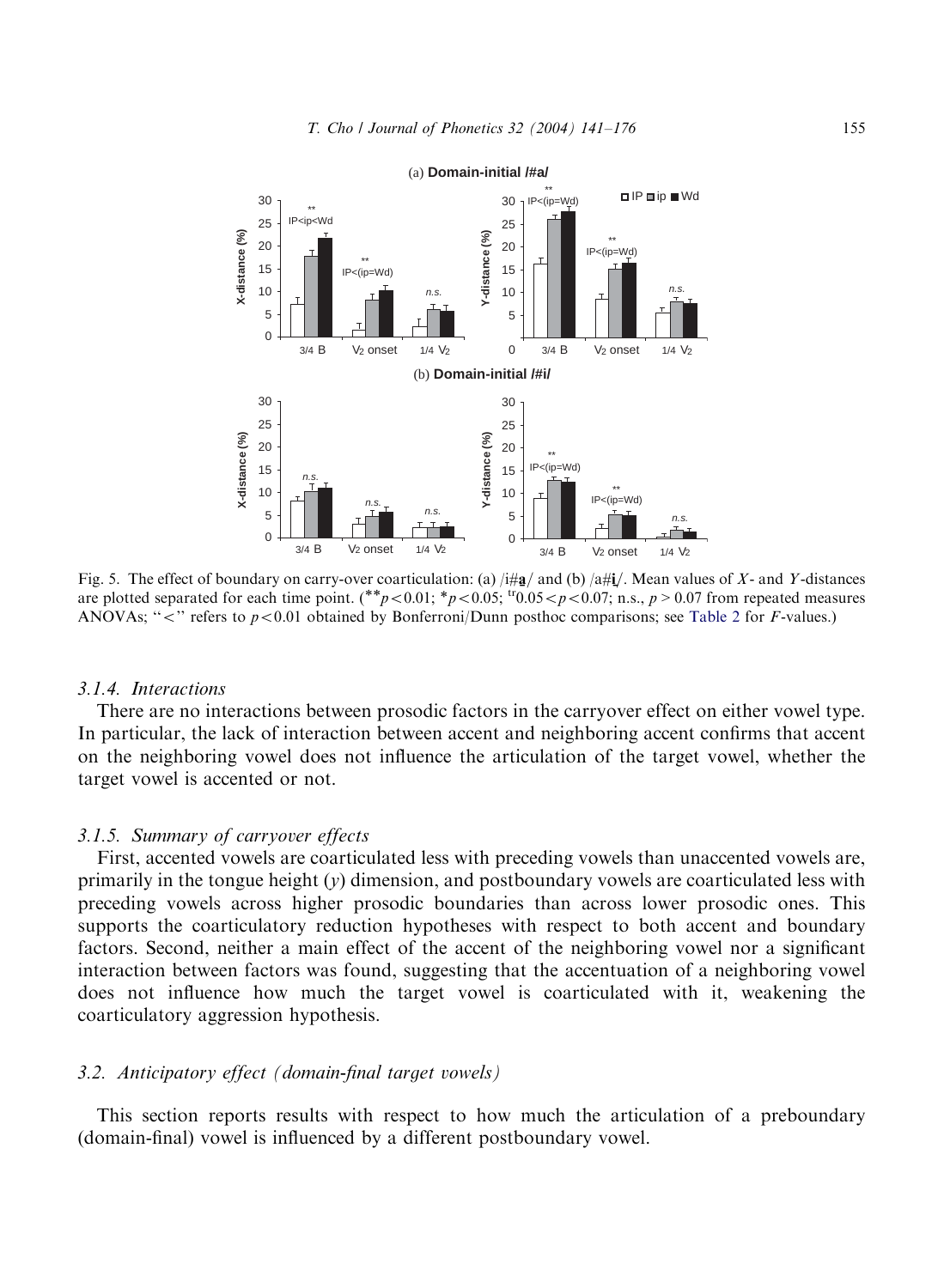

Fig. 6. The effect of accent on anticipatory coarticulation: (a)  $\frac{\partial \hat{H}}{\partial x}$  and (b)  $\frac{\partial \hat{H}}{\partial y}$ . Mean values of X- and Y-distances are plotted separated for each time point. (\* $p < 0.05$ ;  $\frac{W(0.05 < p < 0.07; \text{ n.s.}, p > 0.07 \text{ from repeated measures ANOVAs};$ ) see Table 3 for F-values.)

# 3.2.1. Effect of accent

There is a significant main effect of accent on X-distance (the tongue backness  $(x)$  dimension) at all timepoints for both  $a\#/$  and  $i\#/$ , while there is no main effect of accent on Y-distance (the tongue height (y) dimension), as shown in Fig. 6. The X-distance is significantly shorter for accented vowels than for unaccented ones, showing accent-induced coarticulatory reduction primarily in the to[ngue ba](#page-16-0)ckness  $(x)$  dimension.

#### 3.2.2. Effect of boundary

X-distance shows a significant main effect on preboundary /a#/ at  $\frac{3}{4}$ V<sub>1</sub>, and Y-distance at the end of  $V_1$  and  $\frac{1}{4}B$  (Fig. 7a): X- and Y-distances are significantly shorter before a higher prosodic boundary than before a lower prosodic boundary. In posthoc comparisons, a three-way distinction (IP<ip<Wd,  $p < 0.01$ ) is made at  $\frac{3}{4}V_1$  for X[-di](#page-16-0)stance and a two-way distinction  $(IP < (ip = Wd)$ ,  $p < 0.01$ ), at the end of  $V_1$  and  $\frac{1}{4}B$  for Y-distance. This shows that the coarticulatory reduction of  $|a\#|$  to a following  $|\#i\rangle$  is greater across higher prosodic boundaries than across lower ones in both tongue backness (x) and height (y) dimensions. In contrast to  $\frac{\text{adj}}{\text{adj}}$ ,  $\frac{1}{H}$  does not show any effect of boundary, as seen in Fig. 7b.

#### 3.2.3. Accent effect of the neighboring vowel

There is no significant effect of neighboring accent on any of the dependent variables at any timepoint. In other words, accented vowels do not induce stronger coarticulatory effects on neighboring vowels than unaccented vowels do; thus, no support is found for the coarticulatory aggression hypothesis.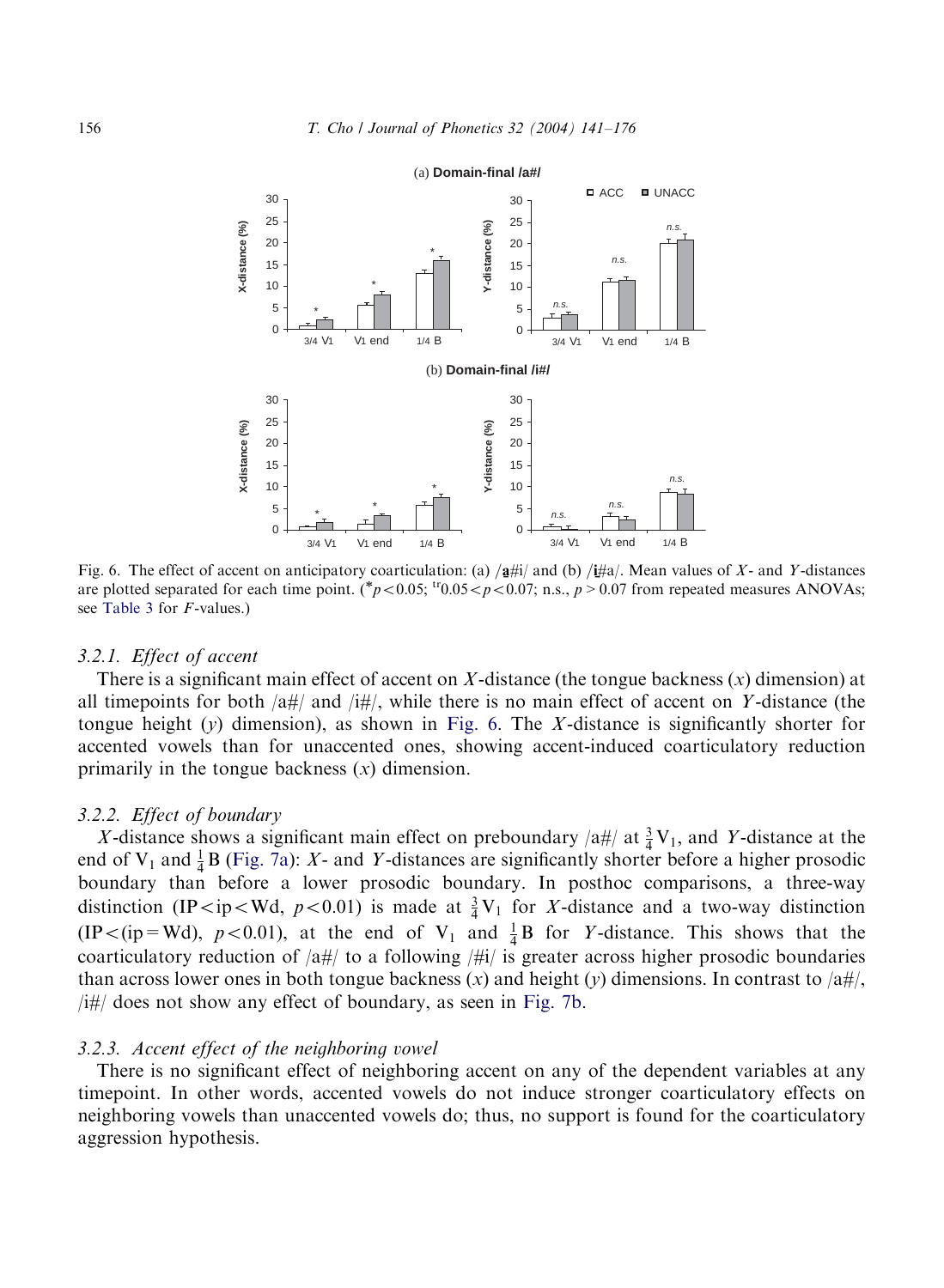<span id="page-16-0"></span>

Fig. 7. The effect of boundary on anticipatory coarticulation: (a)  $/|\mathbf{a}||$  and (b)  $/|\mathbf{a}|$ . Mean values of X- and Ydistances are plotted separated for each time point. (\* $p < 0.05$ ;  $\text{tr}_{0.05} < p < 0.07$ ; n.s.,  $p > 0.07$  from repeated measures ANOVAs; " $\lt$ " refers to p $\lt$ 0.01 obtained by Bonferroni/Dunn posthoc comparisons; see Table 3 for F-values.)

#### 3.2.4. Interactions

For  $\alpha$  /a#/, there are no interactions between factors, whereas for  $\alpha$  /i#/, a three-way accent  $\times$ boundary  $\times$  neighboring accent interaction is found at three timepoints  $(\frac{3}{4}V_1, V_1$  onset, and  $\frac{1}{4}B)$ for X-distance  $(F[1.8, 8.9] = 8.640, p < 0.005$  and  $F[2, 10] = 23.418, p < 0.001, F[1.9, 9.5] = 7.272$ ,  $p<0.025$ , respectively). One point to be drawn from this interaction is that there is a clear three-way distinction (IP $\langle \text{ip} \langle \text{Wd}, p \langle 0.01 \rangle \rangle$  between prosodic levels when the target vowel  $\left| \frac{\partial u}{\partial t} \right|$  is accented *and* followed by an unaccented vowel  $\left| \frac{\partial u}{\partial t} \right|$ . This shows that boundary effects are conditioned by the accentuation of vowels, such that the accented target vowel  $(|i#|)$  is more sensitive to the boundary type when the neighboring vowel is *unaccented* than accented.

#### 3.2.5. Summary of anticipatory effects

First, accented domain-final target vowels are coarticulated less with following encroaching vowels than unaccented target vowels are, supporting the accent-induced coarticulatory reduction hypothesis. Second, there is a main effect of Boundary on  $/4\#i/$ , but not on  $/4\#a/$ , showing that preboundary  $/4\#i/$  not  $/4\#i/$  is coarticulated less with the following yowel  $/4$  across showing that preboundary  $\frac{\text{diff}}{\text{diff}}$  (not  $\frac{\text{diff}}{\text{diff}}$ ) is coarticulated less with the following vowel  $\frac{\text{diff}}{\text{diff}}$  across higher than lower prosodic boundaries. Finally, there was no main effect of the accent of a neighboring (postboundary) vowel and no significant interaction between accent factors of the target and the neighboring vowel; therefore, no support was found for the coarticulatory aggression hypothesis.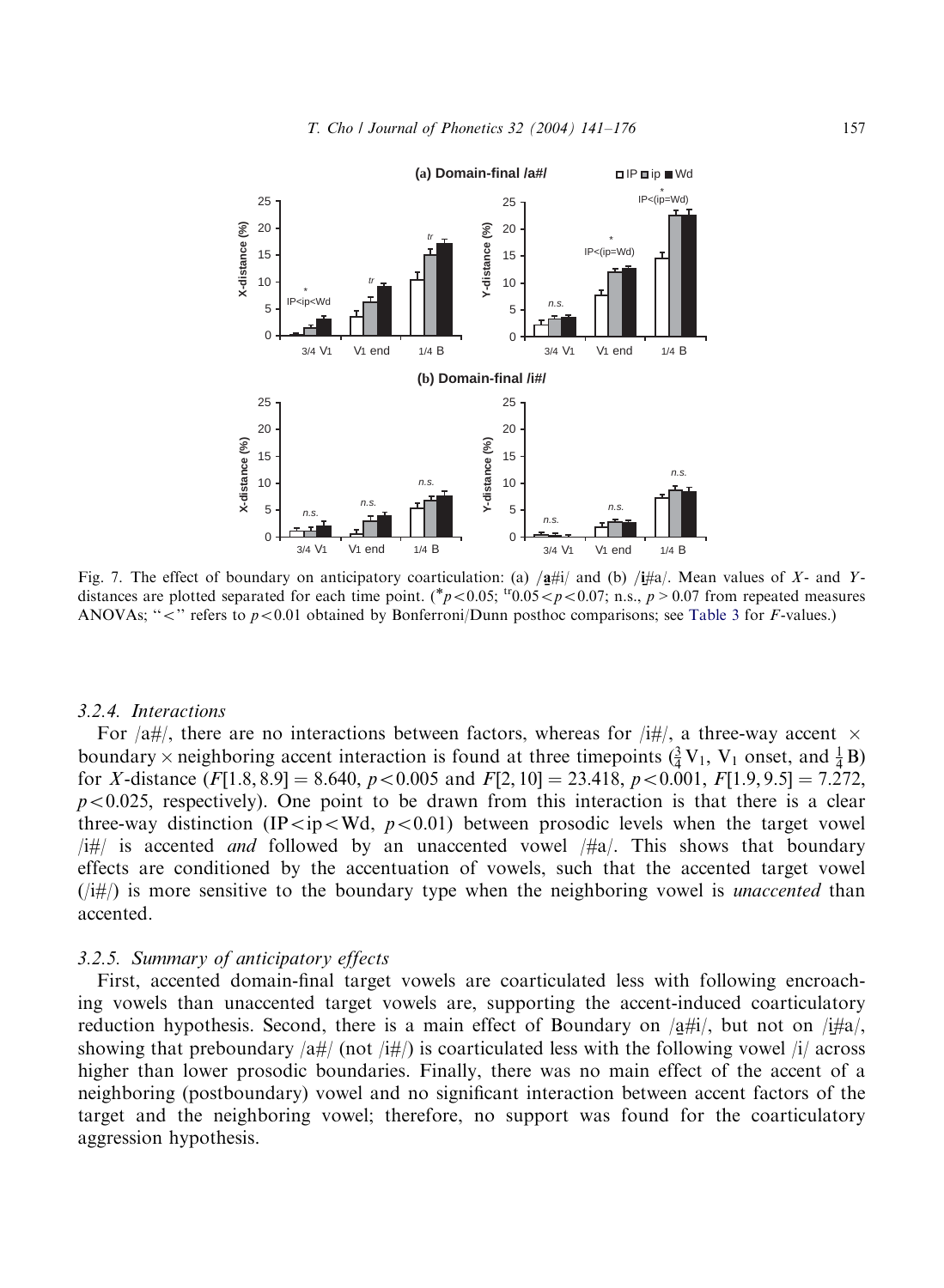# 3.3. The reciprocal coarticulatory effect

This section reports results on reciprocal effects, which are used to assess the overall degree of coarticulation, regardless of its directionality (syntagmatic assessment). Recall that the dependent variables are cross-boundary  $X$ - and  $Y$ -distances between opposite vowels for three time intervals: (1)  $\frac{3}{4}V_1 - \frac{1}{4}V_2$ , (2)  $V_1$  end-V<sub>2</sub> onset, and (3)  $\frac{1}{4}B - \frac{3}{4}B$ . These distances will show how close the articulations are of two consecutive but different vowels. A shorter cross-boundary distance means a *greater* degree of *syntagmatic* coarticulation, meaning that the consecutive vowels are closer to each other, as opposed to the cases of carryover and anticipatory coarticulatory effects reported above, where a shorter distance between the test [and cont](#page-18-0)rol conditions indicates a *lesser* degree of *paradigmatic* coarticulation.

#### 3.3.1. Effect of accent

First consider the effect of preboundary  $(V_1)$  accent (Fig. 8a). There is no robust effect of preboundary accent on cross-boundary distances. A significant effect is obtained only for the time interval  $\frac{1}{4}B-\frac{3}{4}B$  in Y-distance (tongue height) (the right panel of Fig. 8a). An unexpected pattern is found where the cross-boundary Y-distance is significantly shorter (indicating more coarticulation) when preboundary vowels  $(V_1)$  are *accented* than when they are unaccented. Given that this effect is found only for the interval during the consonant  $(\frac{1}{4}B - \frac{3}{4}B)$  in Y-distance, it can be inferred that the accent of the preboundary vowel  $(V_1)$  does not affect reciprocal coarticulation, at least not i[n the w](#page-18-0)ay that the accentuation of the preboundary vowel induces coarticulatory reduction, as was observed in the previous section. There is no significant interaction between accent and other factors.

In contrast to the case of the preboundary accent effect, postboundary accent *does* influence coarticulatory patterns (see Fig. 8b). For both cross-boundary  $X<sub>z</sub>$ , and Y-distances, there is a significant main effect of postboundary accent for all three intervals examined. The crossboundary distance is significantly greater (indicating a lesser degree of coarticulation) when postboundary vowels  $(V_2)$  are accented than when they are unaccented. This indicates that the accentuation of postboundary vowels triggers coarticulatory reduction, supporting the accentinduced coarticulatory reduction hypothesis.

However, there is a significant vowel sequence  $(|i#a| \text{ vs. } |a#i|) \times \text{postboundary accent}$ interaction. Posthoc tests show that differences due to postboundary accent hold for  $\frac{\dot{a}\mu i}{\text{only}}$ for X-distance (only for  $\frac{3}{4}V_1 - \frac{1}{4}V_2$ ), and for /i#a/ only for Y-distance (for all three timepoints). In other words, the accent of  $\frac{1}{4}i$  induces cross-boundary coarticulatory reduction in the tongue backness  $(x)$  dimension, and the accent of  $/\#a/$  induces coarticulatory reduction in the tongue height  $(y)$  dimension. (See Section 4.3 for further discussion.) There are no other significant interactions be[tween](#page-18-0) [f](#page-18-0)actors.

### 3.3.2. Effect of boundary

As shown in Fig. 8c there is a significant effect of boundary on Y-distance in the  $V_1$ end-V<sub>2</sub>onset interval, showing a greater cross-boundary Y-distance for a higher prosodic boundary. Posthoc pair-wise comparisons confirms a three-way distinction (IP>ip>Wd) ( $p$ <0.01), suggesting that on the  $\gamma$  dimension, vowels are coarticulated less with each other across higher prosodic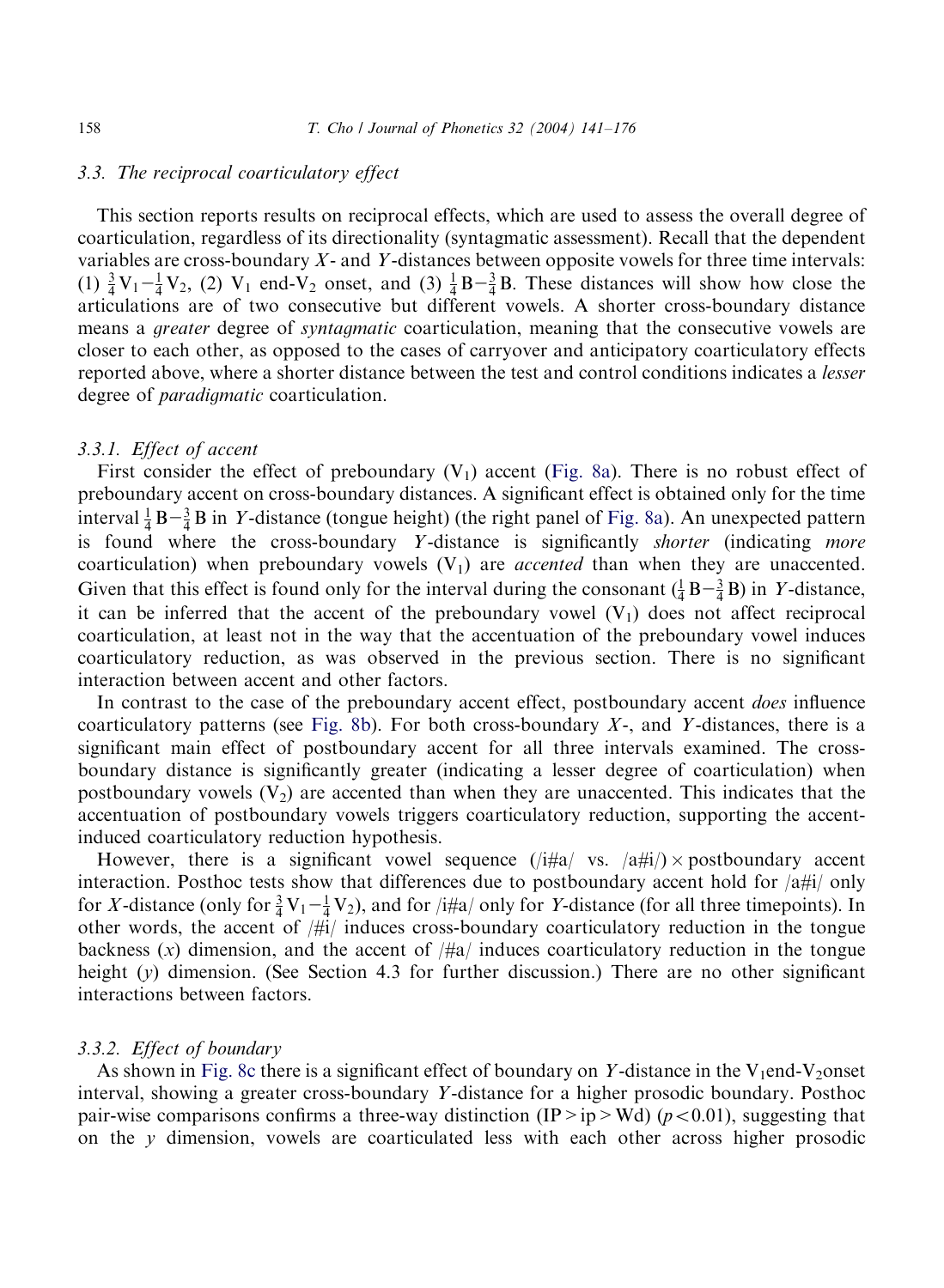<span id="page-18-0"></span>

Fig. 8. Cross-boundary distances: (a) the effect of  $V_1$  accent, (b) the effect of  $V_2$  accent, and (c) the effect of boundary.<br>Mean values of cross-boundary X- and Y-distances are plotted separated for each time interv  $M<sup>tr</sup>0.05 < p < 0.07$ ; n.s.,  $p > 0.07$  from repeated measures ANOVAs; " $\lt$ " refers to  $p < 0.01$  obtained by Bonferroni/Dunn posthoc comparisons; see Table 2 for F-values.)

boundaries than across lower ones. In contrast, no significant effect is found for X-distance. This suggests that the boundary effect is primarily attributable to the articulatory patterns in the tongue height  $(y)$  dimension.

### 3.3.3. Summary of reciprocal coarticulatory effect

The accentuation of a preboundary (domain-final) vowel  $(V_1)$  does not necessarily entail coarticulatory reduction, whereas the accentuation of a postboundary (domain-initial) vowel  $(V<sub>2</sub>)$  does have a significant influence on the reciprocal coarticulatory effect. Here the accentuation of  $V_2$  causes coarticulatory reduction mainly in the tongue height (x) dimension for  $\frac{a}{ii}$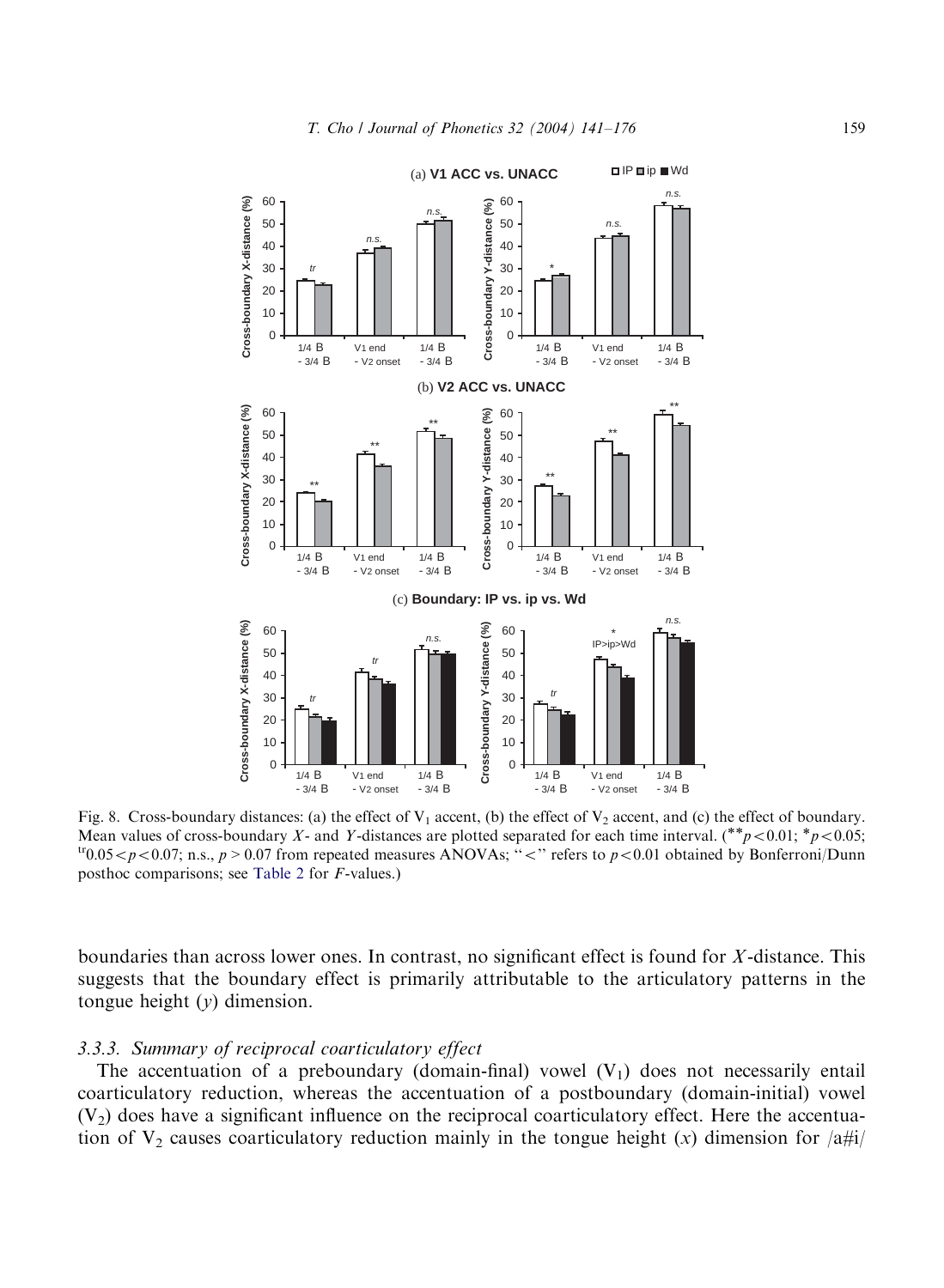#### 160 T. Cho / Journal of Phonetics 32 (2004) 141–176

and in the tongue backness (y) dimension for  $/||\hat{x}||$ . Second, the reciprocal coarticulatory pattern is significantly influenced by boundary mainly in the tongue height  $(y)$  dimension—i.e., a greater coarticulatory reduction is found across higher prosodic boundaries than across lower ones.

# 3.4. V-to-V temporal difference and coarticulatory resistance

In the previous section, it was found that both boundary and accent significantly affect the degree of the reciprocal (syntagmatic) coarticulation (as measured by cross-boundary  $X<sub>z</sub>$ , and Y-distances). However, durational differences were not considered. It is possible though that coarticulatory reduction might be due to lengthening from boundary and/or accent or might be due to an increase in duration-independent coarticulatory resistance which is associated with prosodically stronger locations. This section first examines how the V-to-V temporal difference between  $V_1$  end and  $V_2$  onset varies as a function of boundary and accent, and then examines whether and how much of the observed coarticulatory effects can be accounted for by a duration factor, V-to-V interval.

The results of repeated measures four-way ANOVAs showed that the V-to-V interval (roughly equivalent to the duration of the intervening /b/ plus a potential pause that may be present immediately after an IP final vowel) is significantly affected by postboundary  $(V_2)$ accent  $(F[1, 5] = 112.543, p < 0.001)$  and boundary  $(F[2, 10] = 4.882, p < 0.05)$ , but not by preboundary  $(V_1)$  accent. This result is compatible with the null effect found with preboundary  $(V_1)$  accent on cross-boundary articulatory measures, reported in the previous section. As can be seen in Fig. 9, the V-to-V interval is significantly longer when the postboundary vowel is accented. The interval is also longest for IP, intermediate for ip, and shortest for Wd, showing a significant three-way distinction ( $p < 0.005$ ). There is no interaction between these two factors, suggesting that the difference due to postboundary accent is maintained across prosodic boundaries.

In order to examine whether the variation in duration affects the degree of coarticulation, the factorial model of the ANCOVA was employed with each cross-boundary distance  $(X<sub>z</sub>$ , and Y-distances) for the time interval  $V_1$  end- $V_2$  onset as a dependent variable, and duration as a



Fig. 9. Mean cross-boundary intervals (duration) between  $V_1$  end and  $V_2$  onset by postboundary ( $V_2$ ) accent and boundary type.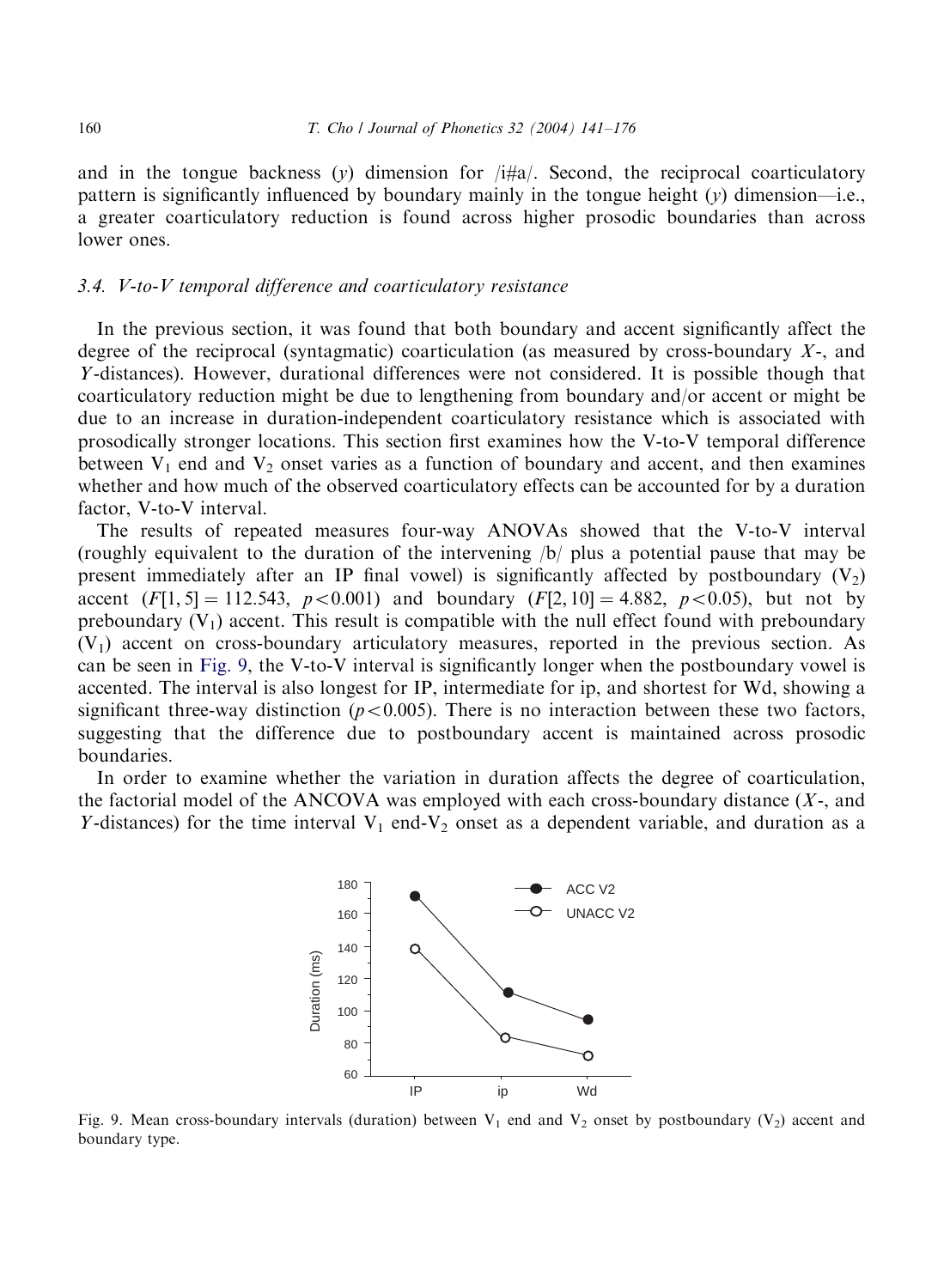covariate (regressor) at that time interval. As Kirk (1995) noted, assumptions for the factorial model are less restrictive than with the repeated measures model, therefore, in conducting the factorial analysis, the level of significance was set to  $p < 0.01$ . This counteracts the relatively large degrees of freedom which may inflate the size of the effect and possibly causing Type I error.

As a first step, to determine whether the regressor, duration, has a different effect on the degree of coarticulation for different levels of prosodic factors (i.e., postboundary  $(V_2)$ ) accent and boundary), a test for *homogeneity of slopes* among regression lines was conducted for each level of the factor. This test performs a separate regression for each condition of a factor and determines whether the relationship between the regressor (i.e., duration) and the factor (e.g., boundary) varies with the level of the factor. The results showed that there was no [significant](#page-34-0) interaction between duration and either prosodic factor for any dependent variable, suggesting that the slope of the regressor did not differ statistically depending on the level of the factor. In other words, the hypothesis of homogeneity of slopes was supported. This then justifies an elimination of the interaction involving the covariate from the ANCOVA model (SAS 1990, pp. 80–81). Thus, ANCOVAs with no inclusion of covariate-factor interactions were performed for covariance of each dependent variable (cross-boundary  $X$ - and  $Y$ -distances) and duration, with two factors postboundary  $(V_2)$  accent and boundary, separately for each vowel sequence  $(|a\#i/$  and  $/i\#a/$ ).

Results of ANCOVAs show that for the  $/i\#a$  sequence, duration of the time interval from  $V_1$ end to  $V_2$  onset significantly affects both dependent variables  $(X-$  and Y-distances)  $(F[1, 67] = 15.605, p < 0.0005$  for X-distance;  $F[1, 67] = 29.697, p < 0.0001$  for Y-distance). This means that the degree of coarticulation co-varies significantly with the V-to-V interval in the  $/i\#a/$ sequence. However, for  $\left|a\#i\right|$ , there is no significant effect of duration on either X- or Y-distances  $(F[1, 67] = 4.138, p = 0.041; F[1, 67] = 3.219, p = 0.054$ , respectively). These results show that the temporal duration affects the degree of coarticulation in  $/i\#a/$ , but *not* reliably so in  $/a\#i/$ . In other words, at least for the latter (the  $\langle a\#i\rangle$  sequence), prosodically conditioned variation in reciprocal (syntagmanic) coarticulation can be interpreted as a result of changes in *duration-independent* coarticulatory resistance.

As for the  $/i\#a$  sequence, however, given that there is a significant covariance between duration and reciprocal coarticulatory distances, the next task is to determine whether there is still a significant effect of prosodic factors on coarticulation when the durational influence is factored out. With regards to the effect of postboundary  $(V_2)$  accent, results of ANCOVAs show that for  $/i\#a$  there is a significant effect of accent on cross-boundary Y-distances, the tongue height  $(y)$ dimension  $(F[1, 67] = 25.686, p < 0.0001)$ , but not X-distances. (This is consistent with the reciprocal coarticulatory effect of postboundary  $(V_2)$  accent on /i#a/ which was found significant only in the tongue height  $(y)$  dimension, as reported in the previous section.) In other words, even if the durational influence is factored in, there is still a reliable effect of accent-induced coarticulatory variation in the tongue height (y) dimension in  $/i\#a/$ . This suggests that the durational variation is not the only factor responsible for the accent-induced variation in the  $/i\#a$ reciprocal coarticulation.

Turning to the boundary effect on /i#a/, when the durational influence is factored in, the effect of boundary is no longer significant, indicating that the boundary-induced coarticulatory patterning and durational effects for /i#a/ cannot be regarded as independent effects. In other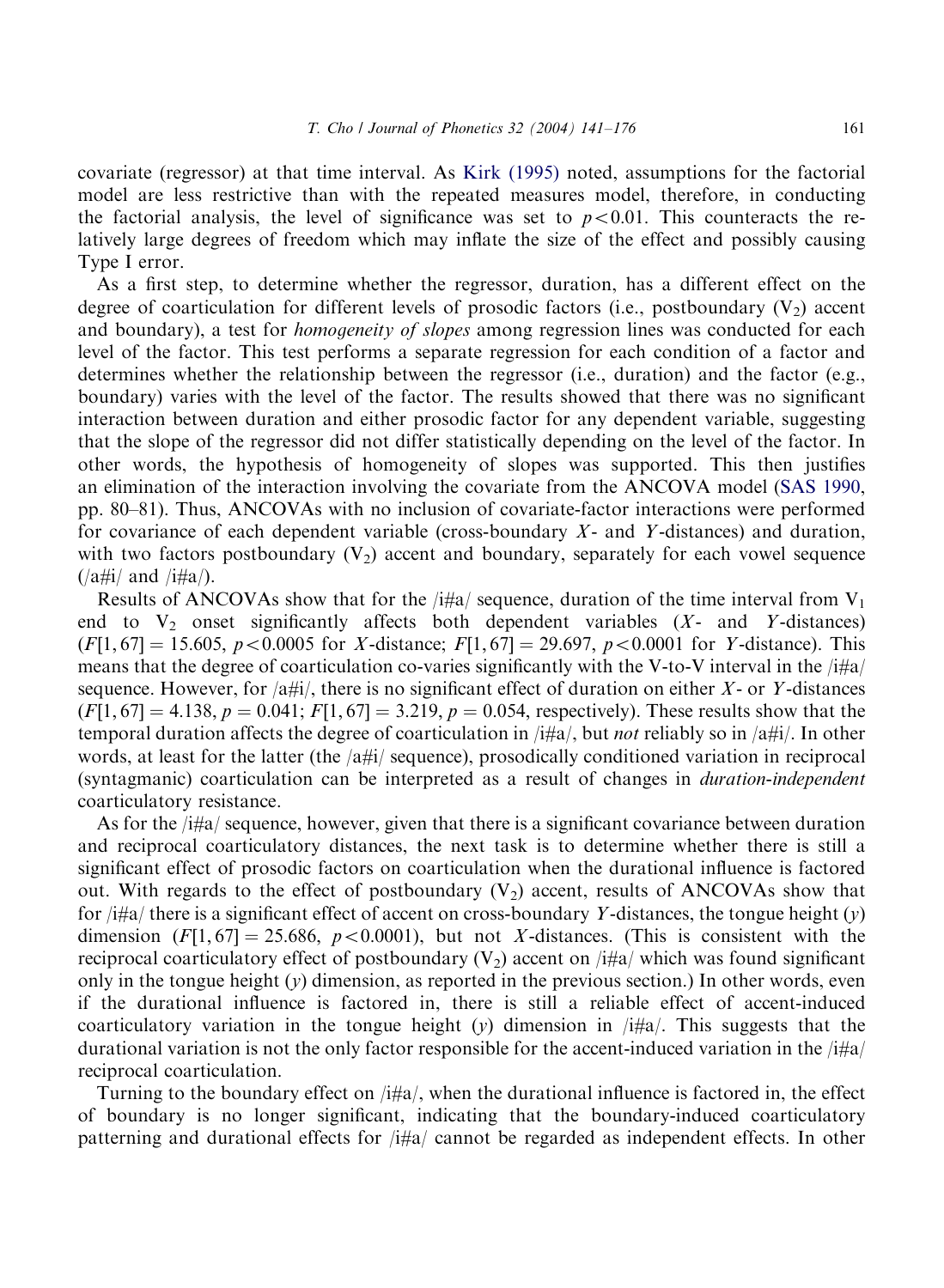

Fig. 10. Mean X- and Y-distances between the test and control conditions for  $|a|$  and  $|i|$ . The empty bar indicates how much /a/ coarticulates with its neighbor /i/ and the black bar indicates how much /i/ coarticulates with its neighbor /a/.

words, the boundary-induced coarticulatory variation cannot be attributed to changes in duration-independent coarticulatory resistance.

#### 3.4.1. Summary of the durational effects on coarticulation

The results of the ANCOVA suggested that the accent effect on the reciprocal coarticulation cannot be accounted for by a duration factor alone for both  $\langle a\ddot{\mu}a \rangle$  and  $\langle i\ddot{\mu}a \rangle$  sequences, whereas the boundary effect may be attributable to the duration factor for  $/i\#a/$ , but not for  $/a\#i/$ .

#### 3.5. Inherent articulatory properties and coarticulation

This section reports results regarding V-to-V coarticulatory variation as a function of the inherent segmental properties of  $|a|$  vs.  $|i|$ . Results pooled across all prosodic conditions show that spatial distances between the test  $(V_1 \neq V_2)$  and control  $(V_1 = V_2)$  conditions are significantly greater for  $\frac{a}{1}$  than for  $\frac{b}{1}$  in both the carryover and anticipatory directions. Fig. 10 shows the mean difference across all prosodic conditions in  $X$ -, and Y-distances between  $|a|$  and  $|i|$ . The difference is significantly g[reater for /a/ tha](#page-33-0)n for /i/ for all cases ( $p < 0.0001$ ). That is, the open vowel  $|a|$  is more vulnerable to coarticulation than the closed vowel  $|i|$  across a consonant  $|b|$ independently of prosodic conditions. Therefore, a greater coarticulatory resistance is seen for  $\frac{i}{i}$ than for  $|a|$ . This lends support to the hypothesis [that coarticulatory resista](#page-34-0)nce is inversely correlated with sonority (Lindblom, 1983). This hypothesis has primarily been tested with consonantal coarticulatory resist[ance. For example, it has be](#page-33-0)e[n demonstrated](#page-33-0) that there is an inverse rel[ationship between the de](#page-34-0)gree of coarticulation and the amount of linguopalatal contact required for the articulation of lingual consonants (Recasens, 1984a, b, 1985), and that less sonorous consonants such as /t d s  $n/$  are coarticulated *less* with neighboring vowels than more sonorous consonants such as  $\frac{h}{K}$  (Keating, Lindblom, Lubker, & Kreiman, 1994). However, some studies by Recasens (1984a, 1989) have indicated smaller V-to-V effects on /i/ than on /a/, but in the context of intervening lingual consonants (i.e.,  $/t$ ,  $f$ ), which impose articulatory constraints on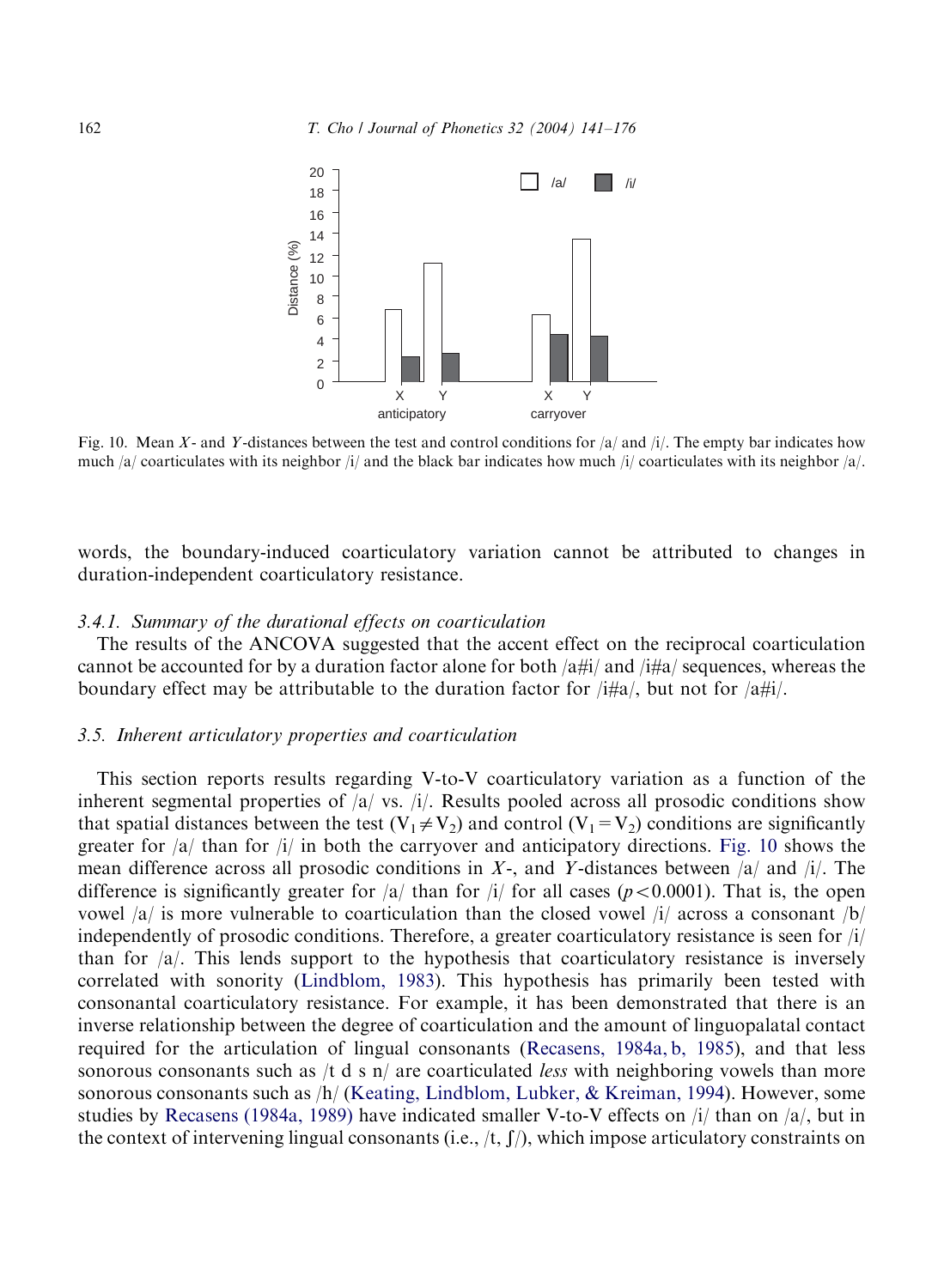the degree of V-to-V coarticulation. The current finding extends this relation to V-to-V coarticulation with an intervening bilabial consonant /b/, which imposes less articulatory constraints on V-to-V coarticulation.<sup>5</sup>

This pattern also shows the resistance-aggression agreement: segments that resist coarticulation with neighbors also exert strong influence on them. While  $|i\rangle$  shows greater coarticulatory resistance to  $|a|$  than vice versa, we can also see that  $|i|$  shows greater coarticulatory aggression than  $|a|$  in that  $|a|$  coarticulates more with  $|i|$  than vice versa.

#### 4. Summary and discussion

# 4.1. Coarticulatory reduction as a function of accent

The coarticulatory patterns examined in this study generally support the hypothesis that vowels are coarticulated less [when they ar](#page-33-0)e [accented tha](#page-34-0)n unaccente[d. This is genera](#page-34-0)lly true for both carryover and anticipatory (paradigmatic) coarticulation, as well as for reciprocal (syntagmatic) coarticulation in the case of postboundary accent  $(V_2)$  effect. It has previously been reported that within a word, lexically stressed vowels show greater coarticulatory reduction than lexically unstressed ones (e.g., Fowler, 1981; Magen, 1997 for English; Nicolaidis, 1999 for Greek). The corpus of data studied here shows that sentence-level stress also induces such coarticulatory reduction in V-to-V coarticulation in English, supporting the hypothesis regarding accent-induced coarticulatory reduction.

#### 4.1.1. Duration and accent-induced coarticulatory resistance

In this study, it was found that accented domain-initial vowels  $(V_2)$  are associated with not only coarticulatory reduction but also longer V-to-V interval. However, the results of ANCOVAs for reciprocal coarticulation showed that the effect of  $V_2$  accent on coarticulation remains significant even after the durational influence is factored out. This suggests that the accent-induced coarticulatory reduction is in part due to *duration-independent* coarticulatory resistance.

# 4.2. Coarticulatory reduction across a prosodic boundary

Another significant finding of this study is that vowels are coarticulated less with each other across higher prosodic boundaries than across lower ones, though there is an asymmetry between

 $<sup>5</sup>$  If we follow Lindblom's (1983) hypothesis about the inverse relationship between degree of coarticulatory resistance</sup> and degree of sonority, a question arises as to why sonority matters. One explanation may be that less sonorous vowels (e.g., high vowel  $(i)$ ) are produced with a relatively narrower channel between the tongue body and the palate than with more sonorous vowels (e.g., low vowel  $\langle a \rangle$ ). The requirement of articulatory precision to make such a narrower channel for high vowels may also entail coart[iculatory](#page-34-0) [resistance](#page-34-0) [to](#page-34-0) neighboring vowels. Alternatively, however, the observed vowel difference in coarticulation may have nothing to do with degree of sonority, but rather it may reflect constraints driven by the vowel system of English. That is,  $\hat{I}$  is associated with less degree of coarticulation than  $\hat{I}$ , perhaps because /i/ occurs in a dense neighborhood of the English vowel space whereas /a/ appears in a relatively sparse neighborhood. This is reminiscent of Manuel's (1990, 1999) proposal that coarticulatory resistance can be observable when coarticulation would result in the blurring or confounding of phonetic contrasts.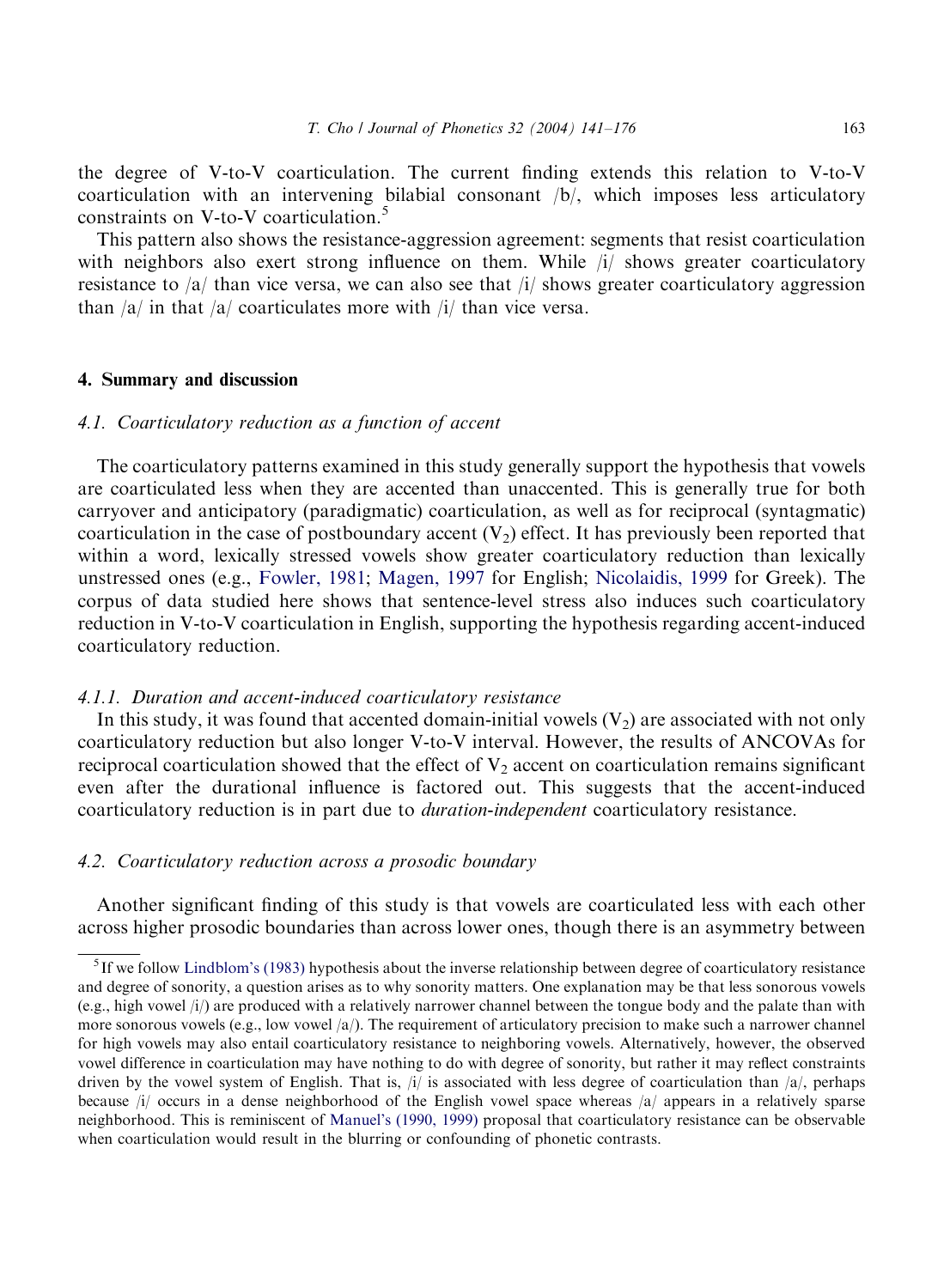#### 164 T. Cho / Journal of Phonetics 32 (2004) 141–176

domain-initial and domain-final vowels (see below). The results lend support to the boundaryinduced coarticulatory reduction hypothesis.

#### 4.2.1. Asymmetry between domain-initial and domain-final vowels

Carryover coarticulation (for domain-initial target vowels) showed a significant boundary effect at three timepoints  $(\frac{1}{4}B, \frac{3}{4}B, V_2 \text{ onset})$  for both /#a/ and /#i/. On the other hand, anticipatory coarticulation showed an effect only for  $\frac{1}{4}$  at one timepoint  $\left(\frac{3}{4}V_1\right)$  in the tongue backness  $(x)$ dimension and at two timepoints (V<sub>1</sub> end and  $\frac{1}{4}B$ ) in the tongue height (y) dimension. This observation allows us to infer that domain-initial vowels are more sensitive to coarticulatory variation as a function of boundary than domain-final vowels.<sup>6</sup>

# 4.2.2. Duration and boundary-induced coarticulatory resistance

It was found that the V-to-V interval varies with the level of prosodic boundary—it was longer across higher prosodic boundaries than across lower ones. The results of ANCOVAs for reciprocal coarticulation showed that when this durational factor is figured in, the boundary effect becomes non-significant for  $/i\#a/$  while  $/a\#i/$  still shows duration-independent coarticulatory resistance associated with a strong prosodic boundary. This suggests that the durational variation is only partially responsible for the boundary-induced coarticulatory variation. The coarticulatory patterning and the durational variation appear to be influenced independently but similarly by the prosodic boundary. In other words, there is some degree of covariance between the two variables, but not an absolute causal relationship from duration to coarticulation.<sup>7</sup>

# 4.2.3. Accent- vs. boundary-induced coarticulatory reduction

Accent- and boundary-induced coarticulatory patterns show a similar effect, in that they both support the coarticulatory reduction hypothesis. However, there are also some differences between the two factors. First, robust accent-induced coarticulatory reduction was generally found regardless of whether the target vowel was domain-initial or domain-final, whereas domaininitial vowels showed greater coarticulatory sensitivity to the boundary than domain-final vowels. Second, the accent-induced coarticulatory pattern could not be accounted for by a duration

 $6$ This inference is supported by a larger effect size of the boundary factor for domain-initial vowels than for domainfinal vowels, as estimated by eta-squared values (cf. Sheskin, 2000, pp. 553–556). For example, in the x dimension, the eta-squared value is larger for initial /a/ at V<sub>2</sub> onset than for final /a/ at V<sub>1</sub> end (0.903 vs. 0.464); in the v dimension, it is also larger for initial /a/ than for final /a/ (0.692 vs. 0.611). The difference becomes even clearer when we consider /i/. In the y dimension, the eta-squared value is substantially larger for initial  $j/4$  at  $V_2$  onset (0.601) as compared to final  $j/4$  at  $V_1$  end (0.141). (In the x dimension, no significant boundary effect was found for either initial or final  $|i\rangle$ ).

One important caveat that must be considered here is that this interpretation is based on the results of ANCOVAs only on reciprocal (syntagmatic) coarticulation measures. The comparable statistical tests on carryover and anticipatory (paradigmatic) coarticulation measures would have either falsified or reinforced this interpretation. However, it is difficult to run ANCOVAs on such paradigmatic measures in a compatible way: in this study paradigmatic coarticulation was measured between test and control conditions coming from two different utterances (one containing the test vowels  $(V_1 \neq V_2)$  and one with the control vowels  $(V_1 = V_2)$ ). Therefore, it is not straightforward to decide what duration to use as a covariate.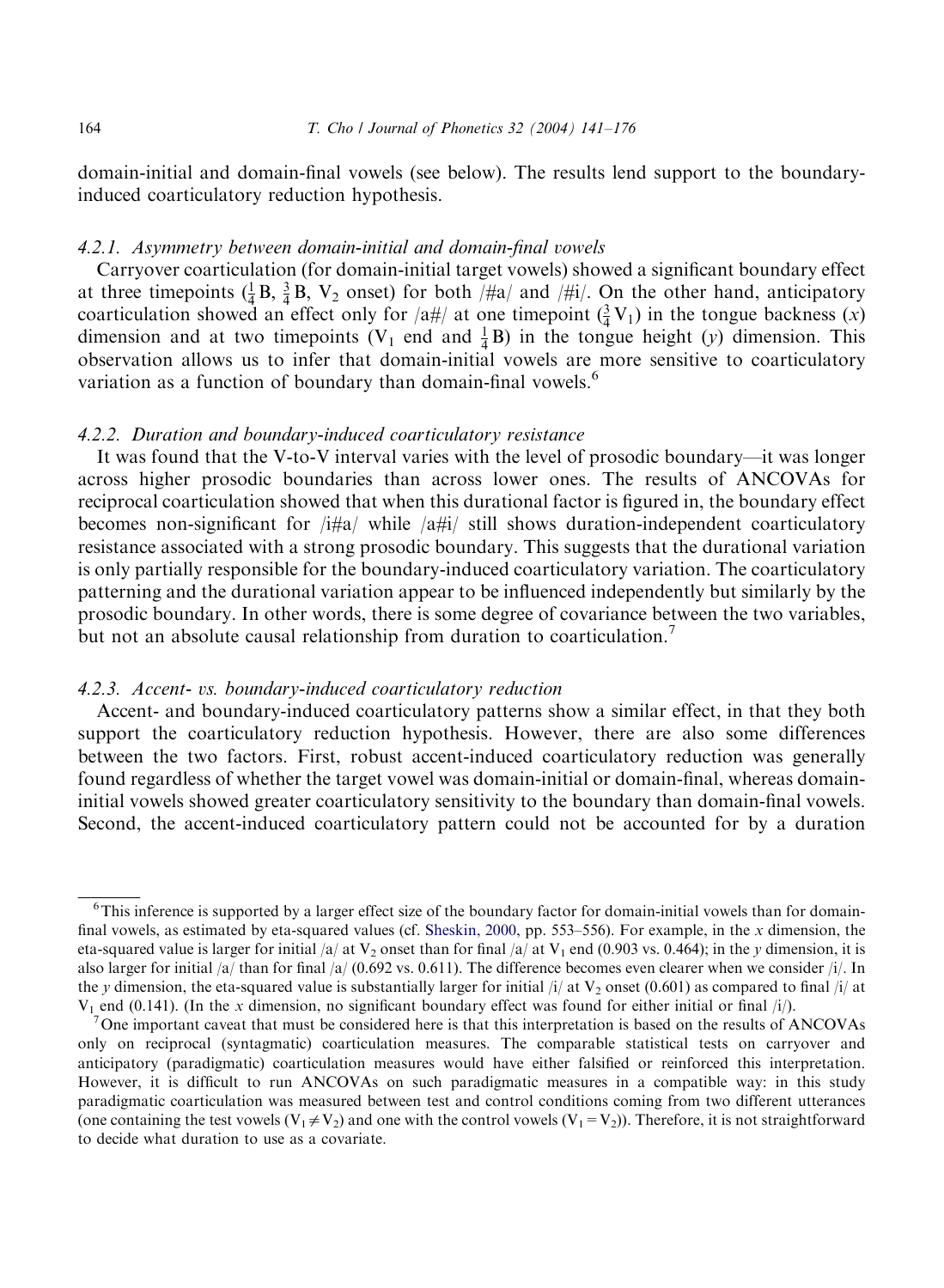factor, whereas the boundary-induced coarticulatory patterning was attributable at least in part to the boundary-induced durational variation.

#### 4.3. Strengthening and coarticulatory reduction

In Cho (2002), the effects of accent and boundary on the maximum tongue position were reported, showing that strengthening effects vary with tongue dimensions  $(x \text{ vs. } y)$ , vowel type  $(i)$ vs.  $\langle a \rangle$  and prosodic factors (accent vs. boundary). On the one hand, the accent-induced strengthening effect observed in the maximum tongue position was robust in the tongue height  $(y)$ dimension for  $|a|$  (lower tongue position for accented  $|a|$ ), but in the tongue backness  $(x)$ dimension for  $\pi/2$  (fronter tongue position for accented  $\pi/2$ ). On the other hand, the boundaryinduced strengthening effect was found robustly in domain-final position, but not uniformly in domain-initial position. This section discusses the extent to which coarticulatory reduction is related to the strengthe[ning patter](#page-32-0)n found in the tongue maximum position.

First, consider the accent effect. In the present study, domain-initial  $/\frac{4}{4}$  and domain-final  $\frac{1}{4}$  manifested accent-induced coarticulatory reduction in the tongue height (y) and backness  $(x)$  dimensions, respectively. This is in line with the strengthening patterns found in the maximum tongue position (Cho, 2002). However, other cases showed no such conformity: domaininitial  $/\frac{4}{7}$  and domain-final  $/a\frac{4}{7}$  showed no effect in the same tongue dimension as found in the maximum tongue position. This suggests that the accent-induced coarticulatory reduction is to some extent related to the articulatory strengthening effect (found in the maximum tongue position), but not uniformly.

The pattern in boundary-induc[ed](#page-32-0) [coarticul](#page-32-0)atory reduction, however, demonstrates no evidence for its direct relationship with the strengthening pattern in the maximum tongue position. That is, although domain-initial vowels in  $\#CV$  are not associated with robust articulatory strengthening of the maximum tongue position (Cho, 2002), it is in domain-initial positions where both /a/ and /i/ show coarticulatory reduction (see Section 4.2). It appears that boundary-induced coarticulatory reduction in domain-initial vowels is not a direct consequence of articulatory strengthening, at least not related to the maximum tongue position. Boundary-induced coarticulatory reduction can then be considered another form of prosodically conditioned strengthening.

It is certainly the case that some boundary-induced phonetic phenomena cannot be considered as separate phonetic events (e.g., the covariance between the V-to-V interval and the boundaryinduced coarticulatory patterning). This does not necessarily mean that all phonetic correlates of prosodic structure are directly related to each other. In fact, the mismatch between boundaryinduced coarticulatory reduction and strengthening found for the maximum tongue position suggests that they are independent phonetic events. Segments at the edges of prosodic boundaries may be strengthened in multiple ways, whether related or not. Multiple phonetic cues may then be marshalled to heighten phonetic clarity of segments occurring in prosodically strong locations, ultimately marking the high-level prosodic structure. The strengthening of the maximum tongue position and coarticulatory reduction may contribute to such phonetic clarity independently. Thus, in a broad sense, just as the extreme articulation evidenced from the maximum tongue position can be regarded as one type of prosodically conditioned strengthening, so too can the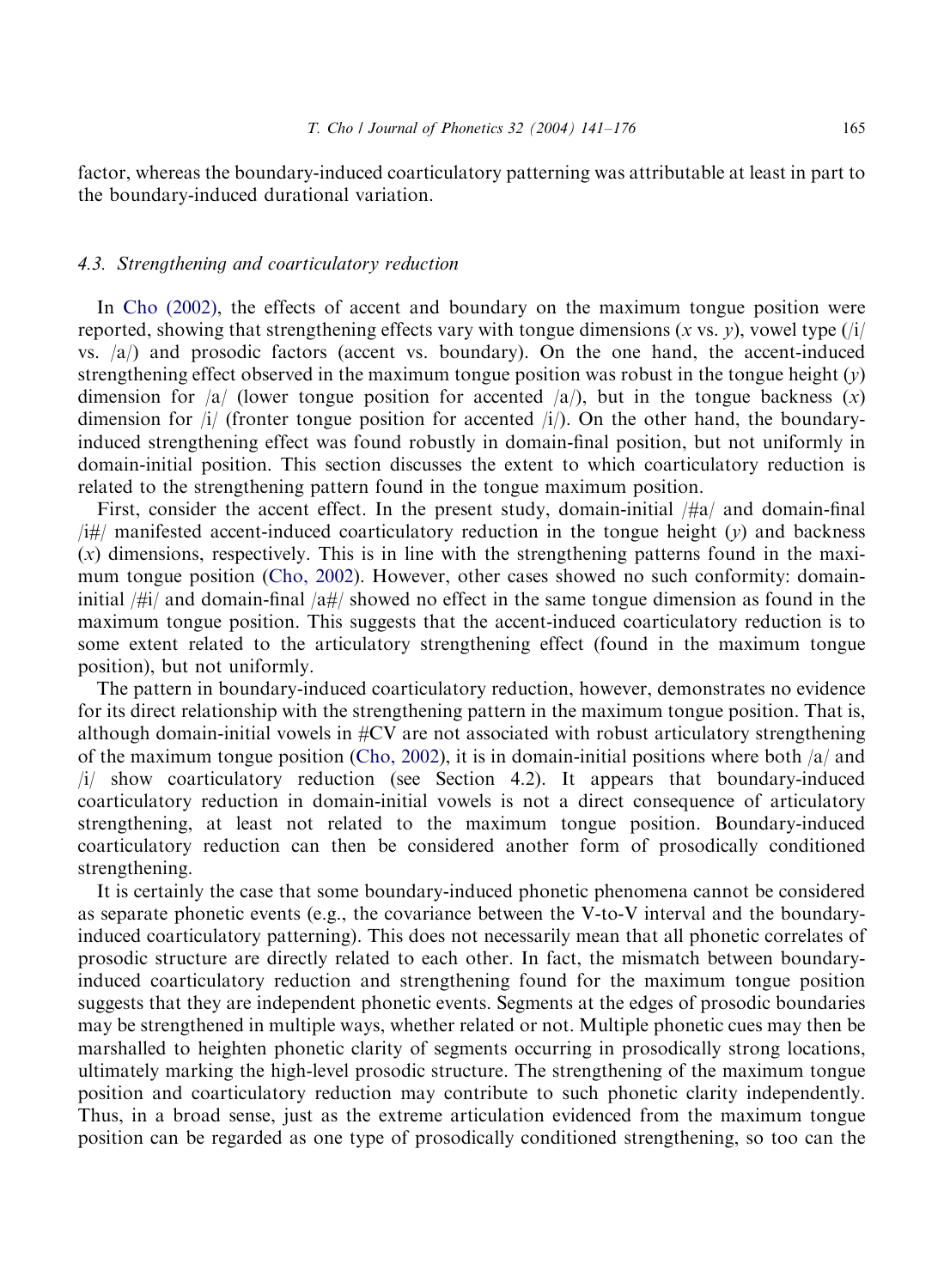boundary-induced coarticulatory reduction be seen as another type of prosodically conditioned strengthening.

# 4.4. Coarticulatory resistance vs. coarticulatory aggression

In this study, only some evidence was found to favor the accent-induced coarticulatory aggression hypothesis: for the target vowel  $/i\#/$ , there is a significant interaction among factors, showing a clear three-way distinction (IP $\langle$ ip $\langle Wd \rangle$ ) only when the following (encroaching) vowel is *unaccented*. This indicates that the accentuation of the neighboring vowel *does* influence the target vowel's articulation at least to some degree. However, there was no main effect of the accent of the neighboring vowel, nor were there significant interactions between the accent of the target vowel and the accent of the neighbor[ing vowel. Th](#page-33-0)is suggests that accented vowels do not influence neighboring vowels' articulation in the direction that we expected, namely, that a vowel would be co[articulated mo](#page-33-0)re with a neighboring accented than with an unaccented vowel.

This finding does not conform to the V-to-V coarticulatory aggression effect of stressed vowels on neighboring unstressed vowels within a word (e.g., Fowler, 1981). This appears also incompatible with the view that coarticulatory resistance can be related to coarticulatory aggression, as proposed under the window model (Keating, 1990). There are at least two possible reasons. First, the previous results were based on lexical stress effects on neighboring vowels within a word, while the present results were based on accent effects across a word or a phrase boundary. Since the V-to-V interval is likely to [be](#page-32-0) [longer acros](#page-32-0)s a word or a phrase boundary than across a syllable boundary within a word, the effect of stress may not spread into a neighboring segment. Second, coarticulatory aggression may not be directly associated with coarticulatory resistance, especially in V-to-V coarticulation. Accented vowels are hyperarticulated showing an extreme tongue position (e.g., lower tongue position for  $\alpha$ ) (cf. de Jong, 1995a). However, hyperarticulation under accent may not necessarily induce a vowel to be more similar to (or coarticulate more with) an accented neighboring vowel across boundaries larger than a syllable boundary, at least not in a straightforward way.

Several articulatory possibilities can be thought of as underlying dynamical mechanisms for lower tongue position associated with the accented /a/. The activation of the lowering movement may come earlier so that the influence of the accented  $\langle a \rangle$  can be observed during the production of preceding vowel /i/, in which case we expect coarticulatory aggression. However, the hyperarticulation can also be achieved without an earlier activation of the tongue lowering movement. The tongue lowering movement can start at the same point in time for both accented and unaccented vowels, but under accent it may simply take longer to achieve the assumed target (in the spirit of Lindblom's undershoot theory). It is also possible that the tongue lowering movement reaches its hyperarticulated position faster without either an earlier activation or a longer duration involved in achieving the extreme target. While testing these possibilities is outside the scope of this study, they at least indicate that accented vowels may not necessarily induce coarticulatory aggression on neighboring vowels, which is presumably why no aggression effect was found in the present study.

#### 4.5. Revisions to the window model

In this study, larger coarticulation was found for  $|a|$  than for  $|i|$ . The asymmetry due to segmental identity can be accounted for by the notion of ''window'' (Keating, 1990), which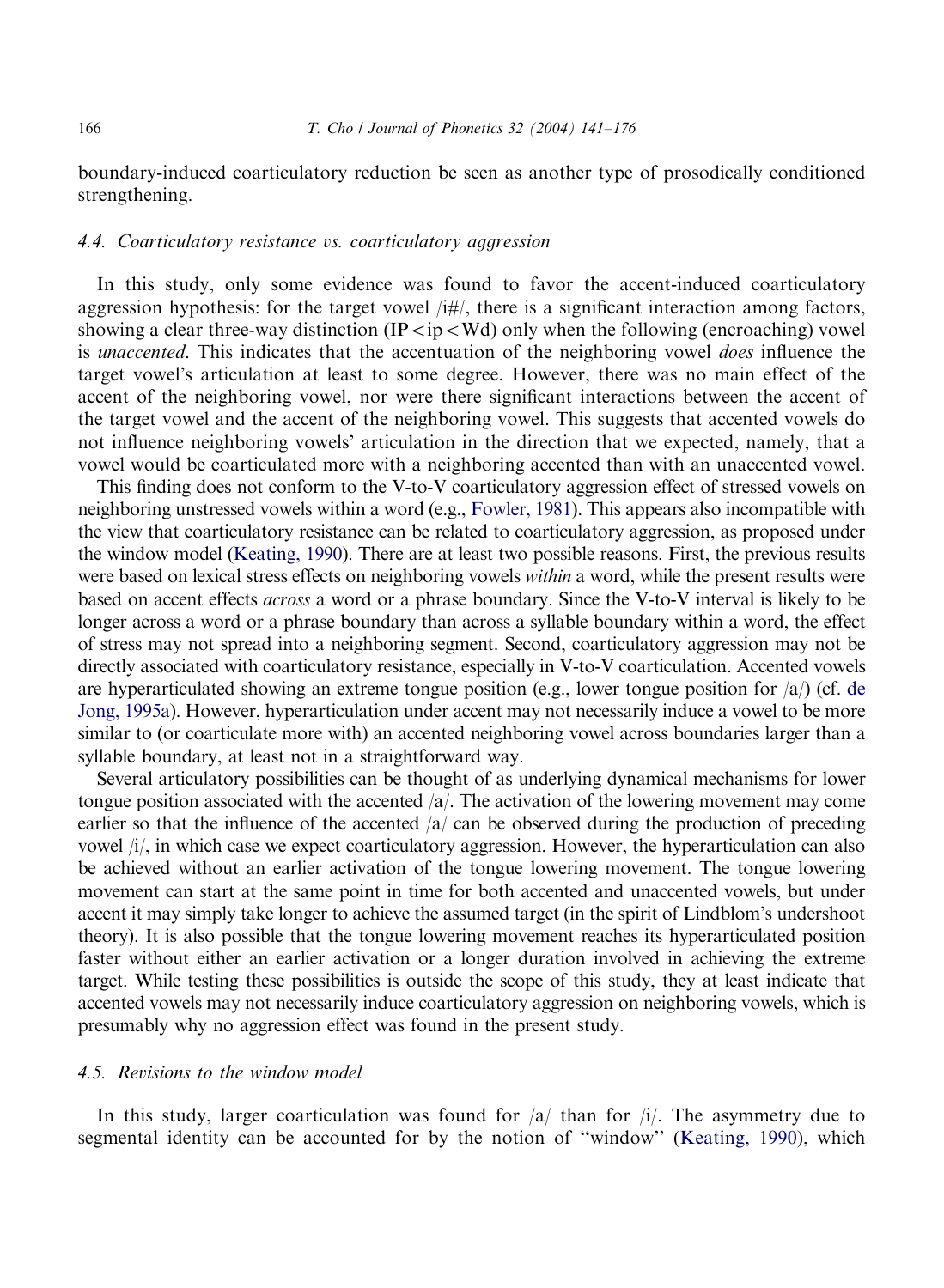was proposed to relate contrast, coarticulatory resistance, and coarticulatory aggression by making phonetic targets vary within a specified range (i.e., window) rather than simply having fixed values. Segments with a narrower window (such as  $(i)$ ) will have greater coarticulatory resistance than segments with a wider window (such as  $|a\rangle$ ). A narrower window is assumed to influence the position in wider windows of neighboring segments (coarticulatory aggression), such that the model equates at least weakly coarticulatory resistance and aggression. Indeed, in the present study, it was found that  $\frac{1}{2}$  (with a narrower window) is less coarticulated with  $\frac{a}{x}$  (with a wider window) than the other way around. This is consistent with the resistance-aggression relationship, as far as the inherent segmental effects are concerned.

While the model captures inherently induced coarticulatory variations by relating coarticulatory resistance to coarticulatory aggression, the data presented in this paper suggest several phenomena that should be taken into account in the current window model. First, the results showed that coarticulatory resistance arising from a prosodic factor (i.e., accent) does not necessarily induce coarticulatory aggression, unlike effects seen from an inherent segmental factor. Therefore, a mechanism should be [devised that](#page-33-0) dissociates prosodically induced coarticulatory resistance from coarticu[latory aggression while](#page-33-0) associating inherently induced coarticulatory resistance with coarticulatory aggression.

Another factor not considered in the original window model was coarticulatory variation which might result from prosodic variation (cf. Keating, 1996). The original model allows only one fixed window size for a segment. Keating (1990, p. 456) explains ''Windows are determined empirically on the basis of context, but once determined are not themselves contextually varied...Information about the possibilities for contextual variation is already built into [that one windo](#page-33-0)w.'' [However, prosodical](#page-33-0)ly conditioned coarticulatory variations appear to require a flexible window, such that the window size sh[ould vary depe](#page-33-0)nding on prosodic conditions.

A possible solution to the problem of prosodic influences on window size has been proposed by Guenther (1995, see Guenther et al., 1998 for a recent extension of the model in shifting from articulatory to auditory perceptual targets). [As noted by](#page-33-0) Keating (1996), Guenther's model provides the basis for modifying Keating's window model in a way that allows re-sizing of the window to accommodate influences from various linguistic and extralinguistic factors. Crucially relevant to the present study is the idea that the window-like range of targets can be re-sized, roughly in proportion to the scale of Lindblom's (1990) hypo- to hyperarticulation. Hyperarticula[tion can be imp](#page-32-0)lemented by smaller windows, reflecting less contextual variation, or greater coarticulatory resistance. Based on this, Guenther also suggests that hyperarticulation d[ue to accent ca](#page-32-0)n be accounted for by a decrease in contextual variation induced by a smaller range of targets. Here coarticulatory resistance is still expected as the local hyperarticulation predicts (e.g.. de Jong, 1995a), but not driven by the prominence maximization principle, but rather by shrin[king window](#page-32-0)s.

Byrd's (1996) phase window model provides mechanisms that may capture prosodically conditioned window size. The phase window is the range of possible values in which intergestural overlap is implemented. It can be weighted by various linguistic/extralinguistic factors, or influencers. (See Cho (2001) for a discussion.) Similarly, multiple influencers can collectively affect the window size and determine the final *active region* of the window. Then, prosodic factors such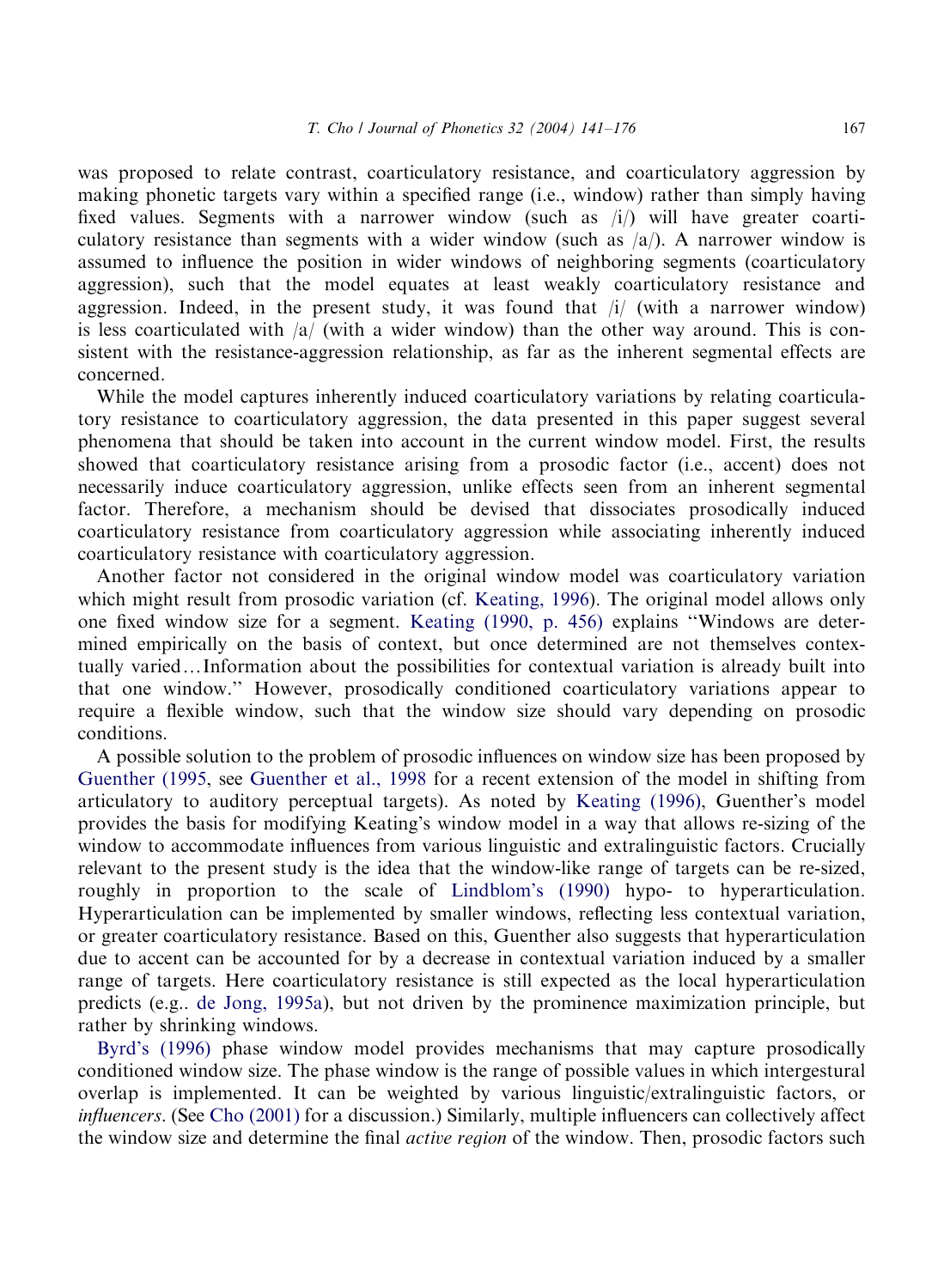as accent and boundary may serve as influencers weighting the active region of the window, which leads to accent- or boundary-induced coarticulatory variation.

Another crucial point to be considered in modifying the window model is the directionality of the window's re-sizing. While Guenther's model does not have a mechanism that specifies the direction of the window's shrinking that may arise from prosodically conditioned articulatory strengthening, the results of this study suggest that the window shrinks in a direction that leads to full achievement of the segment's target; i.e., hyperarticulation of the segment's featural target. For example, the window for  $|a|$  in the tongue vertical (y) dimension shrinks downwards, resulting in the hyperarticulation of  $[+low]$  and the resistance to the tongue raising; and the window for  $|i\rangle$  shrinks in a anterior direction, causing the hyperarticulation of  $[-\text{back}]$  and the resistance to the tongue backing.

Thus far, some crucial points have been outlined that should be incorporated into the current window model in order to capture prosodically conditioned segmental variation. However, there are numerous other factors that may also affect the window and many other unresolved issues may be involved. The most fundamental question is how the effects of individual influencers combine to determine the final active region of the window. For instance, the relationship between duration and prosodic conditions have not been considered. As suggested by the results regarding duration, stress and prosodic boundary factors must not be treated the same, since they show different relationships between coarticulation and duration. Other factors to be considered also include speech rate and speaker variation. Answering these questions is beyond the scope of this work, but the hope is that a discussion of problems identified in the present study will offer a framework from which further research on coarticulation can benefit.

# 5. Conclusion

Results in this study suggest that the degree of V-to-V coarticulation varies as a function of prosodic conditions such as the sentential level stress (accent) and the level of prosodic boundary: Vowels in a prosodically strong location resist their coarticulation with neighboring vowels in a systematic fashion. This implies that phonetic realizations are governed by high level prosodic conditions, and that the prosodically conditioned phonetic patterns may in turn signal high level prosodic structures. Coarticulatory reduction in prosodically strong positions may give rise to heightened phonetic clarity, which can be interpreted as enhancing linguistic contrast, both syntagmatically (structurally) and paradigmatically (lexically or phonemically). For example, heightened phonetic clarity can render a sound more distinct from neighboring segments (an enhancement of syntagmatic contrast), and it can also make the sound distinct from other contrastive sounds in the sound system of the language (an enhancement of paradigmatic contrast). These two effects appear to be compatible. It is possible that phonetic clarity arising from strengthening can render the segment in prosodically strong locations more prominent than neighboring segments and, at the same time, make the segment maximally distinctive among contrastive sounds.

It was proposed that coarticulatory resistance is not simply a by-product of articulatory strengthening (as measured by maximum tongue position), but rather it can be better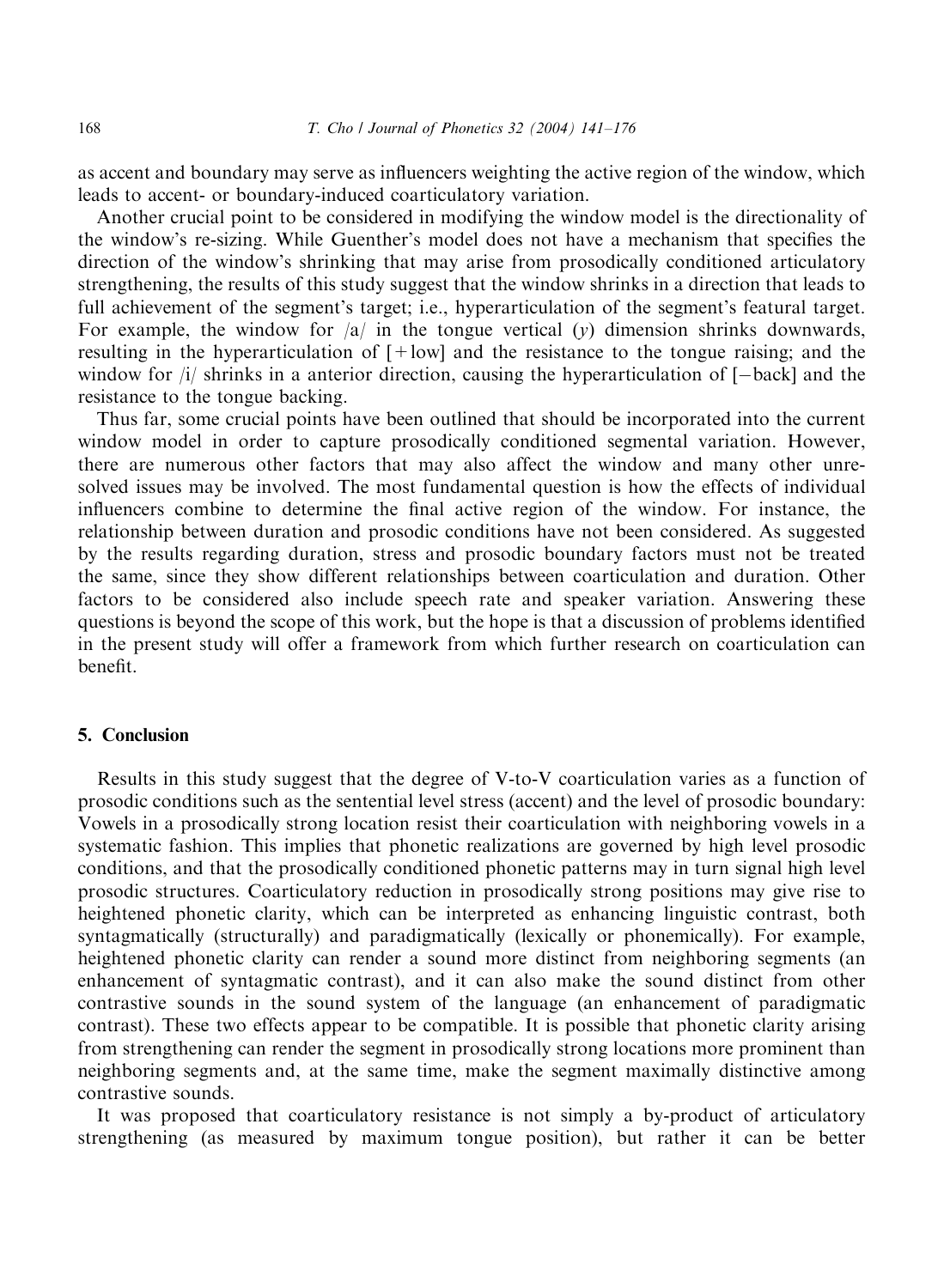characterized as another type of strengthening that occurs independently in prosodically strong locations, contributing to marking prosodic structure. It is plausible that when a speaker aims for phonetic clarity, especially in positions that are strong with respect to the prosody of his/her intended message, s/he demonstrates various strengthening effects as a result of the speaker's global effort to mark the prosodic position (e.g., extreme articulation as seen in the maximum tongue position and coarticulat[ory resistance\).](#page-34-0)

[Prosodic](#page-32-0)ally conditioned strengthening as a pro[minence](#page-34-0) [enhanc](#page-34-0)i[ng](#page-32-0) [strategy](#page-32-0) [c](#page-32-0)a[n](#page-32-0) [also](#page-32-0) [b](#page-32-0)e thought of as facilitating lexical processing and sentence comprehension. It [has been suggested](#page-34-0) [in the litera](#page-34-0)t[ure that accented words are](#page-34-0) processed more efficiently in spoken [word recog](#page-33-0)nition than unaccented words (Shields, McHugh, & Martin, 1974; Cutler, 1976; Cutler & Foss, 1977). Furthermore, recent psycholinguistic studies have suggested [that the appropriat](#page-32-0)e [prosodic cues](#page-32-0) f[or boundar](#page-34-0)i[es can facili](#page-34-0)tate sentence comprehension (e.g., Sanderman, 1996; Sanderman & Collier, 1997; Schafer, 1997 among others) and word segmentation (Kim, 2003). It has also been shown that lexical segmentation and lexical access is facilitated when a word occurs phrase-initially, as opposed to when it occurs phrase-medially (Christophe, Gout, & Morgan, 2001; McQueen & Cho, 2003). This is likely due to phonetic clarity arising from prosodically conditioned strengthening phenomena (including coarticulatory resistance) which facilitates lexical processing. The present study warrants future psycholinguistic studies to investigate the roles of various phonetic events associated with prosodic structure in speech comprehension.

#### Acknowledgements

The author would like to thank Sun-Ah Jun and Patricia Keating for their valuable input to this paper. The author also thank Peter Ladefoged, Bruce Hayes, Jody Kreiman, Adam Albright, Rebecca Brown Scarborough, James McQueen, Tania Zamuner, and Lalita Murty for their comments and suggestions; editor Doug Whalen, Cécile Fougeron, and two anonymous reviewers for their constructive and critical comments on an earlier version of this paper. A preliminary version of this paper appeared in Chapter 4 of the author's UCLA Ph.D. dissertation. This work has been supported by the Max Planck Institute for Psycholinguistics and the NSF doctoral improvement grant (BCS-0001716) to the author and Patricia Keating.

### Appendix A. The speech corpus

The speech corpus with different sets containing [bi#bi], [ba#bi], and [bi#ba]. (See Table 1 for [ba#ba].) These sequences occur in sentences in a mini discourse situation which induces a variety of accent-placement and prosodic boundary patterns. Note that L% refers to the IP boundary which is marked by a low (L) boundary tone; L- refers to a phrasal (low) tone that marks the end of the ip; L – before a boundary tone  $(L\%)$  means that the intonational pattern is maintained low before the boundary tone; and  $H^*$  refers to a nuclear-pitch accent marked by a high (H) pitch on an accented word.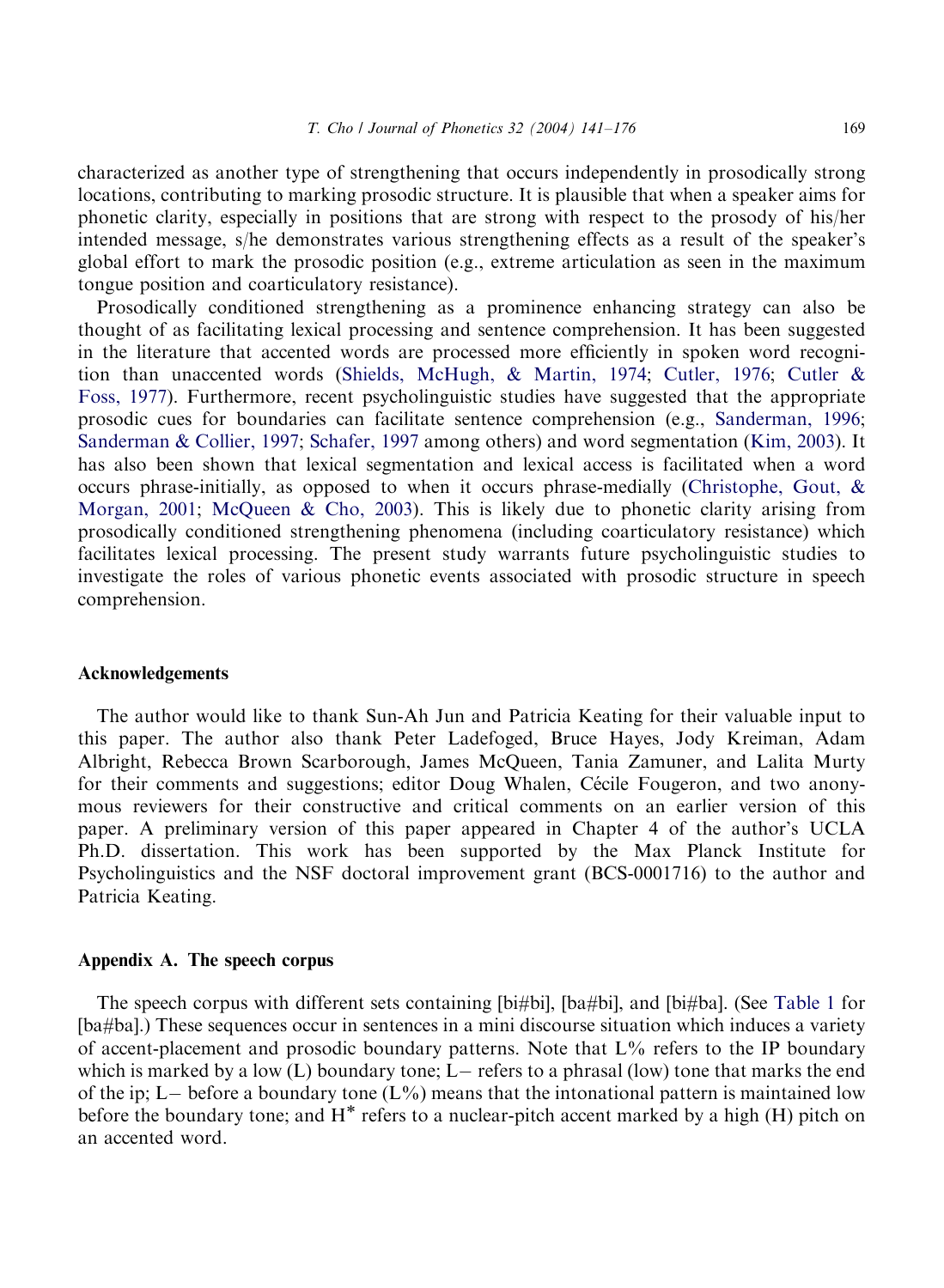# A.1. [bi#bi] sequence

| $#$ = Word boundary      |       |                                                                 |
|--------------------------|-------|-----------------------------------------------------------------|
| $(a)$ Acc.-Unacc.        | A:    | Did you say "Donna D. beeped at him last night"?                |
|                          | B:    | No, "Donna $\underline{\mathbf{B}}$ . # beeped at him "         |
| rendition:               |       | $(L+)H^*$<br>$L - L%$                                           |
| $(b)$ <i>Unacc.-Acc.</i> |       | A: Did you say "Donna B. peeped at him last night"?             |
|                          | B:    | No, "Donna <b>B</b> . # <b>beeped</b> at him "                  |
| rendition:               |       | $(L+)H^*$ $L-L\%$                                               |
| $(c)$ Acc.-Acc.          |       | A: You know what? Anna <b>B.</b> # <b>beeped</b> at him.        |
| rendition:               |       | $(L+)H^*$ $H^*$<br>$L - L%$                                     |
| $(d)$ Unacc.-Unacc.      |       | A: Did you say "Anna B. beeped at him last night"?              |
|                          | $B$ : | No, "Donna $\underline{B.}$ # beeped at him"                    |
| rendition:               |       | $(L+)H^*$<br>$L - L%$                                           |
|                          |       | $#$ = Intermediate or Intonational Phrase boundaries (ip or IP) |
| $(e)$ Acc.-Unacc.        |       | A: Did you say "Donna D. beeped at Ann last night"?             |
|                          |       | B: No, "Donna $\mathbf{B}$ . # beeped at Al"                    |
| renditions:              |       | $(L+)H^*L-(L\%)$ $(L+)H^*L-L\%$                                 |
| $(f)$ Unacc.-Acc.        |       | A: Did you say "Anna B. peeped at him last night"?              |
|                          | $B$ : | No, "Donna $\underline{B.}$ # beeped at him"                    |
| renditions:              |       | $(L+)H^* L-(L\%) (L+)H^* L-L\%$                                 |
| $(g)$ Acc.-Acc.          |       | A: Did you say "Donna <b>D. peeped</b> at him last night"?      |
|                          | $B$ : | No, "Donna $\mathbf{B}$ . # beeped at him "                     |
| renditions:              |       | $H^*L - (L\%)$ $H^*$<br>$L - L\%$                               |
| (h) Unacc.-Unacc.        |       | A: Did you say "Anna B. beeped at Ann last night"?              |
|                          | $B$ : | No, "Donna $\underline{B. #}$ beeped at Al"                     |
| renditions:              |       | $(L+)H^*$ L- $(L%)$ $(L+)H^*$ L- $L%$                           |

# A.2. [ba#bi] sequence

| $#$ = Word boundary      |                                                                |
|--------------------------|----------------------------------------------------------------|
| $(a)$ Acc.-Unacc.        | A: Did you say "Little <b>Boo</b> beeped at him last night"?   |
|                          | B: No, "Little $Bah #$ beeped at him"                          |
| rendition:               | $(L+)H^*$<br>$I - I$ .%                                        |
| $(b)$ <i>Unacc.-Acc.</i> | A: Did you say "Little Bah <b>peeped</b> at him"?              |
|                          | B: No. "Little Bah # beeped at him"                            |
| rendition:               | $(L+)H^*$ $L-L\%$                                              |
| $(c)$ Acc.-Acc.          | A: You know what? Little <b>Bah</b> # <b>beeped</b> at him.    |
| rendition:               | $(L+)H^*$ $H^*$ $L-L\%$                                        |
| $(d)$ Unacc.-Unacc.      | A: Did you say "Big Bah beeped at him last night"?             |
|                          | B: No, "Little $\underline{Bah} \# \underline{beeped}$ at him" |
| rendition:               | $(L+)H^*$<br>$I - I$ .%                                        |

# *# = Intermediate or Intonational Phrase boundaries (ip or IP)*

| $(e)$ Acc.-Unacc.  | A: Did you say "Little <b>Boo</b> beeped at <b>Ann</b> last night"? |
|--------------------|---------------------------------------------------------------------|
|                    | B: No. "Little <b>Bah</b> $#$ beeped at <b>Al</b> "                 |
| <i>renditions:</i> | $(L+)H^*L-(L\%)$ $(L+)H^*L-L\%$                                     |
| $(f)$ Unacc.-Acc.  | A: Did you say " <b>Big</b> Bah <b>peeped</b> at him last night"?   |
|                    | B: No, "Little Bah # beeped at him"                                 |
| renditions:        | $(L+)H^* L-(L\%)$ $(L+)H^* L-L\%$                                   |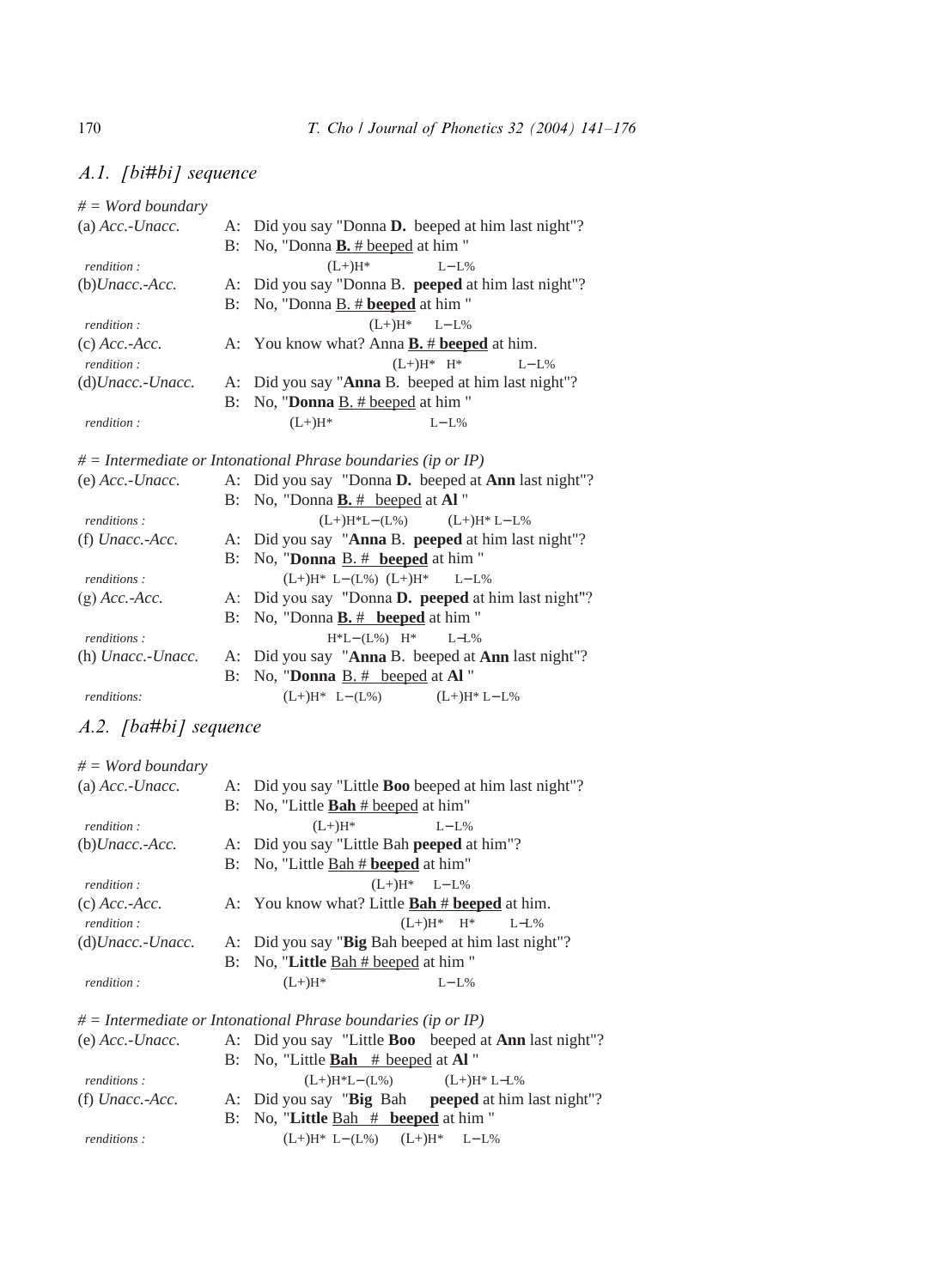<span id="page-30-0"></span>

| $(g)$ Acc. - Acc.  | A: Did you say "Little <b>Boo</b> peeped at him last night"? |
|--------------------|--------------------------------------------------------------|
|                    | $B: No.$ "Little <b>Bah</b> $#$ beeped at him"               |
| <i>renditions:</i> | $(L+)H^*L-(L\%)$ $(L+)H^*$ $L-L\%$                           |
| (h) Unacc.-Unacc.  | A: Did you say "Big Bah beeped at Ann last night"?           |
|                    | B: No, "Little Bah $#$ beeped at Al"                         |
| renditions:        | $(L+)H^*$ L- $(L\%)$ $(L+)H^*$ L-L%                          |

# A.3. [bi#ba] sequence

| $#$ = Word boundary      |                                                                                      |
|--------------------------|--------------------------------------------------------------------------------------|
| $(a)$ Acc.-Unacc.        | A: Did you say "Donna D. bopped the girl last night"?                                |
|                          | B: No, "Donna $\underline{\mathbf{B}}$ . # bopped the girl"                          |
| rendition:               | $(L+)H^*$<br>$L - L%$                                                                |
| $(b)$ <i>Unacc.-Acc.</i> | A: Did you say "Donna B. <b>popped</b> the girl"?                                    |
|                          | $B: No, "Donna B. # bopped the girl"$                                                |
| rendition:               | $(L+)H^*$<br>$L - L$ %                                                               |
| $(c)$ Acc.-Acc.          | A: You know what? Donna $\underline{\mathbf{B}}$ . # <b>bopped</b> the girl.         |
| rendition:               | $H^*$<br>$L - L$ %<br>$H^*$                                                          |
| $(d)$ Unacc.-Unacc.      | A: Did you say " <b>Anna</b> B. bopped the girl last night"?                         |
|                          | B: No, " <b>Donna</b> $\underline{B}$ . # bopped the girl"                           |
| rendition:               | $(L+)H^*$<br>$L - L%$                                                                |
|                          | $\#$ = Intermediate or Intonational Phrase boundaries (ip or IP)                     |
|                          | (e) $Acc.-Unacc.$ A: Did you say "Donna <b>D.</b> bopped the <b>boy</b> last night"? |
|                          | B: No, "Donna $\underline{\mathbf{B}}$ . # bopped the girl"                          |

| renditions:         | $(L+)H^*L-(L\%)$ $(L+)H^*L-L\%$                                    |  |
|---------------------|--------------------------------------------------------------------|--|
| $(f)$ Unacc.-Acc.   | A: Did you say "Anna B. popped the girl last night"?               |  |
|                     | B: No, "Donna $\underline{B}$ . # bopped the girl"                 |  |
| renditions:         | $(L+)H^*L-(L\%)$ $(L+)H^*$ $L-L\%$                                 |  |
| $(g)$ Acc.-Acc.     | A: Did you say "Donna <b>D. popped</b> the girl last night"?       |  |
|                     | B: No, "Donna $\underline{\mathbf{B}}$ . # <b>bopped</b> the girl" |  |
| renditions:         | $(L+)H^*L-(L\%)$ $(L+)H^*$ $L-L\%$                                 |  |
| $(h)$ Unacc.-Unacc. | A: Did you say "Anna B. bopped the boy last night"?                |  |
|                     | B: No, "Donna $B. \#$ bopped the girl"                             |  |
| renditions:         | $(L+)H^*$ L- $(L\%)$ $(L+)H^*$ L-L%                                |  |
|                     |                                                                    |  |

# Appendix B

Summary of main effects in repeated measures ANOVAs are given in Tables 2–4.

| bummary or main checks in repeated measures <i>i</i> xivo vixs for early over coarticulation |                    |                |                |                  |  |
|----------------------------------------------------------------------------------------------|--------------------|----------------|----------------|------------------|--|
| Vowel type                                                                                   | Dimension          | $\frac{3}{4}B$ | $V_2$ onset    | $\frac{1}{4}V_2$ |  |
| (a) <i>Accent</i> , $F(1, 5)$                                                                |                    |                |                |                  |  |
| /i#ba/                                                                                       | $X$ -distance      | $F = 4.849$ tr | $F = 4.583$    | $F = 1.328$      |  |
|                                                                                              | <i>Y</i> -distance | $F = 7.650^*$  | $F = 10.439^*$ | $F = 5.849$ tr   |  |
| a#bi/                                                                                        | $X$ -distance      | $F = 4.546$    | $F = 5.505$ tr | $F = 3.755$      |  |
|                                                                                              | <i>Y</i> -distance | $F = 2.631$    | $F = 6.103$ tr | $F = 10.884*$    |  |

Table 2 Summary of main effects in repeated measures ANOVAs for carryover coarticulation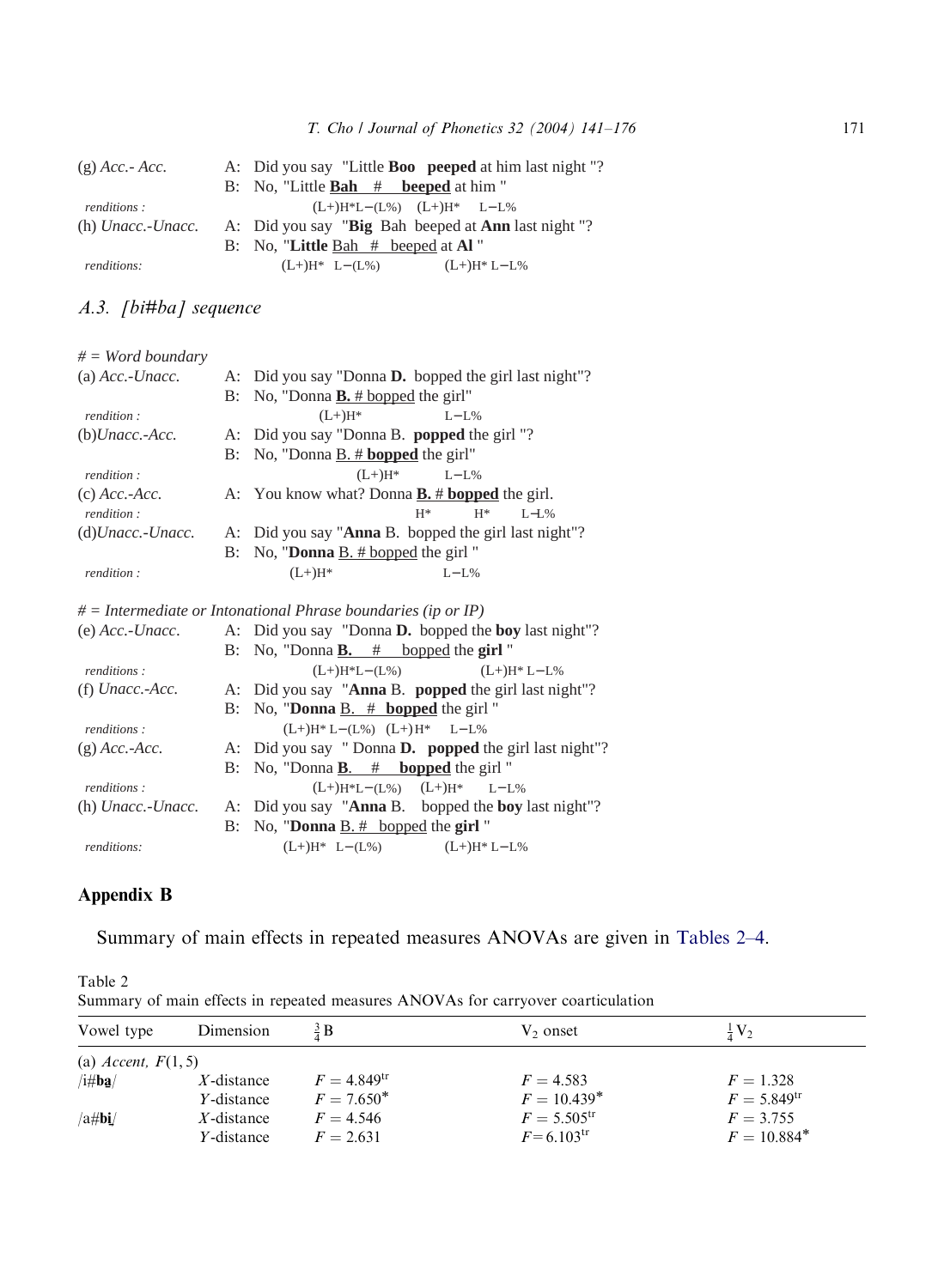| Table 2 (continued) |           |                 |  |  |
|---------------------|-----------|-----------------|--|--|
| Vowel type          | Dimension | $\frac{3}{4}$ B |  |  |

| Vowel type                                                         | Dimension          | $\frac{3}{4}$ B                                           | $V_2$ onset                | $\frac{1}{4}V_2$        |
|--------------------------------------------------------------------|--------------------|-----------------------------------------------------------|----------------------------|-------------------------|
|                                                                    |                    | (b) Boundary ( $F$ -values with Huynh-Feldt corrected df) |                            |                         |
| /i#ba/                                                             | $X$ -distance      | $F(1.29, 6.43) = 61.723**$                                | $F(1.50, 7.52) = 46.329**$ | $F(1.10, 5.55) = 2.008$ |
|                                                                    | <i>Y</i> -distance | $F(2, 10) = 12.150**$                                     | $F(2, 10) = 10.210**$      | $F(2, 10) = 1.431$      |
| $/a\#$ bi                                                          | $X$ -distance      | $F(2, 10) = 2.361$                                        | $F(2, 10) = 0.963$         | $F(2, 10) = 0.002$      |
|                                                                    | <i>Y</i> -distance | $F(2, 10) = 9.182$ **                                     | $F(2, 10) = 7.542$ **      | $F(1.80, 9.01) = 1.729$ |
| $\frac{\pi}{2}$ or $\frac{1}{2}$ or $\frac{1}{2}$ or $\frac{1}{2}$ |                    |                                                           |                            |                         |

 $r_{0.05 < p < 0.07}$ .<br>\*\*  $p < 0.01$ .<br>\*  $p < 0.05$ .

Table 3

Summary of main effects in repeated measures ANOVAs for anticipatory coarticulation

| Vowel type           | Dimension          | $\frac{3}{4}V_1$                                          | $V_1$ end                             | $\frac{1}{4}B$                        |
|----------------------|--------------------|-----------------------------------------------------------|---------------------------------------|---------------------------------------|
| (a) Accent, $F(1,5)$ |                    |                                                           |                                       |                                       |
| a#bi/                | $X$ -distance      | $F = 8.399*$                                              | $F = 9.064*$                          | $F = 8.332^*$                         |
|                      | <i>Y</i> -distance | $F = 0.411$                                               | $F = 0.072$                           | $F = 0.543$                           |
| $\mathbf{H}$ ba/     | $X$ -distance      | $F = 33.222$ <sup>**</sup>                                | $F = 15.270^*$                        | $F = 7.790^*$                         |
|                      | <i>Y</i> -distance | $F = 0.837$                                               | $F = 2.399$                           | $F = 0.665$                           |
|                      |                    | (b) Boundary ( $F$ -values with Huynh-Feldt corrected df) |                                       |                                       |
| a#bi/                | $X$ -distance      | $F(2, 10) = 4.959*$                                       | $F(1.55, 7.77) = 4.324$ <sup>tr</sup> | $F(1.12, 5.55) = 5.252$ <sup>tr</sup> |
|                      | <i>Y</i> -distance | $F(2, 10) = 0.566$                                        | $F(1.26, 6.30) = 7.971*$              | $F(1.08, 5.41) = 10.556*$             |
| /i#ba/               | $X$ -distance      | $F(2, 10) = 0.214$                                        | $F(1.91, 9.54) = 0.667$               | $F(2, 10) = 0.549$                    |
|                      | <i>Y</i> -distance | $F(2, 10) = 2.469$                                        | $F(2, 10) = 3.428$ <sup>tr</sup>      | $F(1.33, 6.69) = 0.946$               |
|                      |                    |                                                           |                                       |                                       |

tro.05 <  $p$  < 0.07.<br>\*\*  $p$  < 0.01.<br>\*  $p$  < 0.05.

# Table 4

Summary of main effects in repeated measures ANOVAs for reciprocal coarticulatory effect

|                                                    | $\frac{3}{4}V_1 - \frac{1}{4}V_2$                             | $V_1$ end- $V_2$ onset           | $\frac{1}{4}B - \frac{3}{4}B$    |
|----------------------------------------------------|---------------------------------------------------------------|----------------------------------|----------------------------------|
| (a) $V_1$ accent $F(1, 5)$                         |                                                               |                                  |                                  |
| $X$ -distance                                      | $F = 1.502$                                                   | $F = 4.099$                      | $F = 6.249$ tr                   |
| <i>Y</i> -distance                                 | $F = 5.134$                                                   | $F = 2.034$                      | $F = 7.742^*$                    |
| (b) $V_2$ accent, $F(1,5)$                         |                                                               |                                  |                                  |
| $X$ -distance                                      | $F = 47.194***$                                               | $F = 88.119***$                  | $F = 17.647**$                   |
| <i>Y</i> -distance                                 | $F = 20.407***$                                               | $F = 48.877***$                  | $F = 37.852***$                  |
|                                                    | (c) Prosodic boundary, F-values with Huynh-Feldt corrected df |                                  |                                  |
| $X$ -distance                                      | $F(2, 10) = 1.575$                                            | $F(2, 10) = 3.412$ <sup>tr</sup> | $F(2, 10) = 3.270$ <sup>tr</sup> |
| Y-distance                                         | $F(1.45, 7.24) = 2.892$                                       | $F(2, 10) = 4.882^*$             | $F(2, 10) = 3.798$ tr            |
| $\frac{\text{tr}_{0.05}}{10.05}$ $\mu$ $\sim$ 0.07 |                                                               |                                  |                                  |

 $t^{0.05 < p < 0.07$ .<br>\*\* $p < 0.01$ .<br>\* $p < 0.05$ .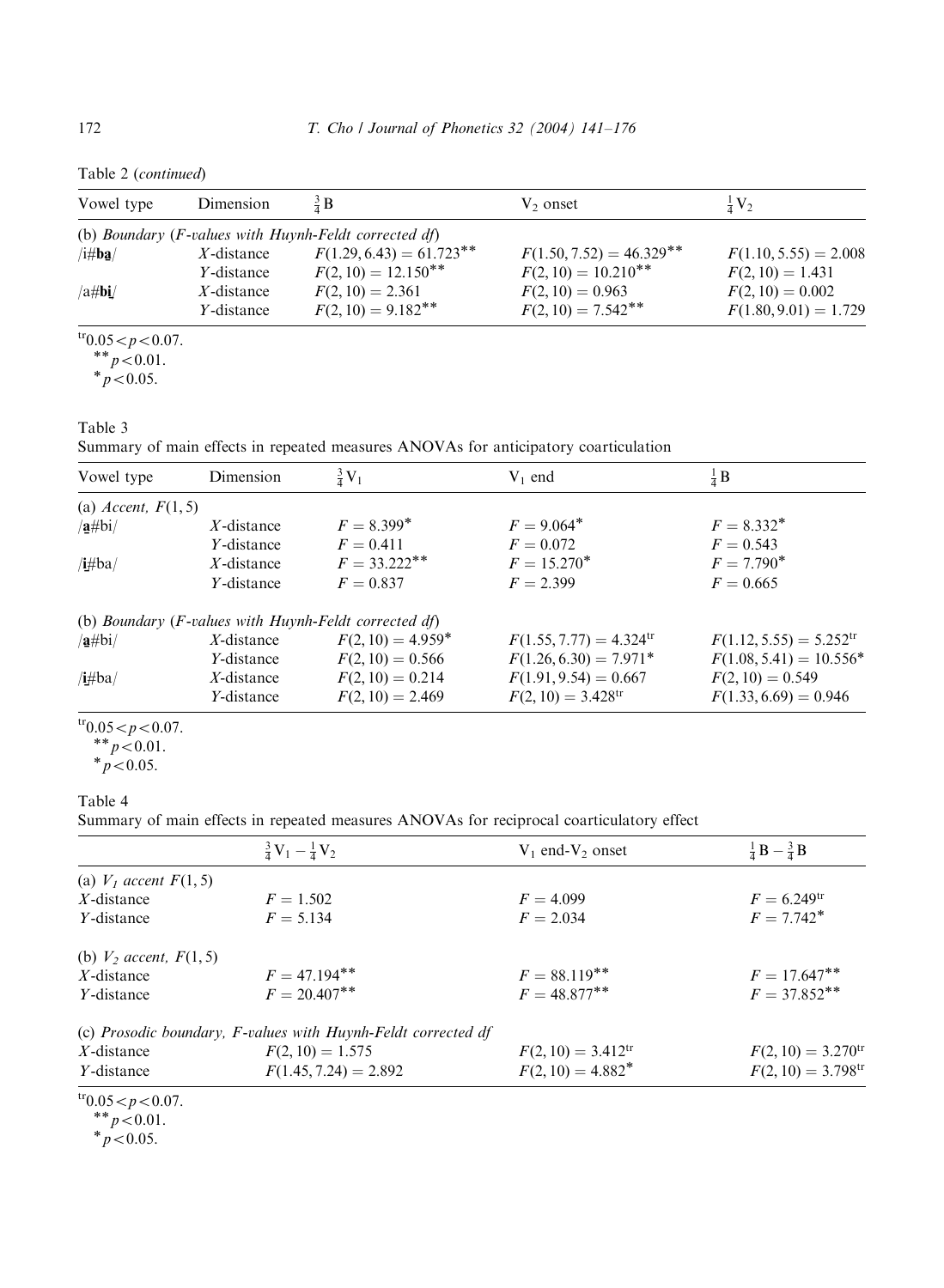#### <span id="page-32-0"></span>References

- Beckman, M. E. (1986). Stress and non-stress accent. Dordrecht: Foris Publications.
- Beckman, M. E., & Edwards, J. (1994). Articulatory evidence for differentiating stress categories. In P. A. Keating (Ed.), Papers in laboratory phonology III: Phonological structure and phonetic form (pp. 7–33). Cambridge: Cambridge University Press.
- Beckman, E. E., & Elam, G. A. (1997). Guidelines for ToBI labelling, version 3.0, Ohio State University, Unpublished Manuscript.
- Beckman, M. E., & Pierrehumbert, J. (1986). International structure in Japanese and English. Phonology Yearbook, 3, 255–309.
- Beddor, P. S., Harnsberger, J. D., & Lindermann, S. (2002). Language-specific patterns of vowel-to-vowel coarticulation: Acoustic structures and their perceptual correlates. Journal of Phonetics, 30, 591–627.
- Bladon, R. A., & Nolan, F. (1977). A video-fluorographic investigation of tip and blade alveolars in English. *Journal of* Phonetics, 5, 185–193.
- Byrd, D. (1996). A phase window framework for articulatory timing. Phonology, 13, 139–169.
- Byrd, D., & Saltzman, E. (2003). The elastic phrase: Modeling the dynamics of boundary-adjacent lengthening. Journal of Phonetics, 31, 149–180.
- Cho, T. (2001). Effects of morpheme boundaries on intergestural timing. Evidence from Korean. Phonetica, 58, 129–162.
- Cho, T. (2002). The effects of prosody on articulation in English. New York: Routledge (Also distributed as UCLA Dissertations in Linguistics, no. 22, 2001).
- Cho, T. (submitted for publication). Manifestation of prosodic structure in articulation: Evidence from lip movement kinematics in English. In S.R. Anderson, C.T. Best, L. Goldstein, & D.H. Whalen (Eds.), Papers in Laboratory Phonology VIII. Berlin/New York: Mouton de Gruyter.
- Cho, T., & Jun, S. (2000). Domain-initial strengthening as featural enhancement: Aerodynamic evidence from Korean. Chicago Linguistics Society, 36(1), 31–44.
- Cho, T., & Keating, P. (2001). Articulatory and acoustic studies of domain-initial strengthening in Korean. Journal of Phonetics, 29, 155–190.
- Christophe, A., Gout, A., & Morgan, J. (2001). Infants and adults exploit phonological phrase boundaries on-line to drive lexical access. A paper presented in workshop prosody in processing, Utrecht institute of Linguistics OTS, Utrecht University, 5–6 July 2001.
- Cutler, A. (1976). Phoneme-monitoring reaction time as a function of preceding intonation contour. Perception and Psychophysics, 20, 55–60.
- Cutler, A., & Foss, D. J. (1977). On the role of sentence stress in sentence processing. Language and Speech, 20, 1–10.
- De Jong, K. (1991). The oral articulation of English stress accent. Unpublished Ph.D. Dissertation, Ohio State University.
- De Jong, K. (1995a). The supraglottal articulation of prominence in English: Linguistic stress as localized hyperarticulation. Journal of the Acoustical Society of America, 97(1), 491–504.
- De Jong, K. (1995b). On the status of redundant features: The case of backing and rounding in American English. In B. Connell, & A. Arvaniti (Eds.), *Phonology and phonetic evidence: Papers in laboratory phonology IV* (pp. 68–86). Cambridge, UK: Cambridge University Press.
- De Jong, K., Beckman, M. E., & Edwards, J. (1993). The interplay between prosodic structure and coarticulation. Language and Speech, 36(2,3), 197–212.
- Edwards, J. E., Beckman, M. E., & Fletcher, J. (1991). The articulatory kinematics of final lengthening. Journal of the Acoustical Society of America, 89, 369–382.
- Farnetani, E. (1990). V-C-V lingual coarticulation and its spatiotemporal domain. In W. J. Hardcastle, & A. Marchal (Eds.), Speech production and speech modeling (pp. 93–130). Dordrecht: Kluwer Academic Publishers.
- Farnetani, E. (1997). Coarticulation and connected speech processes. In W. J. Hardcastle, & J. Laver (Eds.), A handbook of phonetic science (pp. 371–404). Oxford: Blackwell.
- Farnetani, E., & Recasens, D. (1993). Anticipatory consonant-to-vowel coarticulation in the production of VCV sequences in Italian. Language and Speech, 36, 279–302.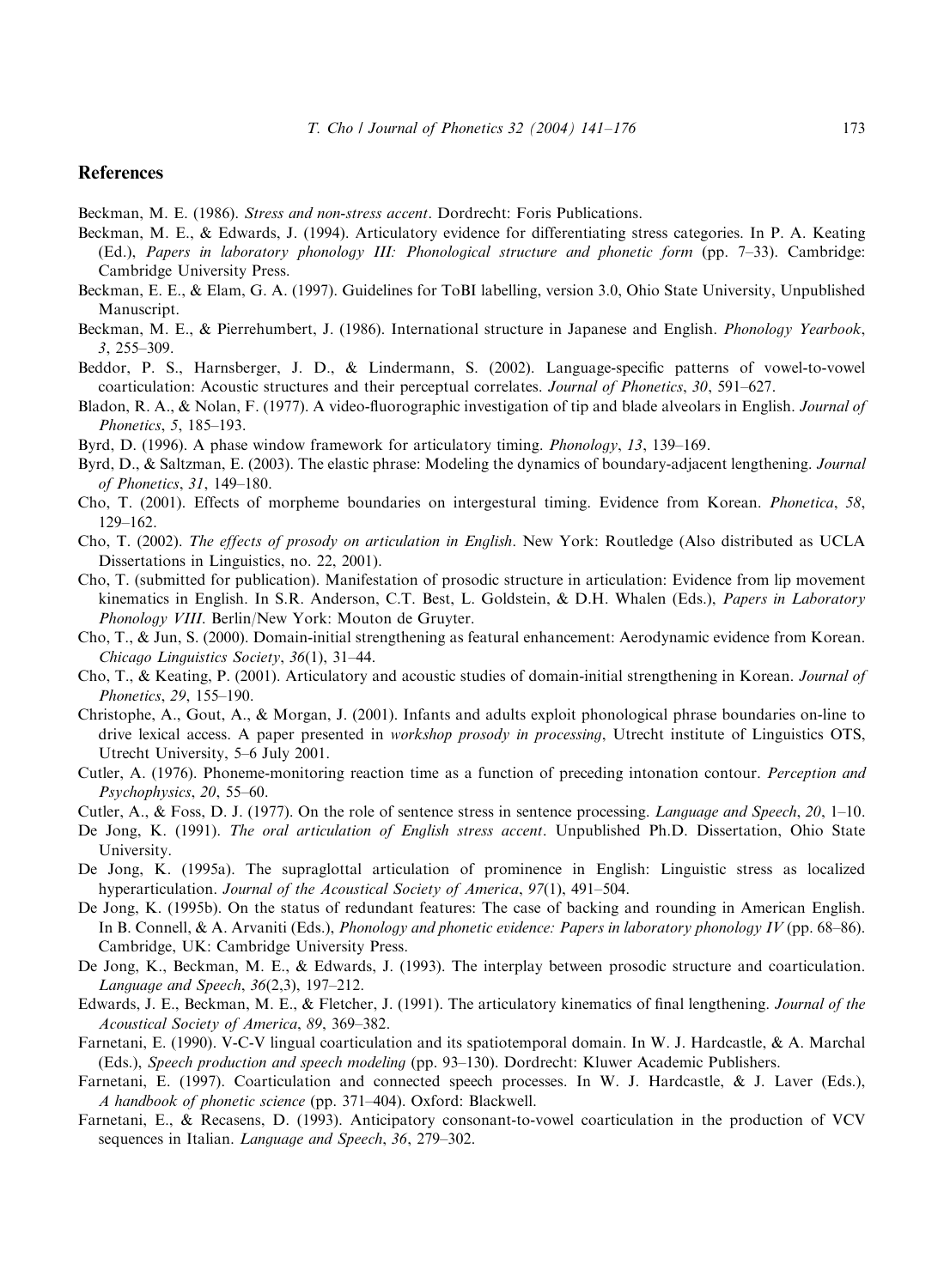- <span id="page-33-0"></span>Farnetani, E., & Recasens, D. (1999). Coarticulation models in recent speech production theories. In W. J. Hardcastle, & N. Hewlett (Eds.), Coarticulation: Theory, data and techniques (pp. 31–65). Cambridge, UK: Cambridge University Press.
- Fougeron, C. (2001). Articulatory properties of initial segments in several prosodic constituents in French. Journal of Phonetics, 29, 109–135.
- Fougeron, C., & Keating, P. A. (1997). Articulatory strengthening at edges of prosodic domains. Journal of the Acoustical Society of America, 106(6), 3728–3740.
- Fowler, C. A. (1980). Coarticulation and theories of extrinsic timing. Journal of Phonetics, 8, 113–133.
- Fowler, C. A. (1981). Production and perception of coarticulation among stressed and unstressed vowels. Journal of Speech and Hearing Research, 46, 127–139.
- Fowler, C. A., & Saltzman, E. (1993). Coordination and coarticulation in speech production. Language and Speech, 36(2,3), 171–195.
- Guenther, F. H. (1995). Speech sound acquisition, coarticulation, and rate effects in a neural network model of speech production. Psychological Review, 102, 594–621.
- Guenther, F. H., Hampson, M., & Johnson, D. (1998). A theoretical investigation of reference frames for the planning of speech movements. Psychological Review, 105, 611–633.
- Harrington, J., Fletcher, J., & Roberts, C. (1995). Coarticulation and the accented/unaccented distinction: Evidence from jaw movement data. Journal of Phonetics, 23, 305–322.
- Hayes, B. (1989). The prosodic hierarchy in meter. In P. Kiparsky, & G. Youmans (Eds.), *Phonetics and phonology*: Rhythm and meter, Vol. I. (pp. 47–96). New York: Academic Press.
- Hoole, P. (1996). Issues in the acquisition, processing, reduction and parameterization of articulographic data. Forschungsberichte des Institut für Phonetik und Sprachliche Kommunikation, München, 34, 158–173.
- Huynh, H., & Feldt, L. S. (1970). Conditions under which mean square ratios in repeated measurements designs have exact F-distributions. Journal of the American Statistical Association, 65, 1582–1589.
- Jun, S.-A. (1993). The phonetics and phonology of Korean prosody. Ph.D. Dissertation, Ohio State University.
- Jun, S.-A. (1998). The accentual phrase in the Korean prosodic hierarchy. Phonology, 15(2), 189–226.
- Keating, P. A. (1990). The window model of coarticulation: Articulatory evidence. In J. Kingston, & M. E. Beckman (Eds.), Papers in laboratory phonology I: Between the grammar and the physics of speech (pp. 451–470). Cambridge: Cambridge University Press.
- Keating, P. A. (1996). The phonology-phonetics interface. In U. Kleinhenz (Ed.), *Interfaces in phonology, studia* grammatica, Vol. 41 (pp. 262–278). Berlin: Akademie Verlag.
- Keating, P. A., Cho, T., Fougeron, C., & Hsu, C. (in press). Domain-initial strengthening in four languages. In J. Local, R. Ogden, & R. Temple (Eds.), Papers in laboratory phonology VI: Phonetic interpretations. Cambridge, UK: Cambridge University Press.
- Keating, P. A., Lindblom, B., Lubker, J., & Kreiman, J. (1994). Variability in jaw height for segments in English and Swedish VCVs. Journal of Phonetics, 22, 407–422.
- Kim, S. (2003). The role of post-lexical tonal contours in word segmentation. Proceedings of the 15th International Congress of Phonetic Sciences. Barcelona, Spain.
- Kirk, R. E. (1995). Experimental design: Procedures for the behavioral sciences. Pacific Grove, CA: Brooks/Cole Publishing Company.
- Klatt, D. H. (1975). Vowel lengthening is syntactically determined in connected discourse. Journal of Phonetics, 3, 129–140.
- Kühnert, B., & Nolan, F. (1999). The origin of coarticulation. In W. J. Hardcastle, & N. Hewlett (Eds.), *Coarticulation*: Theory, data and techniques (pp. 1–30). Cambridge, UK: Cambridge University Press.
- Liberman, M., & Prince, A. (1977). On stress and linguistic rhythm. Linguistic Inquiry, 8, 29–336.
- Lindblom, B. (1963). Spectrographic study of vowel reduction. Journal of the Acoustical Society of America, 35, 1773–1781.
- Lindblom, B. (1983). Economy of speech gestures. In P. F. MacNeilage (Ed.), The production of speech (pp. 217–245). New York, NY: Springer.
- Lindblom, B. (1990). Explaining phonetic variation: A sketch of the H&H theory. In W. J. Hardcastle, & A. Marschal (Eds.), Speech production and speech modeling (pp. 403–439). Dordrecht: Kluwer.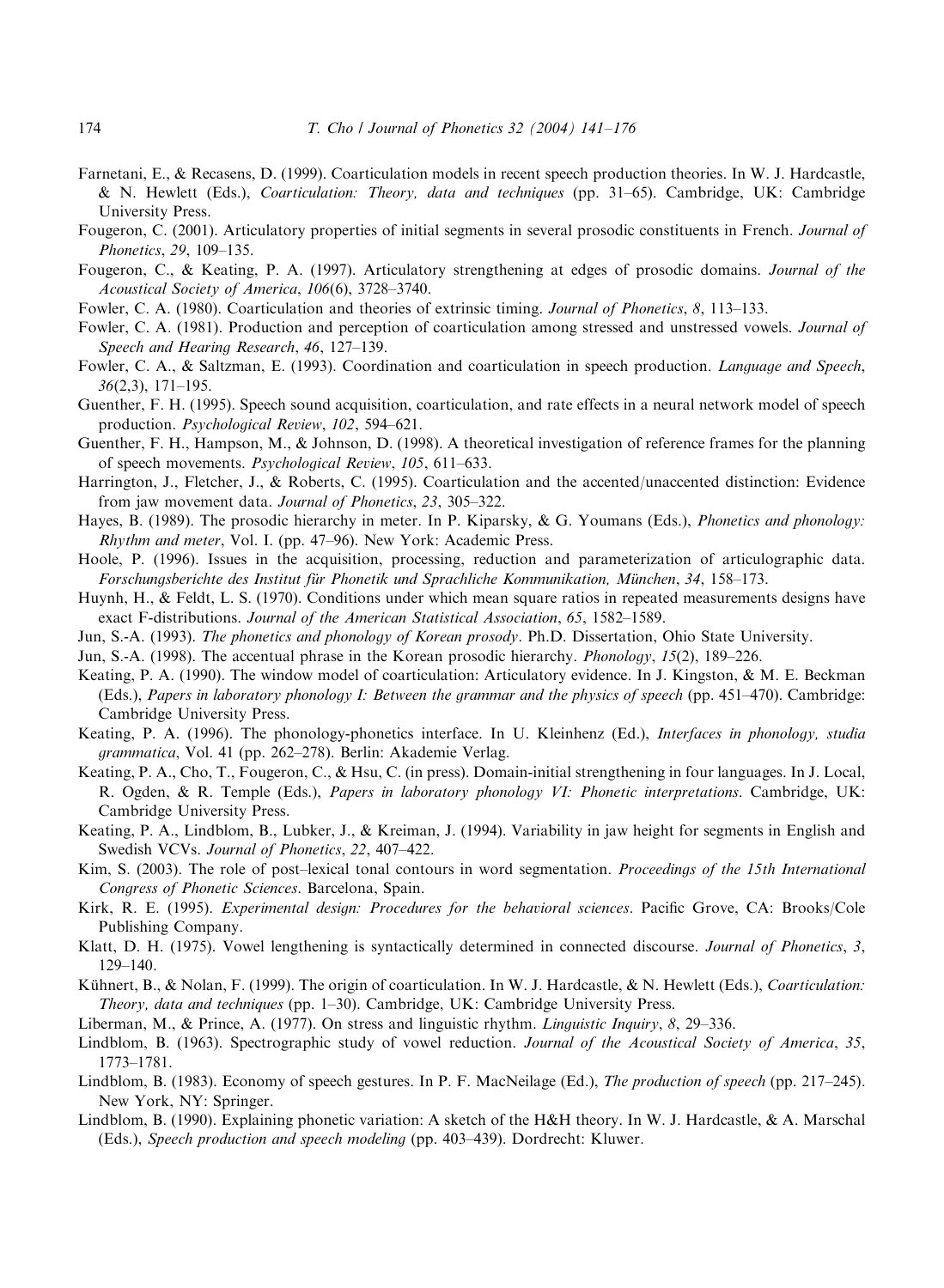- <span id="page-34-0"></span>Magen, H. (1997). The extent of vowel-to-vowel coarticulation in English. Journal of Phonetics, 25, 187–205.
- Manuel, S. (1990). The role of contrast in limiting vowel-to-vowel coarticulation in different languages. Journal of the Acoustical Society of America, 88(3), 1286–1298.
- Manuel, S. (1999). Cross-language studies: Relating language-particular coarticulation patterns to other languageparticular facts. In W. J. Hardcastle, & N. Hewlett (Eds.), Coarticulation: Theory, data and techniques (pp. 179–198). Cambridge, UK: Cambridge University Press.
- Max, L., & Onghena, P. (1999). Some issues in the statistical analysis of completely randomized and repeated measures designs for speech, language, and hearing research. Journal of Speech, Language, and Hearing Research, 42, 261–270.
- McQueen, J., & Cho, T. (2003). The use of domain-initial strengthening in segmentation of continuous English speech. Proceedings of the 15th international congress of phonetic sciences. Barcelona, Spain, 2003.
- Nicolaidis, K. (1999). The influence of stress on V-to-V coarticulation: An electropalatographic study. In J. J. Ohala, Y. Hasegawa, M. Ohala, D. Granville, & A. C. Bailey (Eds.), Proceedings of the 14th international congress of phonetic sciences (pp. 1087–1090). New York: American Institute of Physics.
- Ohman, S. (1966). Coarticulation in VCV utterances: Spectrographic measurements. Journal of the Acoustical Society of America, 39, 151–168.
- Papcun, G., Hochberg, J., Thomas, T. R., Laroche, F., Zacks, J., & Levy, S. (1992). Inferring articulation and recognizing gestures from acoustics with a neural network trained on X-ray microbeam data. Journal of the Acoustical Society of America, 92(2), 688–700.
- Perkell, J. S., Cohen, M. H., Svirsky, M. A., Matthies, M. L., Garabieta, I., & Jackson, M. T. T. (1992). Electromagnetic midsagittal articulometer systems for transducing speech articulatory movements. Journal of the Acoustical Society of America, 92, 3078–3096.
- Recasens, D. (1984a). Vowel-to-vowel coarticulation in Catalan VCV sequences. Journal of the Acoustical Society of America, 76, 1624–1635.
- Recasens, D. (1984b). V-to-C coarticulation in Catalan VCV sequences: An articulatory and acoustical study. Journal of Phonetics, 12, 61–73.
- Recasens, D. (1985). Coarticulatory patterns and degrees of coarticulatory resistance in Catalan CV sequences. Language and Speech, 28, 97–114.
- Recasens, D. (1987). An acoustic analysis of V-to-C and V-to-V coarticulatory effects in Catalan and Spanish VCV sequences. Journal of Phonetics, 15, 299-312.
- Recasens, D. (1989). Long range coarticulation effects for tongue dorsum contact in VCVCV sequences. Speech Communication, 8, 293–307.
- Sanderman, A. (1996). Prosodic phrasing: Production, perception, acceptability and comprehension. Ph.D. Dissertation, Technische Universiteit Eindhoven.

Sanderman, A., & Collier, R. (1997). Prosodic phrasing and comprehension. Language and Speech, 40, 391–409.

SAS (1999). StatView (Version 5) SAS Institute Inc.

- Schafer, A. J. (1997). Prosodic parsing: The role of prosody in sentence comprehension. Doctoral Dissertation, University of Massachusetts.
- Schoenle, P. W. (1988). Elektromagnetische artikulographie. Berlin: Springer.
- Schoenle, P. W., Mueller, C., & Wenig, P. (1989). Echtzeitanalyse von Orofacialen Bewegungen mit Hilfe der Elektromagnetischen Artikulographie. Biomedizinische Technik, 34, 126–130.
- Selkirk, E. (1984). Phonology and syntax: The relation between sound and structure. Cambridge, MA: MIT Press.
- Shattuck-Hufnagel, S., & Turk, A. E. (1996). A prosody tutorial for investigators of auditory sentence processing. Journal of Psycholinguistic Research, 25(2), 193–247.
- Sheskin, D. J. (2000). Handbook of parametric and nonparametric statistical procedures (2nd ed.). Boca Raton: Chapman & Hall/CRC.
- Shields, J. L., McHugh, A., & Martin, J. G. (1974). Reaction time to phoneme targets as a function of rhythmic cues in continuous speech. Journal of Experimental Psychology, 102, 250–255.

Shin, J. (1997). Consonantal production and coarticulation in Korean. Ph.D. Dissertation, University of London.

Silverman, K., Beckman, M., Pitrelli, J., Ostendorf, M., Wightman, C., Price, P., Pierrehumbert, J., & Hirschberg, J. (1992). TOBI: A standard for labeling English prosody. In Proceedings of the 1992 international conference on spoken language processing, Vol. 2 (pp. 867–870).